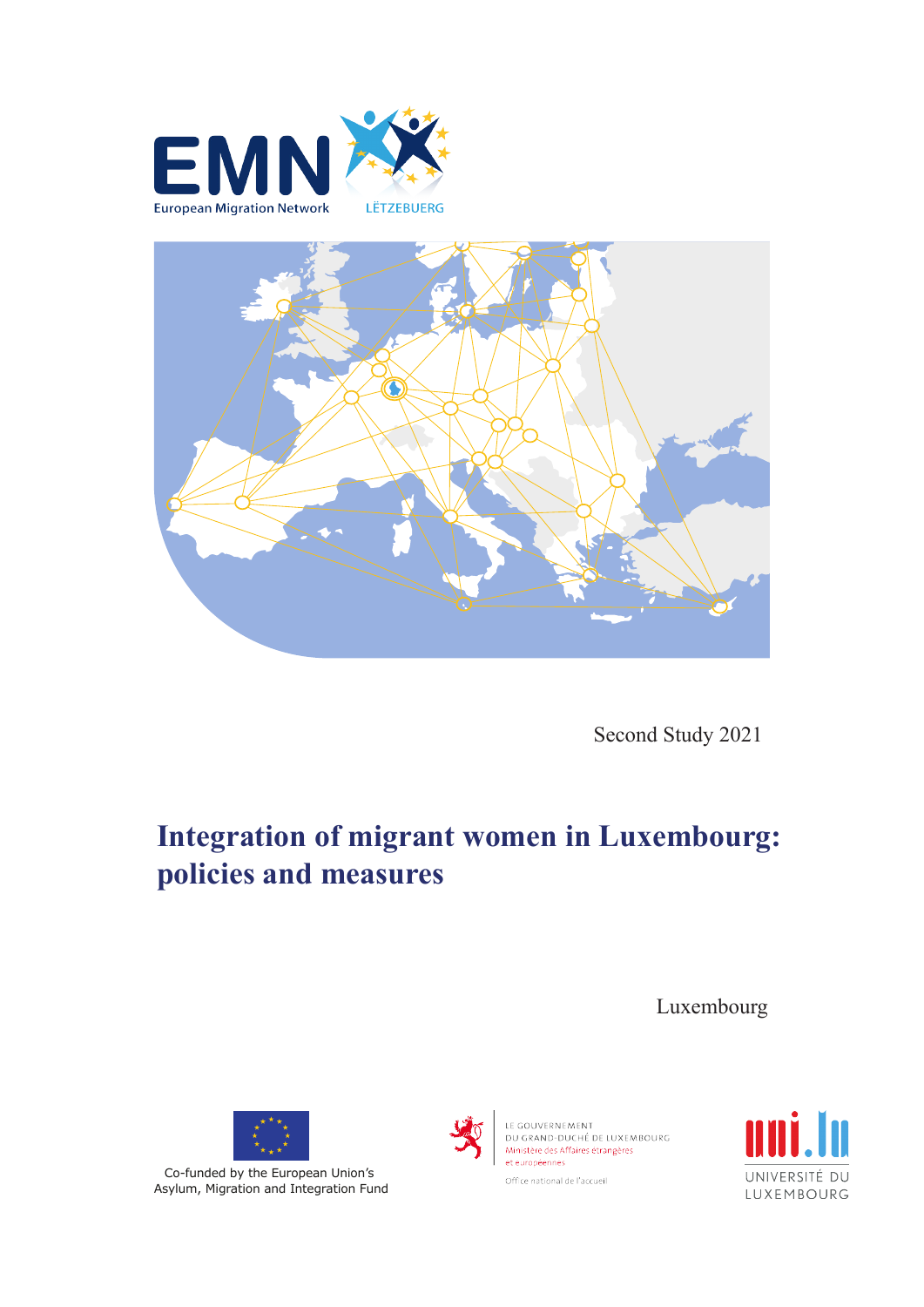**University of Luxembourg EMN National Contact Point 11, Porte des Sciences L-4366 Esch-Belval Luxembourg**

**www.emnluxembourg.lu**

**E-mail: emn@uni.lu** 

The European Migration Network, created by Council Decision no. 2008/381/EC of 14 May 2008, has the objective of supplying up-to-date, objective, reliable and comparable information on migration and asylum in the Community institutions, to the authorities and institutions of the Member States and to the general public with a view to support policy- and decision-making with the European Union.







LE GOUVERNEMENT DU GRAND-DUCHÉ DE LUXEMBOURG Ministère des Affaires étrangères et européennes

Office national de l'accueil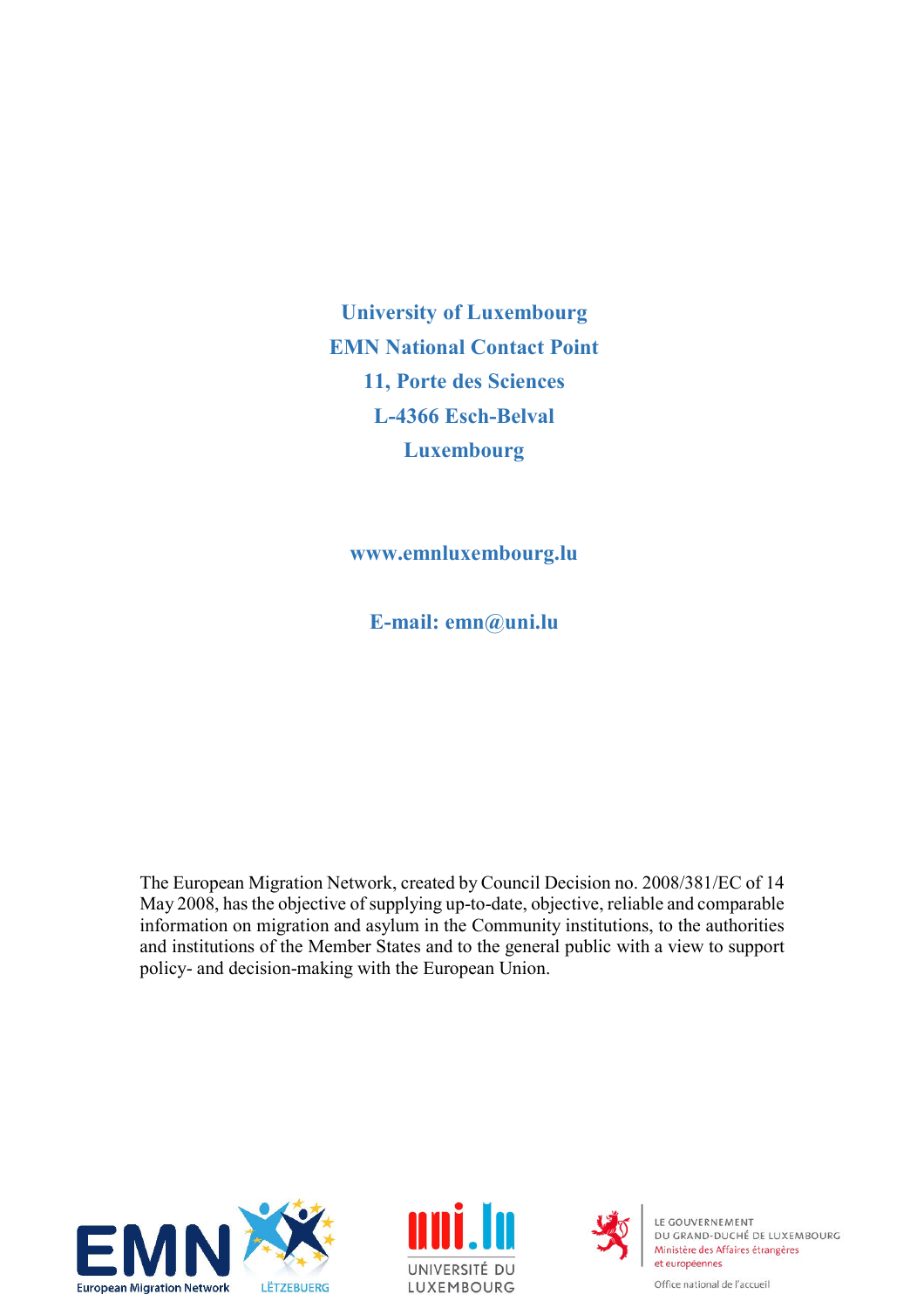## Preface

The opinions expressed in this report are those of the authors. They do not necessarily reflect the positions of the Luxembourg Ministry of Foreign and European Affairs.

The present report was drafted by Mathis Osburg and Ralph Petry, staff members of the National Contact Point Luxembourg within the European Migration Network, under the overall responsibility of Prof. Dr. Birte Nienaber. Continuous support was provided by the members of the national network of the National Contact Point Luxembourg: Sylvain Besch (CEFIS), Christiane Martin (Directorate of Immigration, Ministry of Foreign and European Affairs), François Peltier and Charlie Klein (STATEC), Dr. Jacques Brosius and Dr. Pierre Weiss (Department of Integration, Ministry of Family Affairs, Integration and the Greater Region), Pascale Millim (Ministry of Justice) and Pietro Lombardini (ONA, Ministry of Foreign and European Affairs).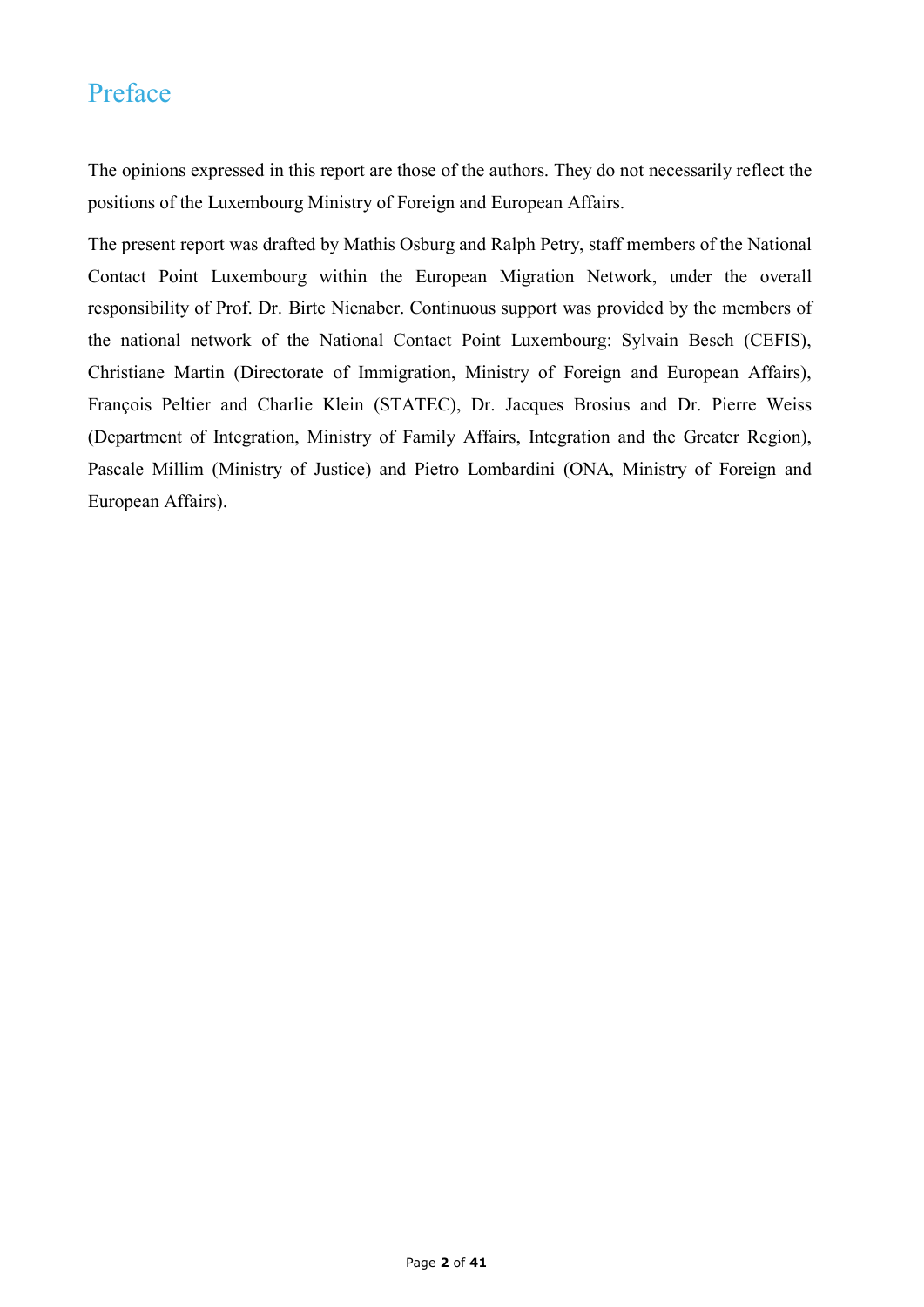## Methodology

National reports are produced by the respective National Contact Points (NCPs) on the legal and policy situation in their Member State according to common specifications. Subsequently, a comparative synthesis report is generated by the European Commission with its service provider giving the key findings from each national report, highlighting the most important aspects and placing them as much as possible within an EU perspective. The various national accounts and the summary report are made publicly available.

The EMN engages primarily in desk research, i.e. it collects and analyses data and information already available or published at the Member State or international level. Legal texts, official documents (such as parliamentary documents) and reports have been used for this study. Furthermore, experts from the Department of Integration of the Ministry of Family Affairs, Integration and the Greater Region, Statec, the General Inspectorate of Social Security (IGSS), CEFIS, the municipality of Esch-sur-Alzette, Caritas Luxembourg and Femmes en Détresse have been consulted.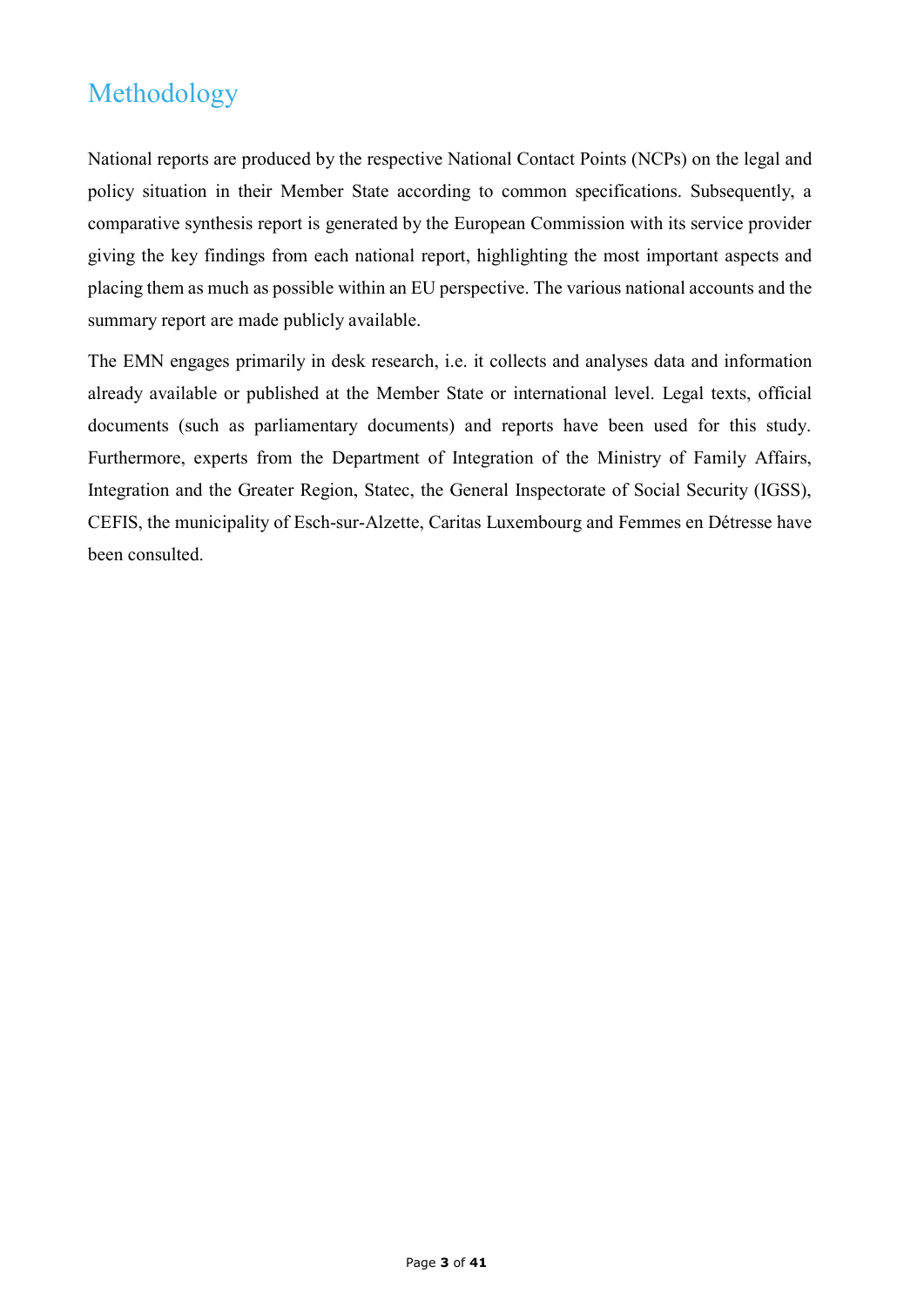# **EMN LUXEMBOURG STUDY 2021**

## **Integration of migrant women in Luxembourg: Policies and**

## **measures**

*Disclaimer: The following information has been provided primarily for the purpose of contributing to a synthesis report for this EMN study. The EMN NCP has provided information that is, to the best of its knowledge, up-to-date, objective and reliable within the context and confines of this study. The information may thus not provide a complete description and may not represent the entirety of the official policy of the EMN NCPs' Member State.*

#### **Top-line factsheet**

*The top-line factsheet will serve as an overview of the national contribution introducing the study and drawing out key facts and figures from across all sections, with a particular emphasis on elements that will be of relevance to (national) policymakers. Please add any innovative or visual presentations that can carry through into the synthesis report as possible infographics and visual elements.*

The number of third-country national women in Luxembourg has increased steadily over the last years, representing 8,1% of the total female population in 2020. Most first residence titles issued to thirdcountry national women were based on family reasons. Depending on the reasons for immigration, the most common countries of origin were India, the U.S.A., and China (to pursue remunerated activities), as well as Syr[i](#page-20-0)a, Eritrea, the Philippines (for 'other' reasons<sup>i</sup>), and Brazil (for family reasons).

While third-country national women in Luxembourg comprise a diverse population, occupying jobs in both high-skilled and low-skilled employment sectors, they experience several challenges. Despite higher levels of education, they are more exposed to overcrowded housing, lower household income, lower activity rates, and higher unemployment rates than Luxembourgish women. Moreover, third-country national women are less often enrolled on electoral lists for municipal elections than female EU foreigners. Finally, the issue of discrimination towards (female) residents of African descent in Luxembourg has generated debates in recent years.

Luxembourg follows a mainstream approach regarding integration. According to the Law of 16 December 2008 on the integration of foreigners in the Grand Duchy of Luxembourg<sup>[ii](#page-20-1)</sup>, integration is a two-way process that includes both the foreigner and the Luxembourgish society, thereby aiming at all non-Luxembourgish nationals (EU citizens and third-country nationals alike), independent of their gender. Consequently, integration policies do not specifically target third-country national women.

The Integration Law further stipulates that integration is a transversal task that the state, the municipalities and civil society accomplish together. To achieve this task, the Integration Law defines a number of integration policies and measures, such as the National Action Plan on Integration (NAP Integration), the Welcome and Integration Contract (CAI) and the financial subsidies available to municipalities and organisations that plan to establish and implement integration measures. Furthermore, the Integration Law provides the legal framework for the inter-ministerial committee on Integration, the National Council for Foreigners (CNE), and the municipal consultative commissions on integration (CCCI).

Despite Luxembourg's mainstream approach towards integration, both national and EU funds may finance measures to support the integration of third-country national migrant women. On the national level, such measures may receive funding within the framework of the NAP Integration, through subsidies provided by the Ministry for Family Affairs, Integration and the Greater Region, or from the Ministry of Equality between Women and Men, municipalities, or non-profit organizations. On the EU level, the AMIF (Asylum, Migration and Integration Fund) funds projects targeting applicants and beneficiaries of international protection, and the ESF (European Social Fund) may finance gender-specific measures.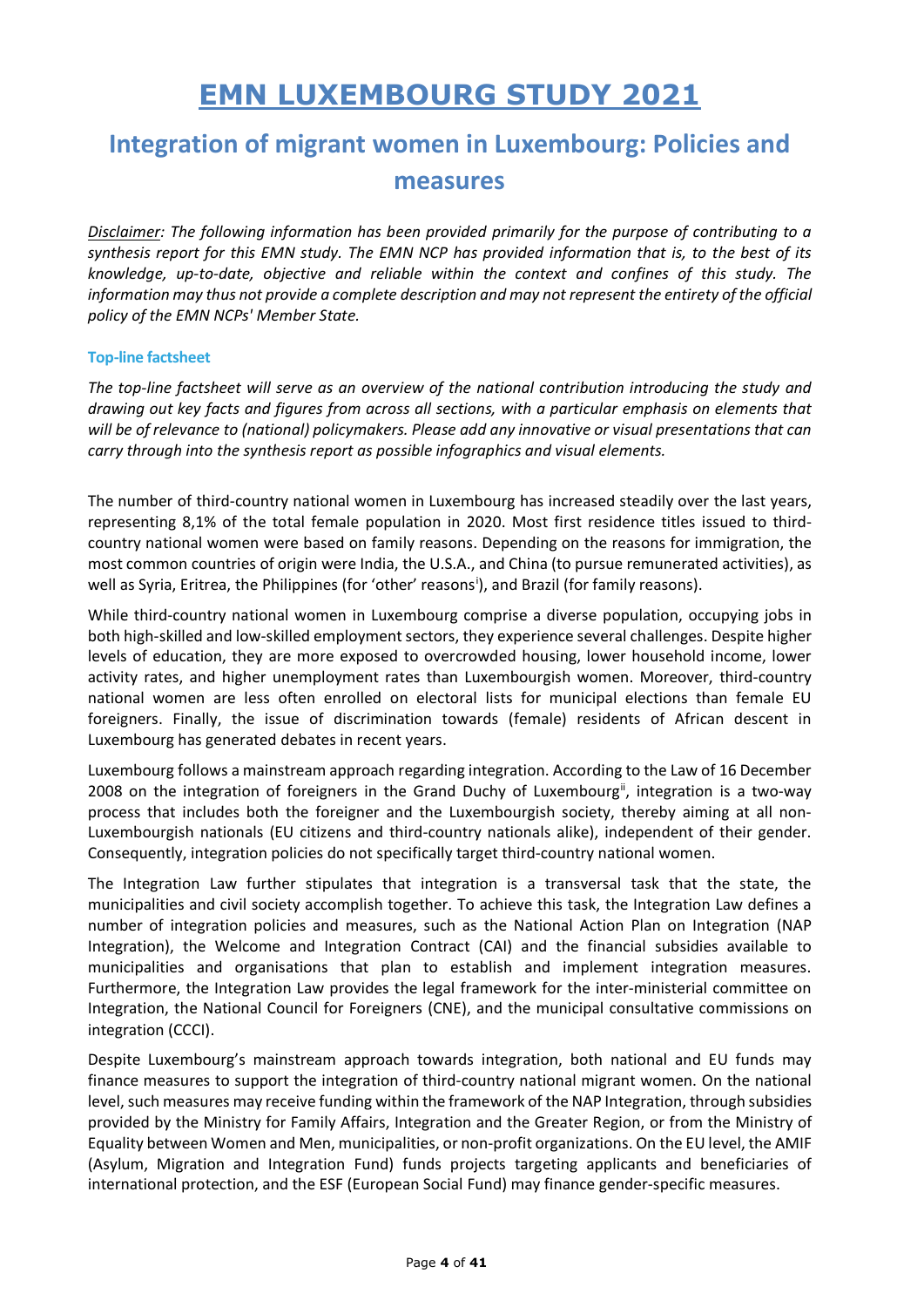The Luxembourgish government did not develop specific integration policies or measures to counteract the negative consequences of COVID-19 on the integration of migrant women. However, general COVID-19 policies and measures in the area of integration, anti-discrimination, inclusion, and diversity also addressed migrant women, such as the provision of information regarding schooling during the pandemic, measures regarding language learning and the digitalization of procedures related to the Welcome and Integration Contract.

The Luxembourgish Integration Law is currently undergoing a process of reform. Throughout this process, the Department of Integration has consulted a wide array of stakeholders and commissioned the OECD to conduct a study on the functioning of the Luxembourgish integration system. Based on the collected input, the Department of Integration is currently drafting a bill to submit to Parliament in 2022. The reform of the Integration Law will entail a revision of the NAP Integration and the used terminology to reflect the transversal approach towards integration in Luxembourg. In the long term, the Department of Integration also aims to extend and regionalise services and improve integration-related data collection and evaluation. Finally, a large AMIF-funded project in 2022 will contribute to harmonizing integration services, measures, and methodologies targeting applicants and beneficiaries of international protection.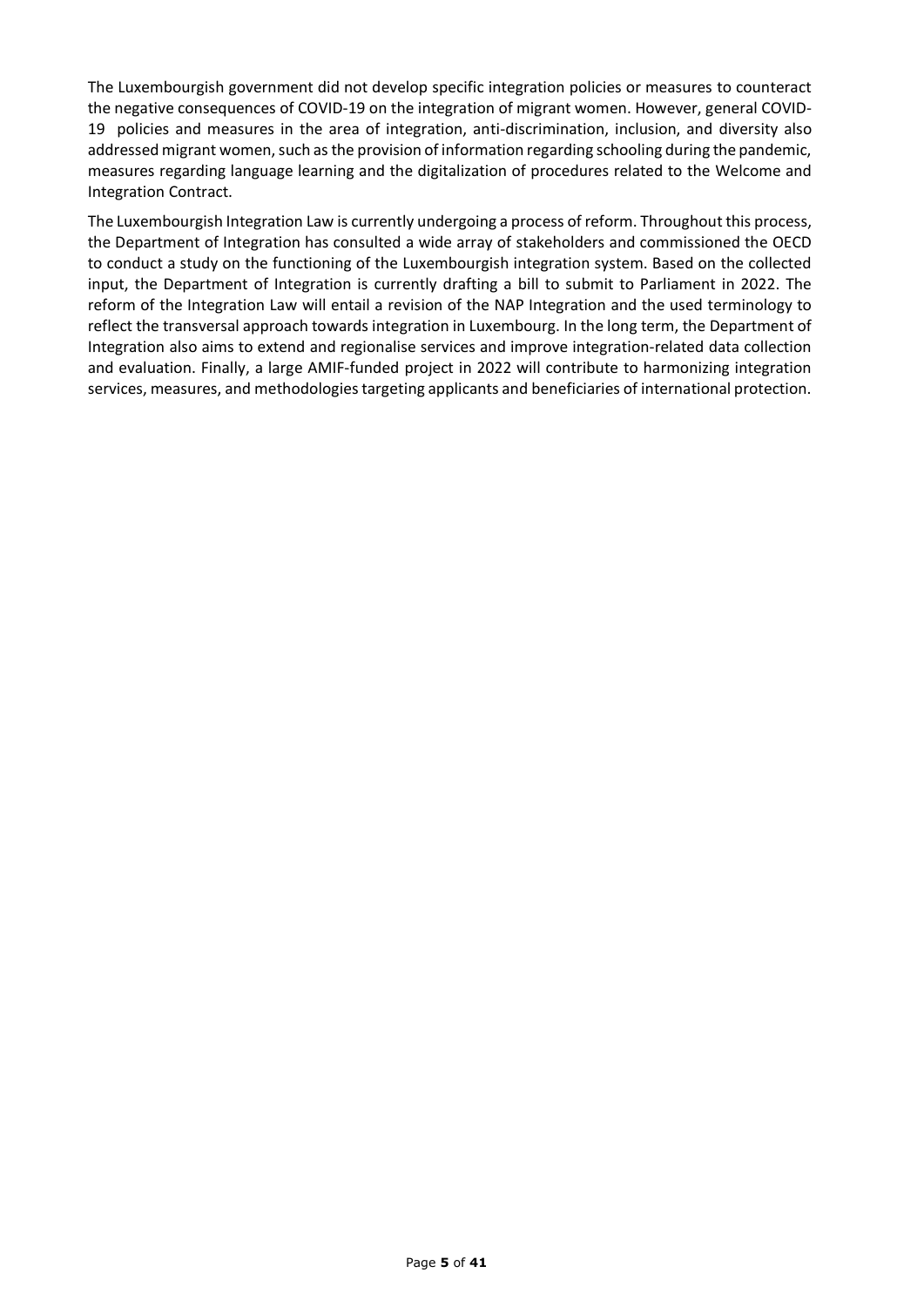#### **Section 1: Integration of migrant women – data and debates**

**Q1 Please analyse the data on first residence titles issued by reason in 2016–2020 in your country as extracted from Eurostat and included in the statistical Annex (see Annex 1.1) and describe the main forms of immigration used by third-country migrant women compared to third-country migrant men. What are the top 3 countries of citizenship in the period of 2016-2020? Did any significant changes occur in 2020 that might be related to COVID-19?**

#### *First residence titles in 2020*

In 2020, women represented 52,3% of all recipients of first residence titles in Luxembourg. In absolute terms, 2.720 third-country men and 2.987 third-country women received a first residence title. These numbers represented a 32,0% decrease compared to 2019 when 3.963 first residence titles were issued to men and 4.470 to women. This decrease is likely due to the effects of the COVID-19 pandemic.

#### *Reasons for first residence titles*

Throughout the past five years (2016-2020), most first residence titles were issued based on family reasons, followed by remunerated activities, 'other' reasons<sup>[iii](#page-20-2)</sup>, and education reasons. While this tendency is similar for both men and women, women immigrated more often for family reasons<sup>[iv](#page-20-3)</sup>, and men immigrated more often to pursue remunerated acti[v](#page-20-4)ities<sup>v</sup>.

The year 2020 is representative of these trends. The majority of first residence titles in 2020 were issued based on family reasons. For women, 59.8% of the first residence titles were issued based on family reasons, whereas the rate is 40.7% for men. Moreover, 37,6% of men received a first residence title based on remunerated activities, whereas this concerned only 17,8% of women. On the other hand, women received slightly more first residence titles based on 'other' reasons than men (18,6% compared to 16,7%). Only 5,0% of men and 3,8% of women were issued a first residence title based on educational reasons.

#### *Top countries of citizenship*

In 2016 and 2017, the top country of citizenship of third-country nationals (both men and women) who received a first residence title was Syria, with 532 and 657 Syrians, respectively. In 2018 and 2019, India was the top country of citizenship with 802 and 961 first residence titles, respectively. Except for 2017, when India was the second most common country of citizenship, the United States and China (including Hong Kong) consistently occupied second and third place throughout these four years. For 2020, the data disaggregated into countries of citizenship is not available. Therefore, we cannot draw conclusions on the impact of the COVID-19 pandemic on the top countries of citizenship.

The top countries of citizenship (India, China, United States, and Syria) do not vary considerably according to the immigrant's gender. However, variations exist depending on the reason for immigration. While recipients of first residence titles based on remunerated activities are often citizens of China, India or the United States, Brazil makes up an important country of citizenship for immigrants who received a first residence title based on family reasons, especially for women. Throughout the last three years, the main countries of citizenship of immigrants who received their first residence title based on 'other' reasons were Eritrea and Syria. In 2019 and 2020, the Philippines was the third most common country of citizenship for female immigrants who were issued a first residence title based on 'other' reasons.

## **Q2 Please analyse the data on population in 2016–2020 as extracted from Eurostat and included in the statistical Annex (see Annex 1.2) and describe the share of third-country national migrant women among the total population compared to third-country national migrant men. Please include any evidence for changes related to COVID-19 if available.**

The population of third-country nationals in Luxembourg has increased steadily over the past five years from 39.618 (6,9% of the total population) in 2016 to 48.210 (7,7% of the total population) in 2020. The number of female third-country nationals has increased more rapidly than that of male third-country nationals. From 2016 to 2020, the third-country national female population has increased by 31,7%, whereas the third-country national male population has increased by 12,3%. In 2020, 52,4% of all third-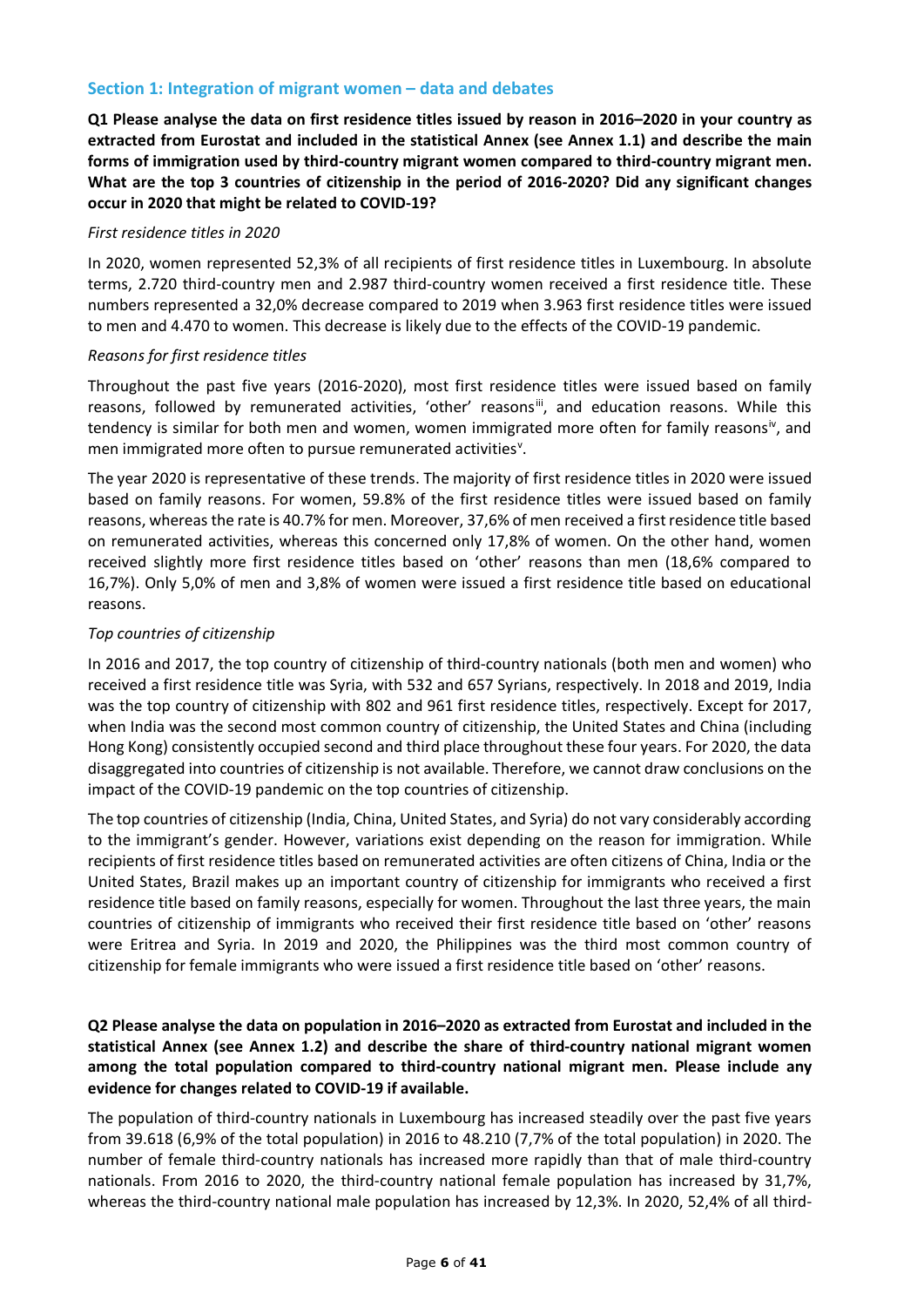country nationals were female, whereas women only make up 49,7% of the total population in Luxembourg. In the same year, third-country national women represented 8,1% of Luxembourg's female population and 4,0% of the total population. Third-country national men only made up 7,3% of Luxembourg's male population and 3,7% of the total population. There is no visible evidence for changes related to COVID-19 concerning these numbers and trends.

**Q3 Please analyse the data on labour market, entrepreneurship, education, housing and health indicators in 2016–2020 as extracted from Eurostat and included in the statistical Annex (see Annex 1.3) and describe the main findings with specific focus on third-country national migrant women compared to third-country national migrant men and non-migrant women. Did any significant changes occur in 2020 that might be related to COVID-19?** 

#### *Labour market*

From 2016 to 2019 (the data for third-country nationals for 2020 is not available), the unemployment rate of third-country national women from 20 to 64 years ranged between 14,9% (2019) and 21% (2018), thus at least five times higher than that of the Luxembourgish female population in the same age group (between 3,1% in 2019 and 4,0% in 2018). Since 2017, the unemployment rate among third-country national men from 20 to 64 years (between 14,1% in 2017 and 8,5% in 2019) was also lower than that of third-country national women in the same age group.

Since the first quarter of 2016, the activity rates of third-country national women between 20 and 64 years have constantly been significantly lower than those of third-country national men in the same age group. Eurostat recorded the greatest difference in the third quarter of 2016 when the activity rate of third-country national women was at 48,5% compared to 91% among third-country national men. The difference to the activity rate of the Luxembourgish female population aged between 20 and 64 is smaller but nevertheless ranged between 5% and 15% since 2016, except for the second quarter of 2017, when third-country national women's activity rate was 5,2% higher than that of Luxembourgish women. According to the latest available data from the fourth quarter of 2019, the activity rate among thirdcountry national women was 61,9% compared to 81,2% among third-country national men and 70,7% among the Luxembourgish female population.

The Eurostat data on the numbers of self-employed third-country nationals is scarce. In 2017 only 600 third-country national women were self-employed compared to 700 third-country national men and 4.100 Luxembourgish women.

## *Education*

In 2019, 20,2% of third-country national women between 18 and 64 years had less than primary, primary or lower secondary education, compared to 19,0% among third-country national men in the same age group. While this is only a difference of 1,2%, the gap was significantly bigger in 2017 (11,8%) and 2016 (7,2%). Moreover, from 2016 to 2018, third-country national women had much more often lower education than Luxembourgish women. However, this trend has reversed: In 2019, 20,2%, third-country national women had lower education compared to 21,2% among Luxembourgish women.

In 2019, third-country national women more often had upper secondary or post-secondary non-tertiary education (24,5%) than third-country national men (18,0%), a trend that has reversed after the period from 2016 to 2018. However, compared to Luxembourgish women (42,8%), third-country national women had much less often upper secondary or post-secondary non-tertiary education in 2019.

Fewer third-country national women (55,3%) than third-country national men (63,0%) had tertiary education in 2019, a trend similar to 2016 and 2017. However, third-country national women had much more often tertiary education than Luxembourgish women (36,0%) in 2019, which confirms the importance of high-skilled immigration to Luxembourg.

In sum, third-country national women are generally less educated than third-country national men but more than Luxembourgish women.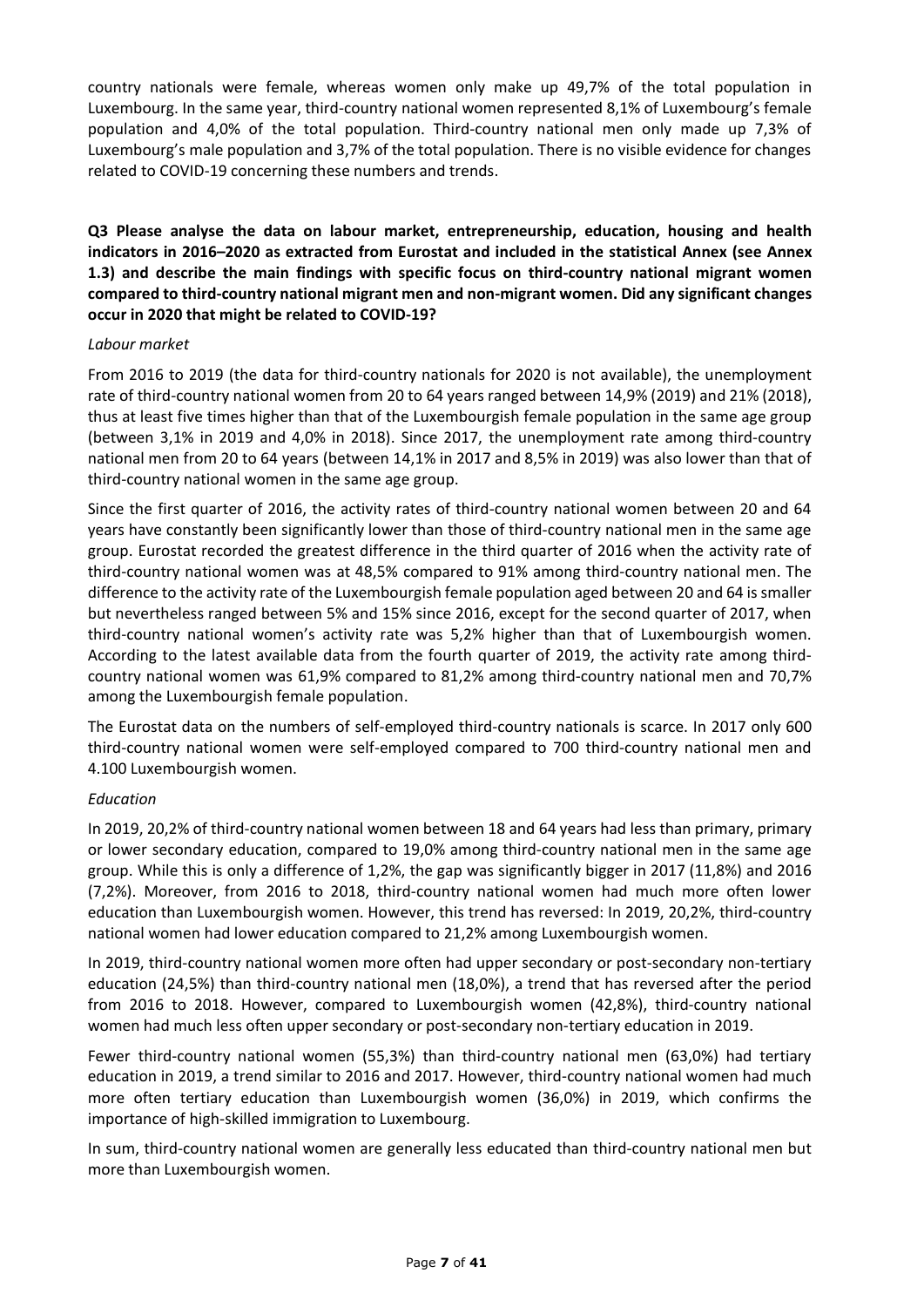#### *Overcrowded housing and unmet medical needs*

With 14,2% in 2020, third-country national women lived less often in overcrowded housing than thirdcountry national men (24,0%), yet significantly more often than Luxembourgish women (6,5%).

Like third-country national men and Luxembourgish women, the overwhelming majority of third-country national women aged between 20 and 64 years (from 97,2% to 100,0%) had no unmet medical needs to declare between 2016 and 2020.

## **Q4 What are the key opportunities and challenges for migrant women's integration as identified in national statistical sources (e.g. integration monitors, census, administrative data) or available research (e.g. surveys among migrant women)?**

- *For each challenge please:*
- *a) describe for whom it is a challenge,*
- *b) indicate why it is mentioned as a challenge, and*
- *c) indicate the source / evidence for the challenge.*

#### Sectors of employment<sup>[vi](#page-20-5)</sup>

On 31 March 2021, the most common economic sectors for third-country national women were 'Specialised, scientific, and technical activities' (1.660 or 18,0%), 'Finance and insurance activities' (1.330 or 14,4%) and 'Accommodation and food services' (1210 or 13,1%). Whereas the first two sectors have steadily become more important since 2009, the number of third-country national women working in 'Accommodation and food services' has grown less quickly and even slightly decreased between 2020 and 2021, possibly due to the effects of the COVID-19 pandemic. The number of third-country national women employed in 'Administrative and support services', which includes the cleaning sector and used to be the third most important employment sector until 2019 (1.050 or 11,4%), has stagnated over the past four years. Overall, we can estimate that 59,8% of all third-country national women work in highly qualified sectors of employment<sup>[vii](#page-20-6)</sup>, while 40,2% work in less qualified sectors<sup>[viii](#page-20-7)</sup>.

The numbers of third-country national men employed have undergone similar changes. On 31 March 2021, the most common sectors of employment were 'Specialised, scientific, and technical activities' (2.260 or 18,6%), 'Finance and insurance activities' (1.660 or 13,7%), 'Construction' (1.410 or 11,6%), and 'Accommodation and food services' (1.320 or 10,9%). While the first two sectors have become increasingly important, the number of employees in the last two sectors has grown less quickly or stagnated.

The fact that the most important employment sectors for third-country nationals require both high-skilled and low-skilled workers shows how diverse this population is in terms of education and income. Thirdcountry nationals in Luxembourg occupy both high-skilled and low-skilled positions.

The most common employment sectors for female EU migrants require medium to high skilled workers. On 31 March 2021, the most common sectors of employment for female EU migrants were 'Finance and insurance activities' (6.130 or 14,0%), 'Administrative and support services' (5.980 or 13,6%), 'Human health and social work activities' (5.330 or 12,1%), and 'Specialised, scientific, and technical activities' (5.310 or 12,0%). These four sectors have remained the top employment sectors since 2018 and were among the most important sectors since 2009.

Most Luxembourgish women work in 'Human health and social work activities' (13.320 or 29,3%), 'Public administration' (9.270 or 20,4%), 'Retail, repair of motor vehicles and motorbikes' (4.400 or 9,7%), and 'Finance and insurance activities' (4.410 or 9,7%). This status quo has remained almost unchanged since 2009.

#### *Average disposable household income[ix](#page-20-8)*

From 2014 to 2019, the average disposable income of third-country national women's households was higher than that of third-country national men (except for 2018). However, it was significantly lower than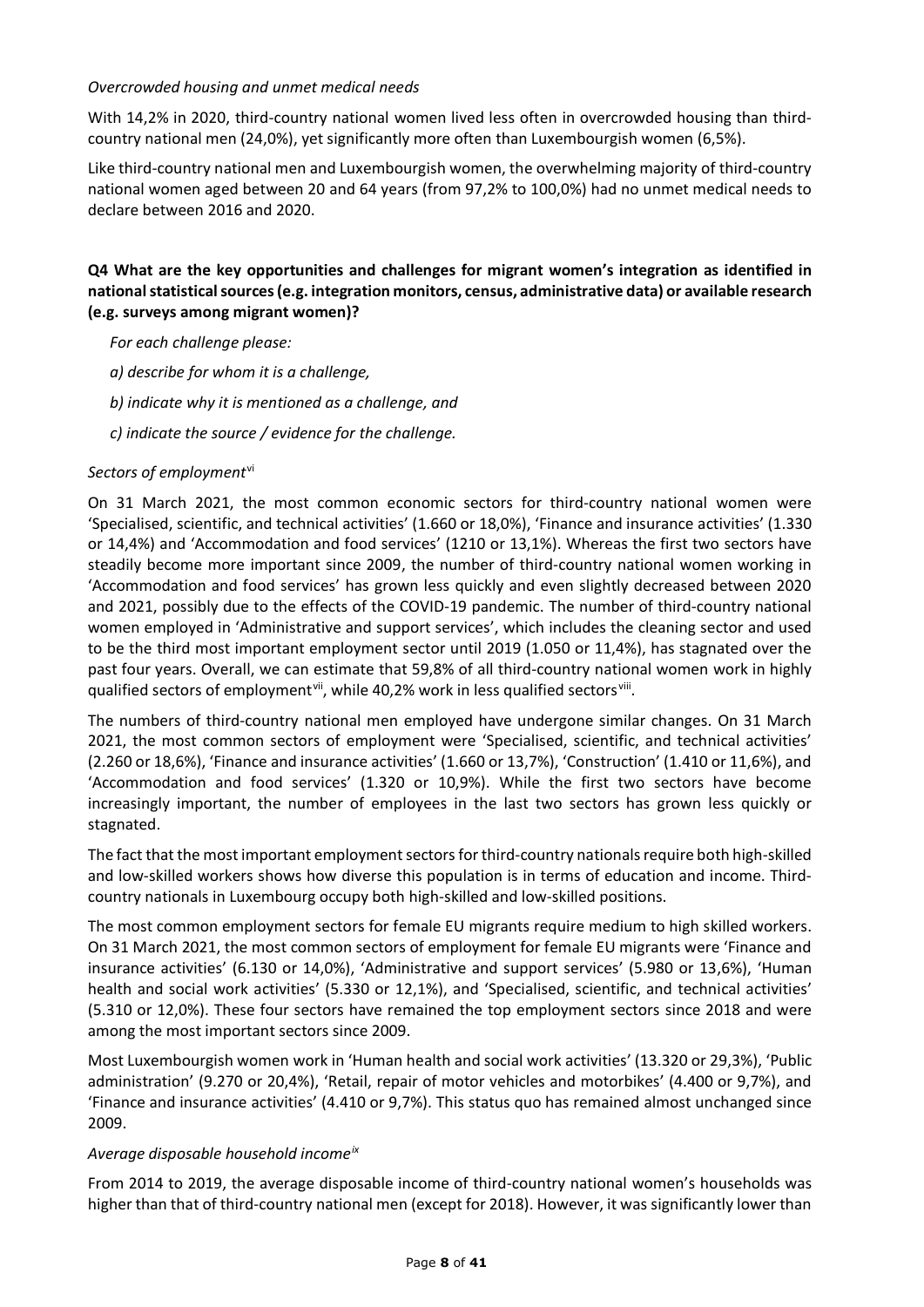that of female EU migrants. In 2019, third-country national women's annual average household disposable income was approximately €68.300, compared to €65.900 for third-country national men and €76.200 for female EU migrants.

Looking at the annual equivalised disposable income<sup>[x](#page-20-9)</sup>, households of third-country national women still have a slightly higher income than those of third-country national men, but the difference is smaller and rarely exceeds €2000 per year. This could indicate that third-country national women's households are usually made up of more people than those of third-country national men. In 2019, the annual equivalised disposable household income was approximately €37.000 for third-country national women, compared to €35.500 for third-country national men and €43.300 for female EU migrants, thus representing similar trends as the average disposable household income presented above.

### Registration on electoral lists<sup>[xi](#page-20-10)</sup>

In Luxembourg, foreigners, independent of their nationality, are allowed to vote in municipal elections. In order to vote, foreigners have to be domiciled in Luxembourg and resided there for at least five years, of which the last year of residence immediately prior to the request for registration on the electoral list must be uninterrupted.<sup>[xii](#page-20-11)</sup> For the last municipal elections on 8 October 2017, 17.797 out of 75.688 foreign women were registered on the electoral lists, thus a rate of 23,5%. Concerning third-country national women, 1.802 out of 8.976 were registered on the electoral lists, thus only 20,1%. The registration rate varies significantly depending on the women's nationality. While Indian women have the highest registration rate with 27,7%, Montenegrins rank second with 27,3% and women from China, Russia and Kosovo rank last with registration rates between 10% and 11%. Xiii With 24,1%, the registration rate among EU women was higher than that of third-country national women. However, there are also significant differences within the EU female population depending on the women's nationality. For instance, Dutch women ranked high with 34,9%, followed by German women with 31,3%, French women with 25,8%, Portuguese women with 22,0%, Spanish women with 18,6%, and Polish women with 14,2%. $x^{iv}$ 

In sum, third-country national women are less often registered on the electoral lists for municipal elections in Luxembourg than female EU citizens.

#### *Challenges highlighted by stakeholders*

Besides statistical evidence, two stakeholders highlighted challenges to migrant women's integration during the consultation phase within the framework of the revision of the Integration Law (see also answer to Q15 a) below).

The social welfare offices stated that migrant women's integration may suffer from the prepondering authority of their male partners, especially when husbands do not accept the equality between men and women and reduce women to their role as mothers or housewives.<sup>[xv](#page-20-14)</sup>

Moreover, the NGO 'Dress for Success'<sup>[xvi](#page-21-0)</sup> mentioned that, beyond a lack of self-confidence, migrant allow unemployed migrant women to pursue professional training.<sup>xviii</sup> According to the Department of women experience similar challenges as men when trying to integrate the Luxembourgish labour market, e.g., the difficulty to master one of the national administrative languages (Luxembourgish, French, German), have their diplomas and competencies recognised in Luxembourg, and benefit of a personalized accompaniment.<sup>[xvii](#page-21-1)</sup> 'Dress for Success' also calls for the creation of easily accessible social nurseries to Integration of the Ministry of Family Affairs, Integration and the Greater Region, the lack of accessible childcare facilities, the learning and practice of an administrative language of the country, and the situation on the labour market are indeed three major challenges for migrant women regularly highlighted by stakeholders such as the social welfare offices. [xix](#page-21-2)

## **Q5 Are more disaggregated data or research available at national level (compared to what is available through Eurostat), e.g. by resident status/reason for migration, by number of children in households or by first/second generation of migrants?**

Given the mainstream approach towards integration policy in Luxembourg, relevant data is not usually disaggregated by sex and nationality. Moreover, integration-related data is not centralized or publicly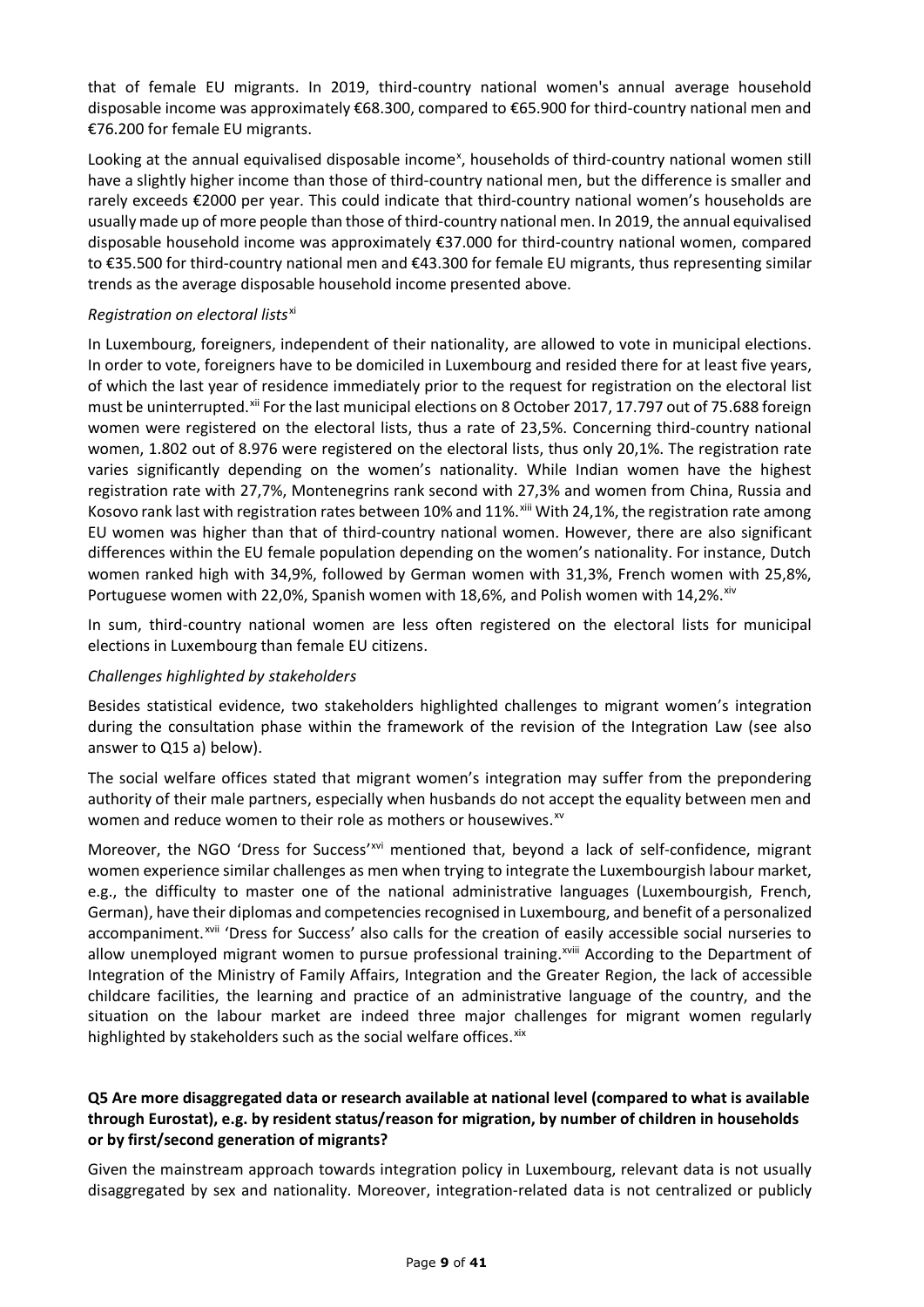available but must be requested from the corresponding ministries or governmental agencies. According to the Organisation for Economic Co-operation and Development (OECD), Luxembourg lacks important data on immigrants' integration trajectory and key integration aspects.<sup>[xx](#page-21-3)</sup> Yet, besides the data mentioned above, the following statistics may be useful in the context of this study:

## Acquisitions of citizenship<sup>[xxi](#page-21-4)</sup>

In 2019, 2.941 female residents (including girls and women) in Luxembourg acquired Luxembourgish citizenship.<sup>[xxii](#page-21-5)</sup> Before acquiring Luxembourgish citizenship, 64,0% held another EU28 citizenship, and 35,9% were third-country nationals. xxiii [T](#page-21-6)he top three third countries of prior citizenship were Montenegro (175), Serbia (107), and Cape-Verde (104). Before they acquired Luxembourgish citizenship, most thirdcountry national females previously held Brazilian (approximately 1.113<sup>[xxiv](#page-21-7)</sup>) or US American (379) citizenship, but the large majority of them lived abroad. [xxv](#page-21-8)

In 2020, 2.441 female residents in Luxembourg acquired Luxembourgish citizenship.<sup>[xxvi](#page-21-9)</sup> Previously, 62,9% of them held another EU27 citizenship, and 37,1% were third-country nationals.<sup>xxvii</sup> The top three third third-country national females previously held Brazilian (approximately 968<sup>xxviii</sup>) or US American (approximately 241<sup>[xxix](#page-21-10)</sup>) citizenship, but the large majority of them lived abroad. countries of prior citizenship were Montenegro (131), the UK (110), and Serbia (70). Most naturalised

#### *Other available data*

In December 2020, the National Reception Office (*'Office national de l'accueil'* – ONA) accommodated 3.305 applicants and beneficiaries of international protection, among whom 40.2% were female. [xxx](#page-21-11)

Currently, a large mixed-method study on the topic of ethno-racial discrimination and racism is being finalized by the Centre for Intercultural and Social Studies and Training (CEFIS) and the Luxembourg Institute of Socio-Economic Research (LISER). The Department of Integration will present the results in parliament in early 2022. [xxxi](#page-21-12)

## **Q6 What are the main public and policy debates regarding migrant women's integration (opportunities and challenges)?**

The Luxembourgish Integration Law is currently undergoing a process of reform. In October 2020, the Department of Integration launched a large consultation phase and collected input and opinions from a w[i](#page-21-13)de array of experts, municipalities, and other national stakeholders (see answer to Q15 a)).<sup>xxxii</sup> this debate, some stakeholders have called for more gender-specific policies and measures<sup>xxxiii</sup> that take gender, etc.) and the needs of the most vulnerable groups.<sup>xxxiv</sup> According to the Department of Therefore, the future of the legal framework for integration policy has generally been a subject of debate over the past years. While the integration of third-country national women has not been at the centre of into account the diverse aspects of people's identity (e.g., socio-economic status, family status, age, Integration, social welfare offices, the Ministry of Equality between Women and Men, and the NGO 'Femmes en Détresse' (English: 'Women in Distress') have also indicated the necessity to adapt projects to the needs of different target groups.<sup>[xxxv](#page-22-0)</sup>

The topic of racism and discrimination received a lot of political and media attention in recent years, especially after the publication of the results of the 'Second European Union Minorities and Discrimination Survey – Being Black in the EU' conducted by the European Union Agency for Fundamental Rights (FRA) in 2018. Drawing on a poll of 6.000 people of African descent, the survey revealed the extent of racism and discrimination in 12 EU countries. Luxembourg ranked second in the study, with 52% of the respondentsstating that they had been racially harassed during the past five years. xxxvi

Following the publication of the survey results, two conferences on the topic of discrimination and racism took place in 2019 and 2020.<sup>xxxvii</sup> The 'Black Lives Matter' movement also contributed to highlighting the [i](#page-22-2)ssues of racism and discrimination in Luxembourg. XXXVIII The debate further gained momentum when the founder and spokesperson of the NGO 'Finkapé', xxxix a Luxembourgish woman with Cap-Verdean roots, became the target of repeated discrimination on social media. On a picture displaying her holding a megaphone with a sticker with the title of a provocative theatre play called: "Luxembourg, malhonnête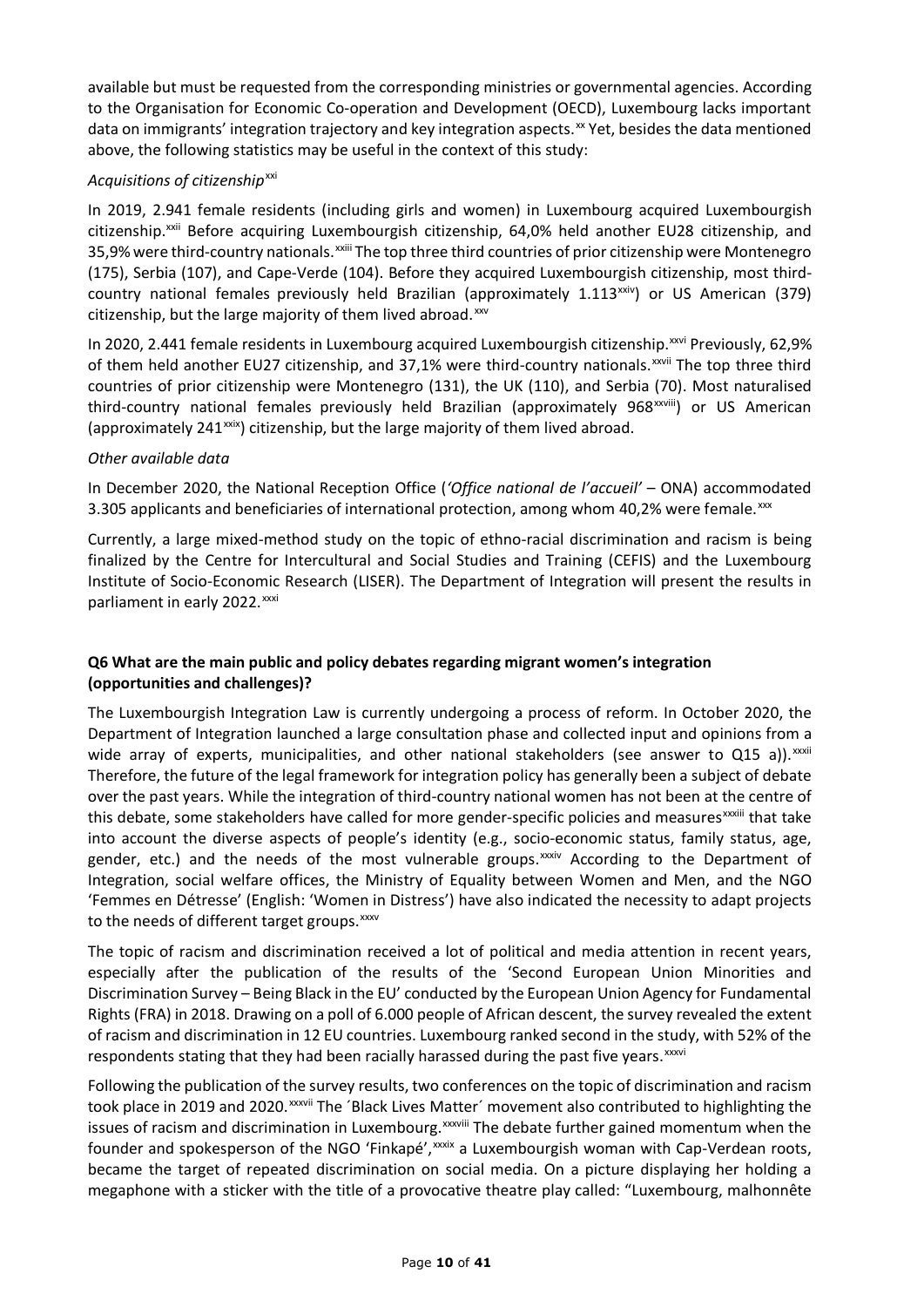tas de merde" ('Luxembourg, dishonest shit pile') during the 'women's strike' on 7 March 2020, a politician of the Alternative Democratic Reform Party ('*Alternativ Demokratesch Reformpartei*' - ADR) commented: "This photo says it all ... A 'big shit' sticker hostile to Luxembourg. An Antifa and far-left sticker likely to provoke violence", which started a succession of controversial social media posts. After lodging a formal complaint, a trial started in December 2020 before the ninth chamber of the Criminal Court<sup>[xl](#page-22-3)</sup> and the ADR politician was fined  $£1.500$ .<sup>[xli](#page-22-4)</sup>

The issues of racism and discrimination also generated a debate in Parliament on 1 July 2020. Xili During the debate, two motions were adopted. Xliii [O](#page-22-6)ne of the motions invited the Government to prepare a study against racism. XIvii Furthermore, the Parliament adopted a resolution committing to expand the competenc[i](#page-22-11)es and strengthening the resources of the Centre for Equal Treatment (CET). XIVIII In the course on racism in Luxembourg. Xily The Department of Integration contracted LISER and CEFIS to conduct the study with the objective to analyse the forms of racism in Luxembourg, evaluate the effectiveness of measures currently in place against racism, and provide policy recommendations.<sup>xly</sup> The study is currently being finalized, and its results will be presented in the Luxembourgish parliament in early 2022.<sup>[xlvi](#page-22-9)</sup> The second motion ai[m](#page-22-10)ed at taking stock of anti-discrimination policies and elaborating a national action plan of the societal debate on discrimination and racism, two new associations focusing on women of African descent were created, namely 'Lëtz Rise Up' and 'Finkapé'. [xlix](#page-22-12)

#### **Section 2: National integration policies in the Member State**

**Q7 Please describe your country's overall organisational approach with regard to integration policy: who are the competent authorities for integration policy? Is integration policy a national, regional, local or shared competency and which responsibilities come with that competency?** 

#### *Legal Framework*

In Luxembourg, integration is regulated by the Law of 16 December 2008 on the integration of foreigners in the Grand Duchy of Luxembourg (hereafter referred to as 'Integration Law'). Artic[l](#page-22-13)e 2 of the Integration Law defines integration as a two-way process whereby a foreigner expresses his or her willingness to participate on a long-term basis in the life of the host society, which, in turn, takes all the necessary measures at the social, economic, po[li](#page-22-14)tical and cultural levels to encourage and facilitate this process.<sup>ii</sup> Moreover, the same article defines 'foreigner' as anyone who does not possess Luxembourgish nationality.<sup>III</sup> Therefore, the Integration Law concerns all foreigners and does not differentiate between EU citizens and third-country nationals.

More specifically, the Integration Law regulates a number of the integration policies and measures, such as the National Action Plan on Integration<sup>|iii</sup> (NAP Integration), the Welcome and Integration Contract<sup>[liv](#page-23-1)</sup> Fore[i](#page-23-5)gners<sup>Iviii</sup>, and the municipal consultative commissions on integration<sup>[lix](#page-23-6)</sup> (see below for more *('Contrat d'accueil et d'intégration'* – CAI) and the financial subsidies available for municipalities and organisations who plan to establish and implement integration measures<sup> $\alpha$ </sup> (see below for more information). Since the legislative development introduced by the Law of 4 December 2019 (see below), the Minister in charge of integration shall submit a national report on the integration of foreigners and the fight against discrimination in the Grand Duchy of Luxembourg to the Parliament every five years.<sup>Ivi</sup> To prepare this report, the Minister may receive assistance and the necessary data from national and municipal administrations, as well as public institutions and bodies.<sup>Ivii</sup> Moreover, the Integration Law provides the framework for the inter-ministerial committee on integration, the National Council for information).

Currently, the Luxembourgish Integration Law is undergoing a process of reform (see answer to Q15 a) for further details). This reform, foreseen by the coalition agreement of the current Government<sup>1x</sup>, aims to adapt the legislative framework to the challenges of today and tomorrow's society. <sup>|xi</sup> Within the framework of the upcoming reform, the Government launched a large consultation process with relevant stakeholders in October 2020<sup>kii</sup> and commissioned the Organisation for Economic Co-operation and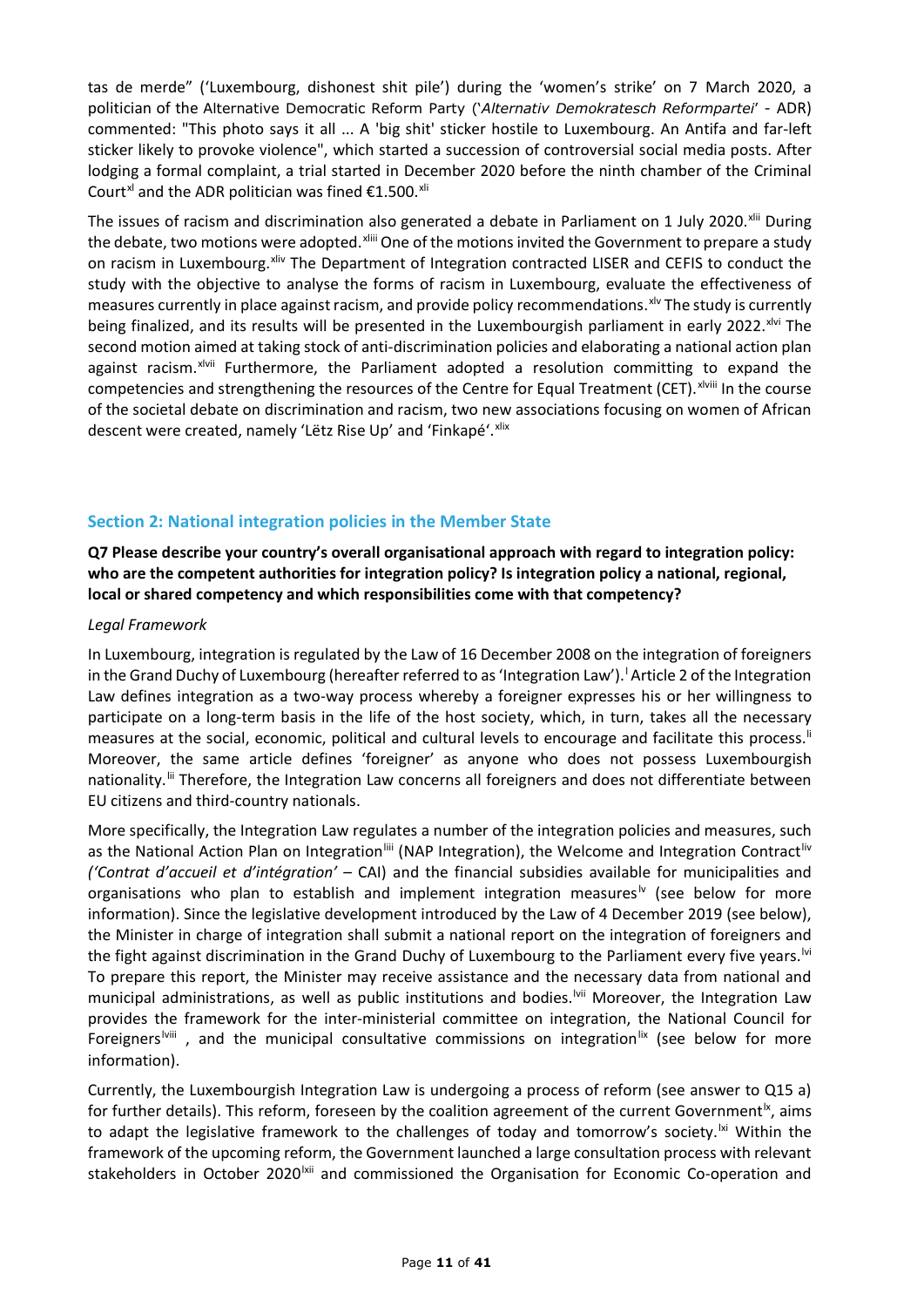Development (OECD) to conduct a study on the functioning of the Luxembourgish integration system xiii, which was published in October 2021. <sup>Ixiv</sup>

## *Competent authorities*

Luxembourg is a relatively small country composed of 102 municipalities directly supervised by the national government. Both the national government and the municipal authorities are actively involved in the making and implementation of integration policies. Article 2 of the Integration Law stipulates that integration is a task that the state, the municipalities, and civil society accomplish together.  $\frac{N}{N}$ 

#### National level

In 2008, the Integration Law created the Luxembourgish Reception and Integration Office ('*Office luxembourgeois de l'accueil et de l'intégration*' - OLAI) to develop and coordinate integration policies. The Law of 4 December 2019 establishing the National Reception Office amended the Integration Law by dividing the responsibilities for reception and integration between the National Reception Office under the Ministry of Foreign and European Affairs, which replaced OLAI, and a newly created Department of Integration at the Ministry of Family Affairs, Integration and the Greater Region.

According to Article 3 of the Integration Law, the Minister in charge of integration is responsible for facilitating the integration process of foreigners by implementing and coordinating integration policy, of which the fight against discrimination is an essential element, together with the municipalities and civil society actors. <sup>kvi</sup> Furthermore, the Integration Law stipulates that the Minister is responsible for drafting, and the policy measures under way and to be implemented. <sup>Ixvii</sup> In accomplishing this task, the Minister shallcollaborate with EU and international bodies. **KYIII** in consultation with the inter-ministerial committee on integration, a multiannual national action plan for integration and combating discrimination, which shall identify [t](#page-23-14)he main strategic areas of intervention

As a consequence, since the entry into force of the aforementioned law on 1 January 2020, the Ministry of Family Affairs, Integration and the Greater Region, via its Department of Integration, is the competent authority for integration policies in Luxembourg. The Department of Integration covers several areas of action:

- Coordination of the inter-ministerial committee on integration;
- Integration projects;
- Integration programmes;
- Municipal and regional integration;
- A unit dedicated to studies and consultations with external actors;
- $\bullet$  A communication's department.  $k$ ixix

In addition to the Ministry of Family Affairs, Integration and the Greater Region, several other authorities and stakeholders play an important role at the national level.

As mentioned above, the inter-ministerial committee on integration plays an important role at the national level. Its main aim is to meet the need for coordination, pooling, exchange, and creation of synergies to achieve a transversal and sustainable integration policy.<sup>1xx</sup> It is composed of representatives actors working in the field of integration. <sup>Ixxii</sup> [M](#page-23-19)oreover, since the establishment of the new National Action the Department of Integration, the implementation of the action plan. <sup>Ixxiii</sup> of 13 ministries and two administrations<sup>1xxi</sup>. Since December 2020, it has been opened to civil society actors in view of broadening the committee and exploring additional synergies between the different Plan on Integration, the inter-ministerial committee prepares and monitors, under the coordination of

The Ministry of National Education, Children and Youth (MENJE) is the responsible authority for the organisation of language courses offered in the framework of the Welcome and Integration Contract and the Accompanied Integration Path (see answer to Q10 a) for more information). The Ministry provides language courses via its Department of Adult Education ('*Service de la formation des adultes*' - SFA) and coordinates the network of language course providers.lxxiv Moreover, the MENJE is responsible for the integration of young migrants (up to the age of 24 years) into school education via its Department for the Schooling of Foreign Children ('*Service de la scolarisation des enfants étrangers*' - SECAM).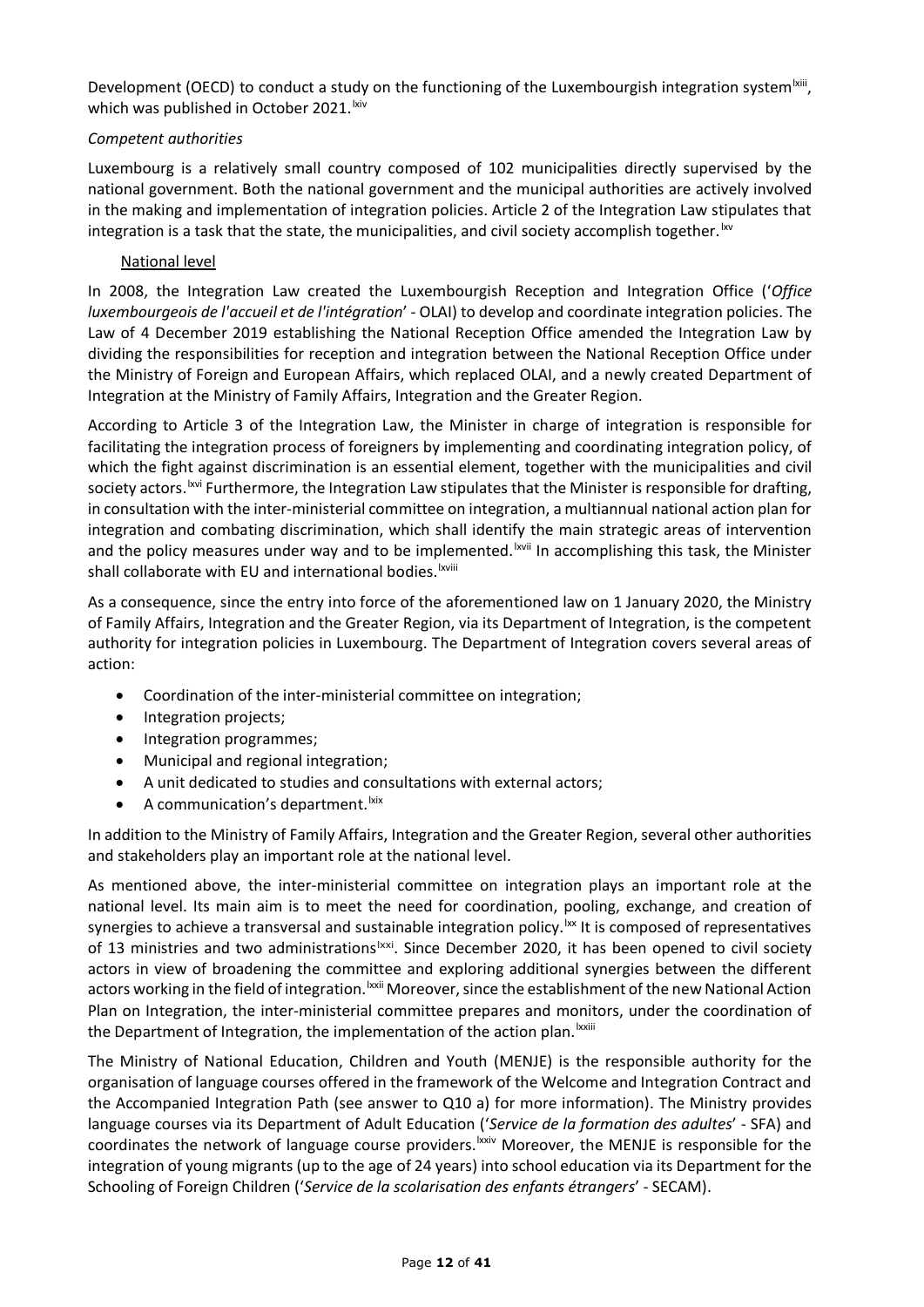The National Employment Agency (*'Agence pour le développement de l'emploi'* - ADEM) plays a vital role when in the labour market integration of the most vulnerable groups, such as young people without training, the elderly, or unskilled persons. In this context, the ADEM closely collaborates with the European Social Fund, various associations, and private companies to set up projects that aim to improve integration of the aforementioned vulnerable groups. **KXXV** Moreover, since 2017, the ADEM has a international protection. Ixxvi department for beneficiaries of international protection ('*cellule BPI*') that provides employers with information regarding job applications and evaluations of the competencies of beneficiaries of

Another important stakeholder on the national level is the National Council for Foreigners ('*Conseil national pour étrangers*' – CNE), which advises the Government on issues relating to the integration of fore[i](#page-24-0)gners. <sup>Ixxvii</sup> The CNE may act on its own initiative or following the request of the Government. It is soc[i](#page-24-1)ety (1) and refugees (1). <sup>Ixxviii</sup> The current Coalition Agreement (2018-2023) foresees a reform and reevaluationof the CNE due to organizational challenges and lacking resources. Ixxix composed of 34 members, including 22 representatives of foreigners (of which 7 are third-country nationals), and 12 members representing employers' organisations (4 members), trade unions (4), the Union of Towns and Municipalities ('*Syndicat des Villes et Communes Luxembourgeoises*' - SYVICOL), civil

#### Municipal level

As mentioned above, municipalities play an important role in the implementation of integration policies in Luxembourg. According to Article 23 of the Integration Law, municipalities are obliged to set up municipal consultative commissions on integration ('*Commissions consultatives communales*  d'[i](#page-24-4)ntégration' - CCCI). <sup>Ixxx</sup> Currently, 95 out of the 102 Luxembourgish municipalities have a CCCI. <sup>Ixxxi</sup> nationality.<sup>Ixxxii</sup> Overall, these consultative commissions are responsible for the 'living together' (in French: '*vivre ensemble*') of all municipal residents, and more particularly for the interests of residents of foreign

The national government encourages municipalities to establish municipal integration plans ('*Plan communal d'Intégration*' – PCI) with the objective to develop and implement local integration strateg[i](#page-24-6)es. <sup>Ixxxiii</sup> PCIs can be [d](#page-24-7)eveloped by a single municipality or be the product of cooperation between multiple municipalities. <sup>Ixxxiv</sup> In this context, CEFIS may conduct a so-called 'diagnostic of local integration' expressed by the municipality's residents with regard to di[v](#page-24-8)ersity and integration. Moreover, the respect[i](#page-24-9)ng differences and adhering to common values". XXXVI Consequently, integration policies ideally Luxembourgish residents. **[I](#page-24-10)xxxvii In 2020, an analysis of the PCIs in place or under development revealed the** the PCI in order to optimise it. **Ixxxviii [A](#page-24-11)s a consequence, a new approach** was developed and discussed with the contracted partners of the Department of Integration. E[x](#page-24-12)xix The aim is to give municipalities the approach via a pilot project signed the new 'Pakt vum Zesummenliewen'. xciii to provide the municipal authorities with detailed information on the identified needs and concerns SYVICOL elaborated practical guidelines for municipalities to establish integration plans. In their guidelines, the SYVICOL proposes a different definition of integration, namely "a reciprocal process of shared responsibility, which allows for the 'living together' and the participation of all residents while seek to ensure a sense of belonging and a spirit of community among Luxembourgish and nonshortcomings of this instrument, which is why the Department of Integration found it necessary to revise opportunity to initiate a dynamic process in which citizen participation is a key element.<sup>[xc](#page-24-13)</sup> This new approach was initially referred to as 'PCI 2.0'<sup>[xci](#page-24-14)</sup> and is now known as the 'Pact for the 'living together'' (in Luxembourgish: 'Pakt vum Zesummeliewen').<sup>[xcii](#page-24-15)</sup> In 2021, 18 municipalities selected to launch this new

Another important organism in the field of integration on the municipal level is the Local Integration and Exchange Support Group ('*Groupe d'échange et de soutien en matière d'intégration au niveau local*' - GRESIL), an inter-municipal platform launched in 2017 to enhance networking between municipalities and encourage the exchange on integration-related issues. Xciv Twice a year, GRESIL brings together municipal stakeholders (e.g. integration officers, social-welfare staff, etc.) around specific topics related to integration and provides a platform for municipalities to communicate, inform and exchange good practices. The initiative is organised by the Department of Integration of the Ministry of Family Affairs, Integration and the Greater Region, the SYVICOL, CEFIS, and ASTI, a major NGO in the field of migration and integration in Luxembourg.<sup>[xcv](#page-25-0)</sup>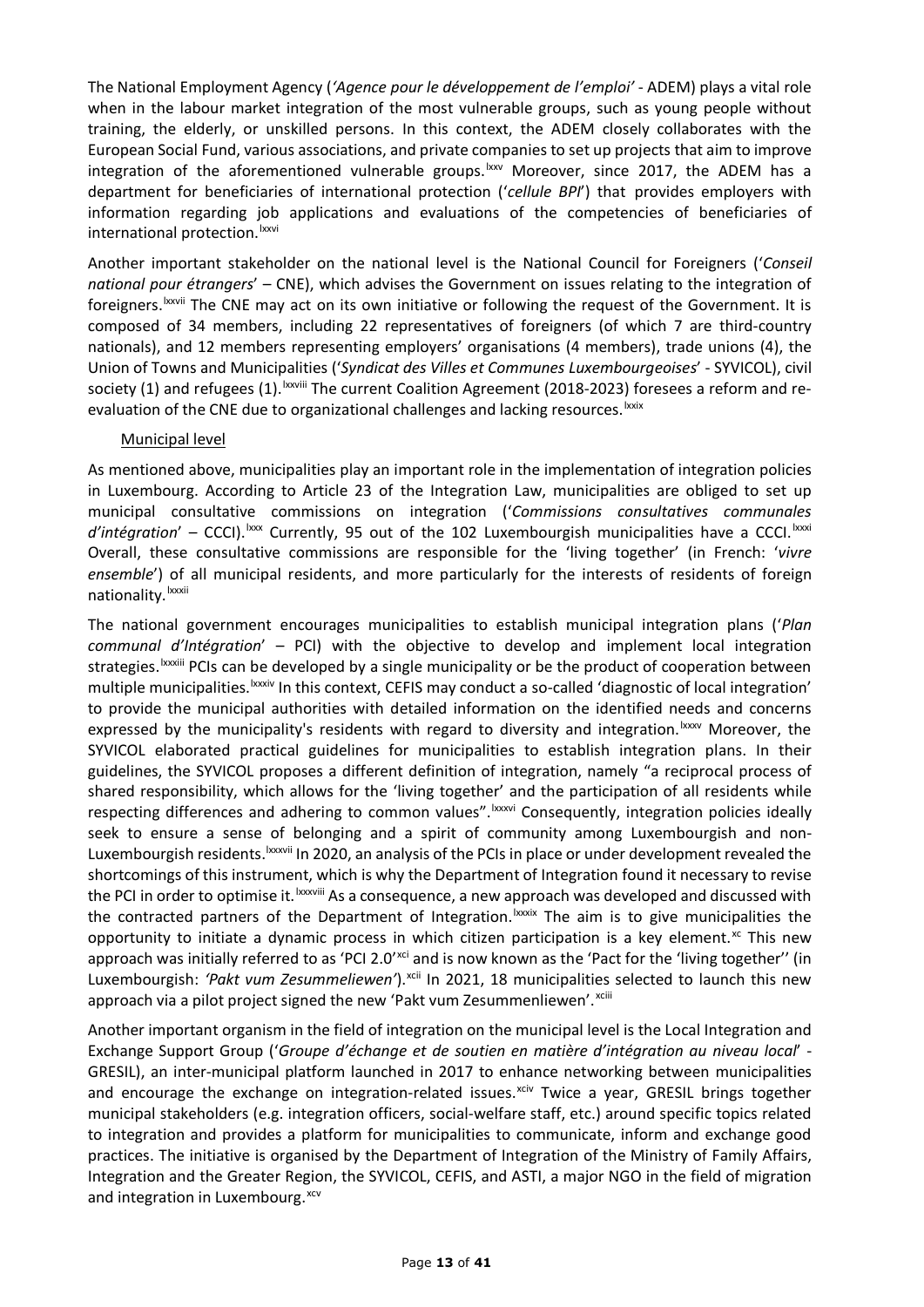In addition to the above, and as previously mentioned, the Ministry of Family Affairs, Integration and the Greater Region can also grant financial subsidies to municipalities that plan to establish and implement integration measures (see answer to  $Q12$ ). <sup>[xcvi](#page-25-1)</sup> In this context, the Department of Integration regularly publ[i](#page-25-2)shes calls for proposals for which municipalities can submit a grant application.<sup>xcvii</sup>

## NGOs and associations

The Department of Integration works closely with many associations and NGOs that promote the integration of foreigners in Luxembourg. More specifically, the Department has concluded conventions and collaboration agreements with four main associations in the field of integration, namely the aforementioned stakeholders ASTI and CEFIS, as well as the Liaison and Action Committee for Foreigners ('*Comité de Liaison des Associations d'Etrangers*' - CLAE) and Caritas.xcviii [T](#page-25-3)his collaboration with regard to supporting and promoting integration activities on the ground complement the integration measures proposed by the Department of Integration.<sup>[xcix](#page-25-4)</sup> The conventions are renewed on an annual basis, making it possible to adapt the a[c](#page-25-5)tivities to the changing needs on the ground identified by the stakeholders. $c$ Finally, smaller NGOs and community associations play an important role in providing integration-related services and activities at the local level, but sometimes also countrywide.

Furthermore, the Ministry of Family Affairs, Integration and the Greater Region can also grant financial subsidies to associations and federations that develop and implement integration measures or innovative projects in the field of integration and/or the fight against discrimination (see answer to Q12).<sup>[ci](#page-25-6)</sup>

#### **Companies**

Companies can also play an important role when it comes to integration.<sup>[cii](#page-25-7)</sup> Established in 2012, the Diversity Charter Lëtzebuerg is a text of commitment that any company in Luxembourg may sign and whereby they commit to act in favour of the promotion of diversity by implementing concrete actions in this regard. To date, more than 200 companies have committed to promoting and managing diversity.<sup>[ciii](#page-25-8)</sup>

#### **Q8 Is the integration of migrant women a policy priority in your country?**

According to the Department of Integration, and given the mainstream approach towards integration policy in Luxembourg, migrant women are not a prioritized group specifically targeted by integration policies. While the Government may provide funding for projects that address the particular needs of migrant women, the overall goal of the Department of Integration remains to encourage social diversity, togetherness and thus not to develop policies and measures that tend to isolate one group from another (see answer to Q12).<sup>[civ](#page-25-9)</sup>

#### **Q9 Is gender mainstreamed in national integration policies? Is this approach also complemented by gender specific policies (dual approach to gender equality)?**

Luxembourg follows a gender mainstreaming approach in the context of national integration policies and views gender mainstreaming as a cross-cutting priority across all national thematic strategies and action plans adopted by the Government.<sup>[cv](#page-25-10)</sup> More specifically, each ministerial department must respect gender equality in the development of its policies, legal texts, programmes and action plans and any other measures, in accordance with the principle of gender mainstreaming and the National Action Plan for Equality between Women and Men.<sup>[cvi](#page-25-11)</sup>

Moreover, the SYVICOL published guidelines to accompany Luxembourgish municipalities to promote equality between women and men on the local level and implement the European Charter for Equality of Women and Men in local life.<sup>[cvii](#page-25-12)</sup>

Finally, the Ministry of Equality between Women and Men is one of the ministerial stakeholders in the inter-ministerial committee on integration. This underlines the importance attributed to gender equality [i](#page-25-13)n the field of integration.<sup>cviii</sup>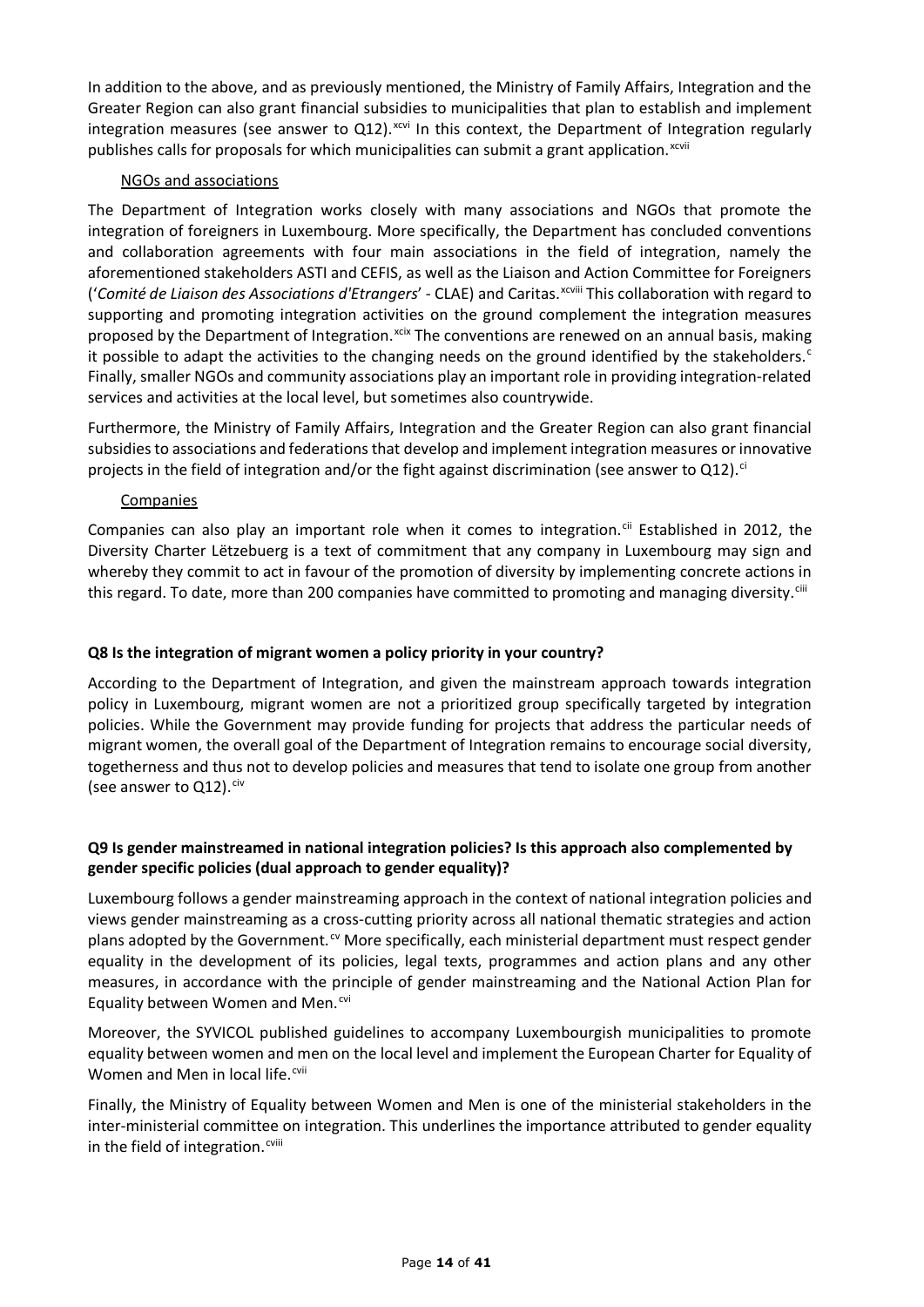### **Q10 Are migrant women specifically addressed in national integration policies (e.g. strategies, action plans, government programmes)?**

Table 1: Policies addressing migrant women

|                                | <b>Yes</b>                                                                                                                    | No <sup>1</sup>              | n/a<br>(no national<br>integration policy<br>available) |
|--------------------------------|-------------------------------------------------------------------------------------------------------------------------------|------------------------------|---------------------------------------------------------|
| <b>Third-country nationals</b> | <b>Migrants in general (that</b><br>might also include EU citizens<br>with migrant background and<br>third-country nationals) |                              |                                                         |
|                                |                                                                                                                               | X                            |                                                         |
| Please continue with Q11       |                                                                                                                               | Please continue with<br>Q10a | Please continue<br>with Q10b & Q11                      |

## **a) If migrant women are not specifically addressed in national integration policies, what is the reason or underlying approach (e.g., mainstreaming approach)?**

Migrant women are not specifically addressed in national integration policies because, as mentioned in the answer to Q7 above, Luxembourg follows a mainstream approach with regard to integration policy, aiming at all non-Luxembourgish nationals (EU citizens and third-country nationals alike) independent of the migrant's gender. The national strategy to integration is laid out in the National Action Plan on Integration (NAP Integration), as well as in the two main integration programmes, namely the Welcome and Integration Contract (CAI) and the Accompanied Integration Path (PIA). In the following, we will provide a short description of each of these policy tools.

## *National Action Plan on Integration ('Plan d'action national d'intégration' – NAP Integration)*

The pluriannual NAP Integration defines the national integration strategy and policies to implement. According to Article 6 of the Integration Law, the Minister of Family Affairs, Integration and the Greater Region is in charge of elaborating the NAP Integration together with the inter-ministerial committee on integration and submits the action plan to the Government for approval, which, in turn, identifies targeted integration and anti-discrimination measures.<sup>[cix](#page-25-14)</sup>

The NAP Integration recognizes three cross-sectional areas of importance for the integration of foreigners: 1) The access to information and interaction, 2) the quality of services, and 3) the national and international cooperation and coordination. Concretely, the action plan aims at:

- Facilitating the participation and empowerment of all non-Luxembourgish nationals by means of reception and integration programs;
- Strengthening and supporting municipalities in the implementation of a coherent integration policy at the local level;
- Promoting access to (vocational) training and employability;
- Promoting linguistic and educational integration;

-

Increasing the political participation of non-Luxembourgish nationals. $\alpha$ 

<span id="page-15-0"></span><sup>&</sup>lt;sup>1</sup> If women are not specifically mentioned but if the policy implies women (e.g., as parents), that should be reported as "yes". But if the policy is not specific to women but addresses everyone (men, women, boys, girls) this should not be reported and the answer should be "no".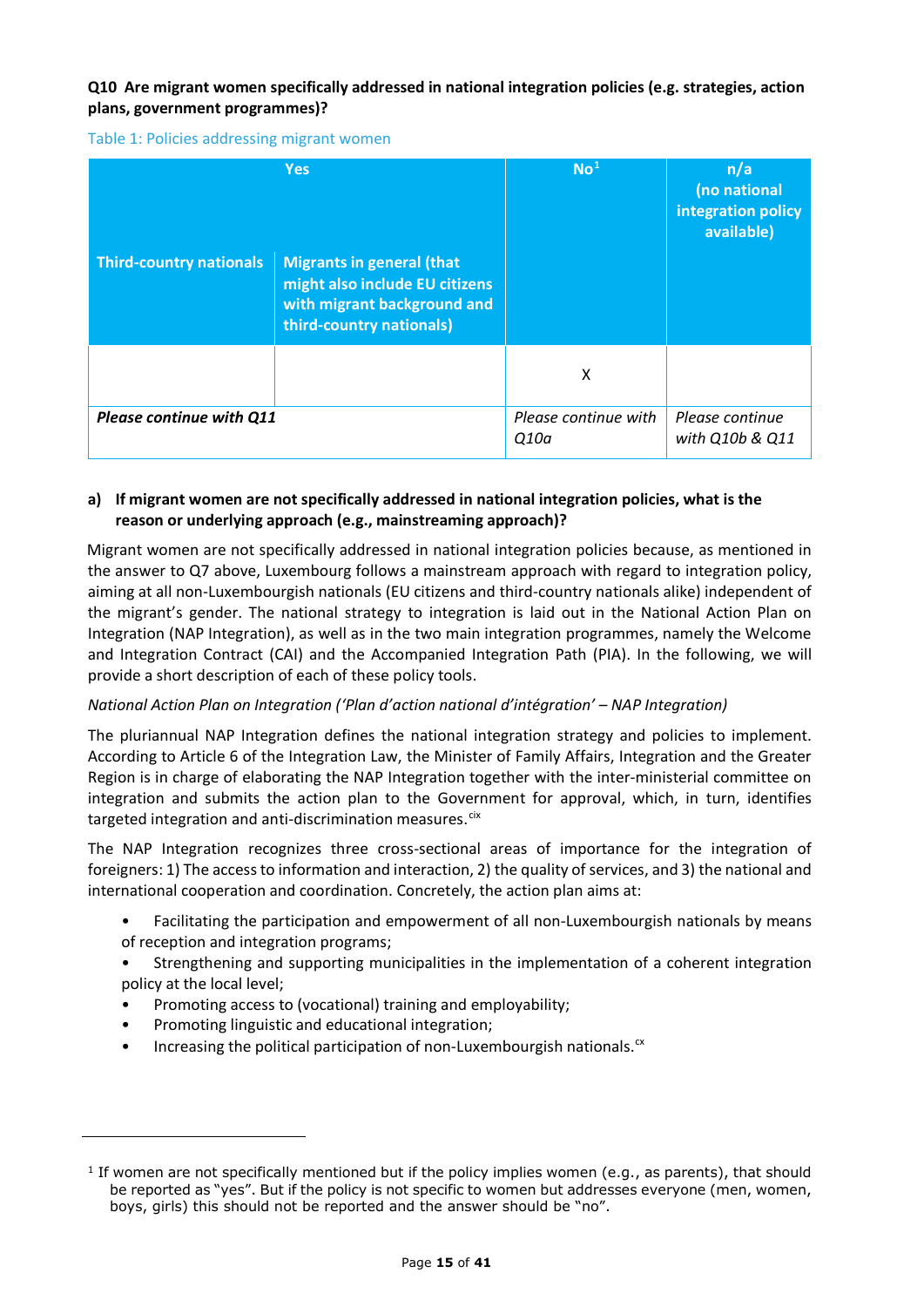## *Welcome and Integration Contract ('Contrat d'accueil et d'intégration' – CAI)[cxi](#page-25-16)*

The Integration Law introduced a voluntary Welcome and Integration Contract, which all legally residing foreigners in Luxembourg aged 16 or more can take advantage of. The CAI allows signatories to receive a certificate upon attendance of a so-called orientation day<sup>[cxii](#page-25-17)</sup>, a reduced rate for language classes of the th[i](#page-25-18)s will be taken into account when the third-country national applies for Luxembourgish citizenship<sup>cxiii</sup> national administrative languages, and a civic integration course. If the obligations of the CAI are fulfilled, or the long-term resident status in Luxembourg. $c_{x}^{x}$  From the launch of the CAI in 2009 until December 2020, 9.632 contracts have been signed. 59 % of the signatories were women, and 41% were men. In total, 76 different nationalities signed the CAI in 2020. The top nationalities were Indian (11%), Italian (8%), Portuguese (8%), Spanish (6%), Brazilian (5%), Romanian and Russian (4%). $\frac{cw}{c}$ 

## *Accompanied Integration Path ('Parcours d'intégration accompagnée' – PIA)*

The Accompanied Integration Path was introduced in September 2017 to support the integration process of applicants for international protection (AIPs) directly after arrival in Luxembourg by increasing their autonomy and participation in social life.<sup>[cxvi](#page-25-21)</sup> The PIA offers courses on education and daily life in Luxembourg, organized by the Department of Integration of the Ministry of Family Affairs, Integration and the Greater Region, as well as language and literacy courses, organized by the SFA of the Ministry of National Education, Children and Youth. While the national integration policy is mainstreamed, i.e., targeting both EU and non-EU foreigners, the PIA is the only policy tool specifically targeting third-country nationals who applied for or were granted international protection in Luxembourg.

#### *Measures targeting migrant women*

Despite the mainstream approach towards integration policy in Luxembourg, the authorities may financially support measures specifically targeting migrant women via the existing funding mechanisms (see answer to Q12).

## **b) If no national integration policy is available in your country, are migrant women specifically addressed in national policies across different sectors relevant to integration?**

N/A

**Q11 How are migrant women addressed with regard to the following sectors: labour market, entrepreneurship, education and vocational training, language training, housing, health, civic integration, other?**

N/A as the response to Q10 is "No" (see above).

## **Section 3: Integration measures in the Member State**

**Q12 Is national funding available in your Member State for measures to support the integration of migrant women? Do structural funds / EU programmes fund integration measures targeting or addressing migrant women and if yes, to what extent (as a share of total funding)?**

Both national and EU funding may be available to finance projects aiming at the integration of migrant women. At the same time, no information in available with regard to the share of the total available fund[i](#page-25-22)ng.<sup>cxvii</sup>

On the national level, measures targeting the integration of migrant women may be funded within the framework of the NAP Integration (see answer to question 10 a)). Every year, the Department of Integration launches a call for projects articulating around chosen themes, and the inter-ministerial committee on integration selects a number of projects to receive funding. In 2021, the two relevant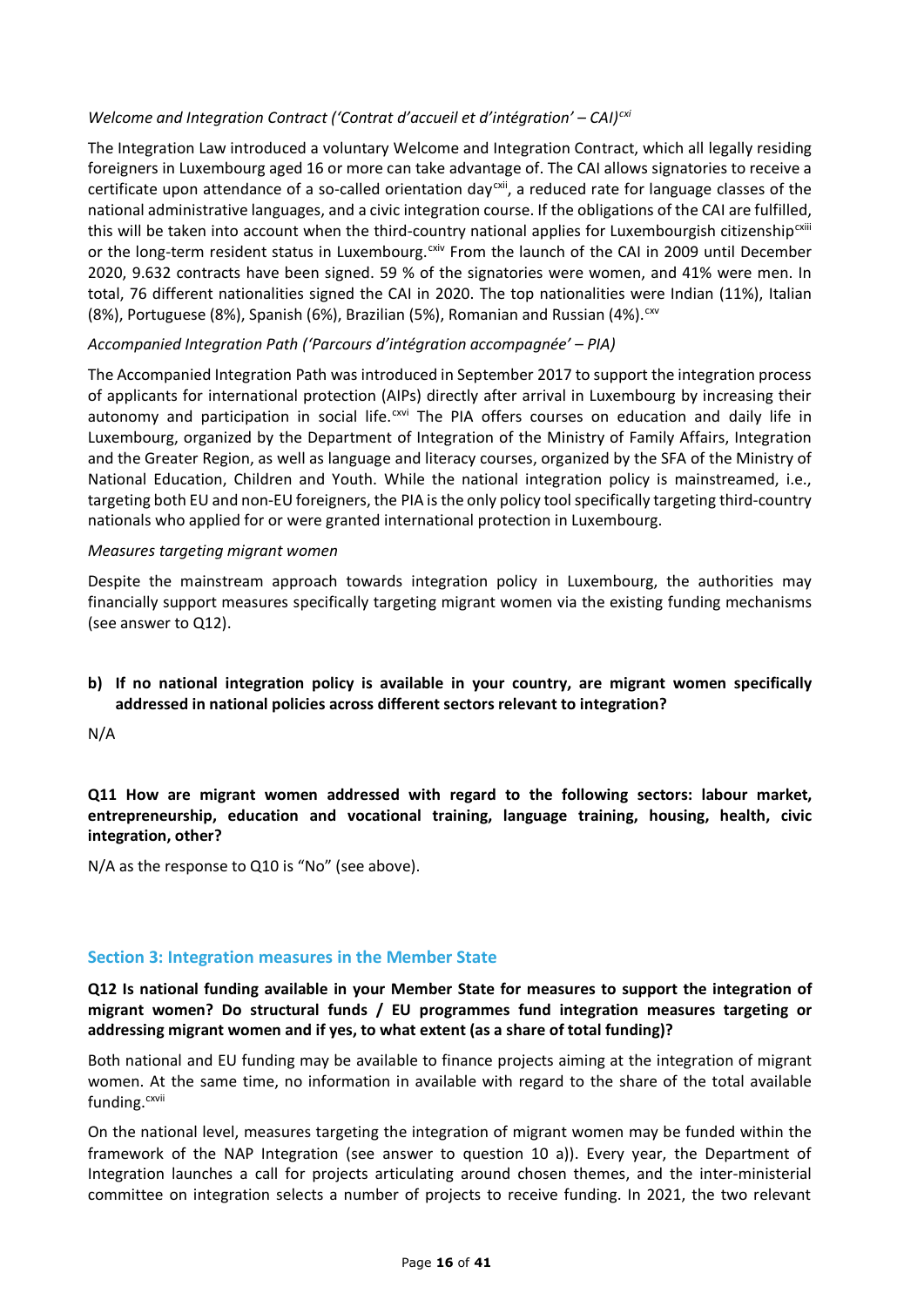themes were 'Diversity and the fight against discrimination' and 'Language learning and practice'.<sup>cxviii</sup> [T](#page-25-23)he Department of Integration received 50 project applications, and ten were to be funded.<sup>[cxix](#page-25-24)</sup> Two projects specifically target female migrants: 'Learning languages while working at 'NAXI-Atelier'' (in French: *'Apprendre des langues en travaillant au NAXI-Atelier'*) and 'Making society in comics – Women's stories of integration in comics' (in French: *'Faire société en bande dessinée – Récits d'intégration au féminin et*  en bande dessinée').<sup>[cxx](#page-26-0)</sup> In October 2021, the Department of Integration launched the new call for projects to be funded by the action plan in 2022. The call addresses projects around the themes of political and civic participation.<sup>[cxxi](#page-26-1)</sup>

The Department of Integration may also provide subsidies to projects targeting the integration of migrant women or financial or material support to municipalities or public administrations to enhance their integration services. In 2020, the budget for subsidies to public entities in the municipal, inter-municipal and regional sectors to fund projects aiming at the integration and reception of foreigners doubled, although municipal r[ev](#page-26-2)enues were hampered by the expenses created by the COVID-19 crisis (see also answer to Q14 b)).<sup>cxxii</sup> Until 2023, an annual budget of € 500 000 is available to fund municipal projects the creation of a municipal integration plan (PCI) (see answer to Q7 under 'municipal level'). CXXIII [M](#page-26-3)oreover, by14% in 2020. CXXIV aiming at the integration of foreigners. Every year, 20 municipalities will receive € 25 000 to encourage the budget for state participation in the costs of associations working in the field of integration increased

The National Social Inclusion Office (*'Office national de l'inclusion sociale'* – ONIS) affiliated to the Ministry for Family Affairs, Integration and the Greater Region may also contribute to financing measures targeting the integration of migrant women.<sup>[cxxv](#page-26-5)</sup> Finally, such measures may receive funding from the Ministry of Equality between Women and Men, municipalities<sup> CXXVI</sup>, or non[-p](#page-26-6)rofitorganizations, such as Caritas CXXVII or 'Femmes en Détresse'.<sup>CXXVIII</sup>

Concerning EU funding, the AMIF (Asylum, Migration and Integration Fund)<sup>cxxix</sup> and the ESF (European women.<sup>cxxx[i](#page-26-9)</sup> The ESF may fund gender-specific projects, e.g., the project 'Dress for Success - Work Readiness' by 'Dress for Success Luxembourg', a network striving to empower women. CXXXII [T](#page-26-10)he AMIF may demographiccontext of Luxembourg where more than 80% of foreign residents are EU citizens. CXXXIII Social Fund)<sup>[cxxx](#page-26-8)</sup> constitute principal financial sources for projects targeting the integration of migrant finance projects targeting asylum seekers and refugees, as well as intercultural training courses. However, given the specific focus of the AMIF on third-country nationals, the fund is not always adapted to the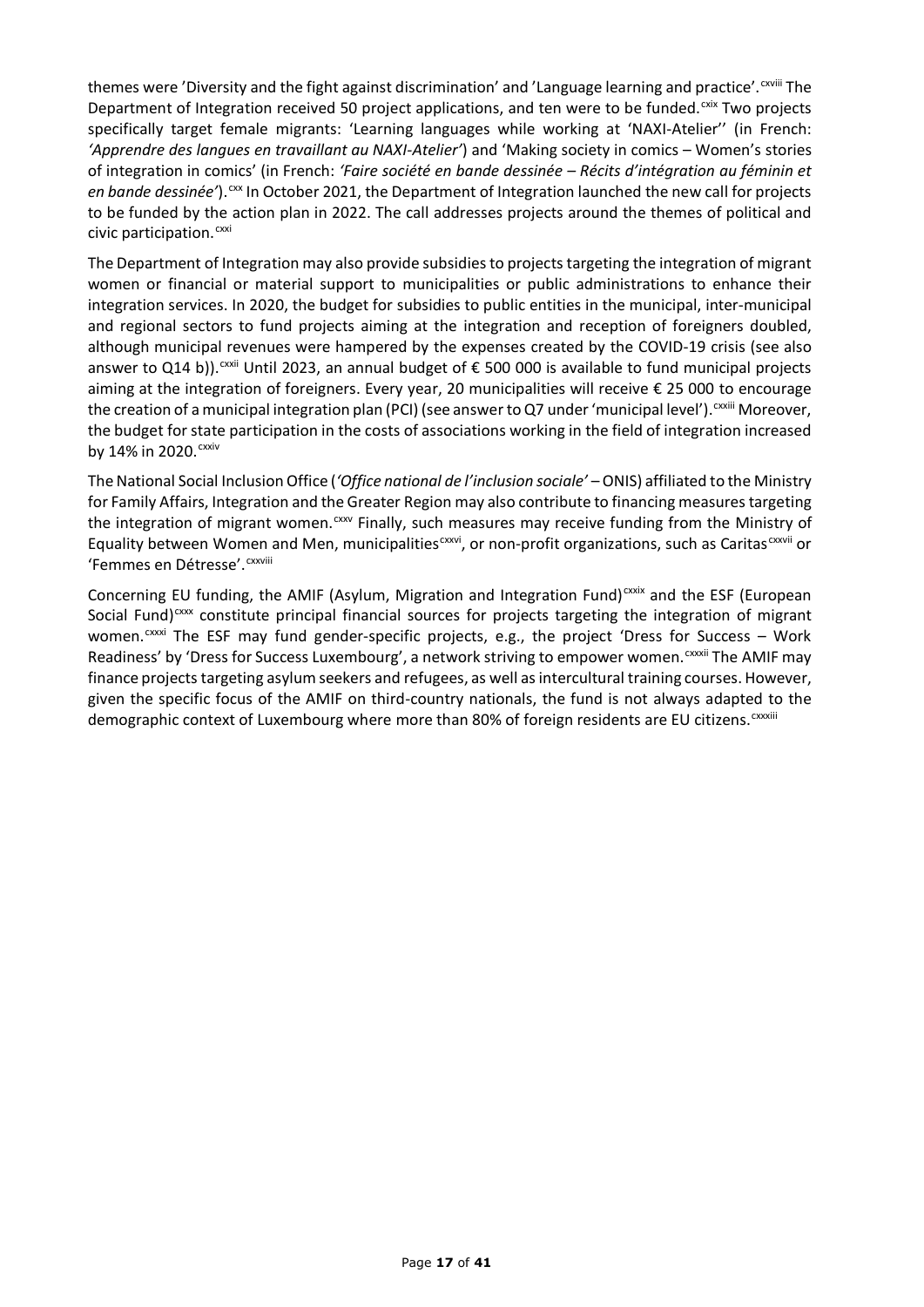**Q13 What integration measures (systematic initiatives, projects or legislative measures) are available in the Member State that specifically address migrant women and have been identified as "good practice"? Please provide, if possible, up to three examples from the period 2016-2020 and note why the example was selected.**

*For methodological guidance on identifying "good practices" please refer so Section 10 (Methodological considerations) of the Common Template.* 

*Note: A mapping of all reported integration measures will be provided in an annex. The study will include an analysis of the reported measures, including examples.*

*Please fill out Table 10 below describing the first good practice measure, and copy Table 10 to fill out to describe up to three further measures from the period 2016-2020.*

#### Table 10

| <b>Measure 1</b>                                                                                     |                                                                                                                                                                                                                                                                                                                                                                                                                                                                                                                                                        |
|------------------------------------------------------------------------------------------------------|--------------------------------------------------------------------------------------------------------------------------------------------------------------------------------------------------------------------------------------------------------------------------------------------------------------------------------------------------------------------------------------------------------------------------------------------------------------------------------------------------------------------------------------------------------|
| a) Overview                                                                                          |                                                                                                                                                                                                                                                                                                                                                                                                                                                                                                                                                        |
| <b>Name</b>                                                                                          | 'Le Temps des Femmes' ('The Time of Women')                                                                                                                                                                                                                                                                                                                                                                                                                                                                                                            |
| <b>Type</b>                                                                                          | $\boxtimes$ Systematic initiatives (multi-year / long term)                                                                                                                                                                                                                                                                                                                                                                                                                                                                                            |
|                                                                                                      | $\Box$ Projects (ad-hoc)                                                                                                                                                                                                                                                                                                                                                                                                                                                                                                                               |
|                                                                                                      | $\Box$ Legislative (structural) measure                                                                                                                                                                                                                                                                                                                                                                                                                                                                                                                |
| Area                                                                                                 | $\Box$ Labour market                                                                                                                                                                                                                                                                                                                                                                                                                                                                                                                                   |
|                                                                                                      | $\Box$ Entrepreneurship                                                                                                                                                                                                                                                                                                                                                                                                                                                                                                                                |
|                                                                                                      | $\boxtimes$ Education and vocational training                                                                                                                                                                                                                                                                                                                                                                                                                                                                                                          |
|                                                                                                      | $\boxtimes$ Language training                                                                                                                                                                                                                                                                                                                                                                                                                                                                                                                          |
|                                                                                                      | $\Box$ Housing                                                                                                                                                                                                                                                                                                                                                                                                                                                                                                                                         |
|                                                                                                      | $\Box$ Health                                                                                                                                                                                                                                                                                                                                                                                                                                                                                                                                          |
|                                                                                                      | $\boxtimes$ Civic integration                                                                                                                                                                                                                                                                                                                                                                                                                                                                                                                          |
|                                                                                                      | $\boxtimes$ Other (Please specify): Psychosocial integration (through artistic, sportive, and<br>aesthetic workshops)                                                                                                                                                                                                                                                                                                                                                                                                                                  |
| <b>Access</b>                                                                                        | $\Box$ Third-country nationals                                                                                                                                                                                                                                                                                                                                                                                                                                                                                                                         |
|                                                                                                      | $\boxtimes$ Migrants in general (not only third-country nationals, but also EU nationals)                                                                                                                                                                                                                                                                                                                                                                                                                                                              |
| <b>Target group</b>                                                                                  | $\boxtimes$ Tailor-made measure (only migrant women). Please specify the category if<br>possible:                                                                                                                                                                                                                                                                                                                                                                                                                                                      |
|                                                                                                      | The measure specifically targets female applicants and beneficiaries of international<br>protection but remains accessible for all migrant women, including EU citizens. CXXXIV                                                                                                                                                                                                                                                                                                                                                                        |
|                                                                                                      | $\Box$ Mainstream measure (migrant women are taken into account while the measure<br>has a wider target group). Please describe how migrant women are specifically<br>targeted in the measure.                                                                                                                                                                                                                                                                                                                                                         |
| <b>Stage of the</b><br>integration<br>process (e.g.<br>recently arrived<br>or no<br>differentiation) | No differentiation. The measure benefits women migrants at various stages of their<br>integration trajectory. Some beneficiaries arrived in Luxembourg only a few months<br>ago, while others have lived in the country for more than ten years but still (or again)<br>experience integration-related difficulties, e.g., because of a job loss or the difficulty to<br>master the national administrative languages and integrate socially. The effects of the<br>COVID-19 pandemic have additionally contributed to the reappearance of integration |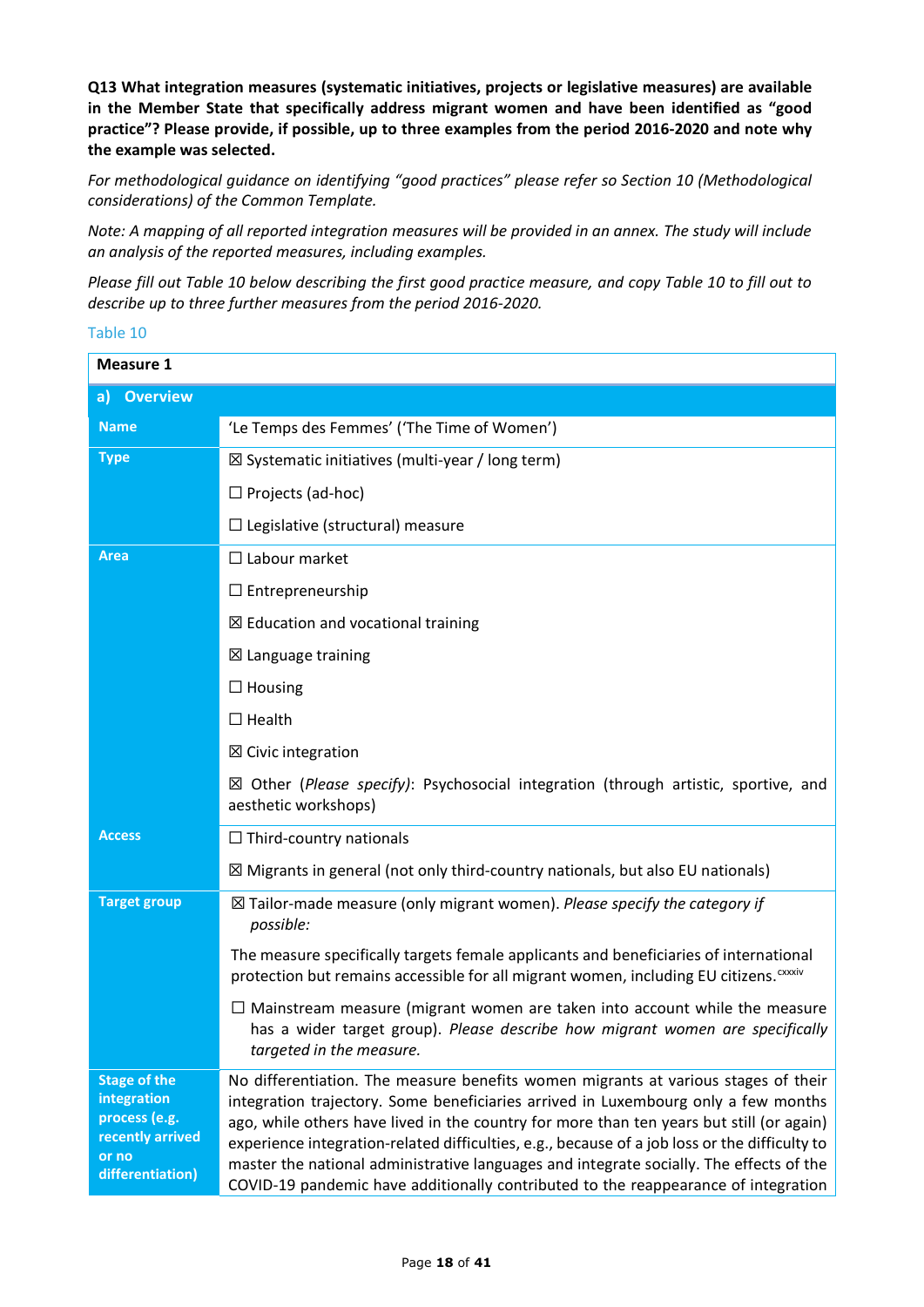|                                       | challenges among long-term resident migrant women, especially among more<br>vulnerable women. CXXXV                                                                                                                                                                                                                                                                                      |
|---------------------------------------|------------------------------------------------------------------------------------------------------------------------------------------------------------------------------------------------------------------------------------------------------------------------------------------------------------------------------------------------------------------------------------------|
| <b>Coverage</b>                       | ⊠ National                                                                                                                                                                                                                                                                                                                                                                               |
|                                       | $\Box$ Regional                                                                                                                                                                                                                                                                                                                                                                          |
|                                       | $\Box$ Local                                                                                                                                                                                                                                                                                                                                                                             |
| <b>Link</b>                           | URL: https://www.caritas.lu/en/projet/time-pay-attention-women                                                                                                                                                                                                                                                                                                                           |
|                                       | (If not indicated in footnotes, the information provided in this table was retrieved<br>from this link.)                                                                                                                                                                                                                                                                                 |
| <b>Source</b><br>and<br>justification | Please indicate the source/who proposed the practice as good and explain why the<br>measure is considered a "good practice" (see Section 10 Methodological<br>Considerations).                                                                                                                                                                                                           |
|                                       | The measure recognizes the multitude of vulnerabilities (intersectionality) migrant<br>women might be exposed to (traumatizing experiences, loss of social contacts,<br>childcare and household responsibilities). It considers migrant women as a group with<br>specific needs and offers countrywide transversal support tailored to the beneficiaries'<br>needs (gender sensitivity). |

#### **b) Description**

#### **i) What is the objective of the measure and underlying integration opportunity/challenge to be addressed?**

The opening of the house 'Le Temps des Femmes' followed the period 2015-2016, marked by an intensified influx of asylum seekers in Luxembourg. Throughout interviews conducted during social consultations and the feedback provided by social workers, Caritas employees repeatedly highlighted the specific integration challenges migrant women may face, such as childcare, schooling, or household obligations that may slow down the[i](#page-26-14)r integration process.<sup>cxxxvi</sup> As a consequence, Caritas considered migrant women a particularly vulnerable group in need of a specific support service. Based on this observation, the house 'Le Temps des femmes' was opened to provide a dedicated space for migrant women to socialize (through leisure activities and workshops), share their personal stories, receive professional advice on their personal and professional development, and orient them towards other existing support services.

## **ii) When was the measure introduced and what was/is its duration? Is/was it a pilot measure? Is funding provided to ensure sustainability?**

The house 'Le Temps des Femmes' was opened in September 2018 in Heisdorf, moved to Mersch in November 2020, and is still active today.<sup>cxxxvii</sup> It is a systematic measure, established to remain in the long (see answer to [i](#page-26-15)v)). CXXXVIII term. A Franciscan nun association and Caritas Luxembourg provide sustainable funding for the measure

#### **iii) How and by whom (agency, government institution, NGOs, private sector, etc.) is/was the measure implemented?**

Caritas, a central actor in the field of migrant integration in Luxembourg, implemented and coordinates the measure.

#### **iv) How/by whom is/was the measure funded?**

At the beginning of the project, the measure received funds from Caritas Luxembourg and donations from, among others, a Franciscan nun association, a private business, and the municipality where the house was opened. Nowadays, the measure is exclusively funded by the Franciscan nuns and Caritas Luxembourg. Other partnerships are foreseen for 2022. CXXXIX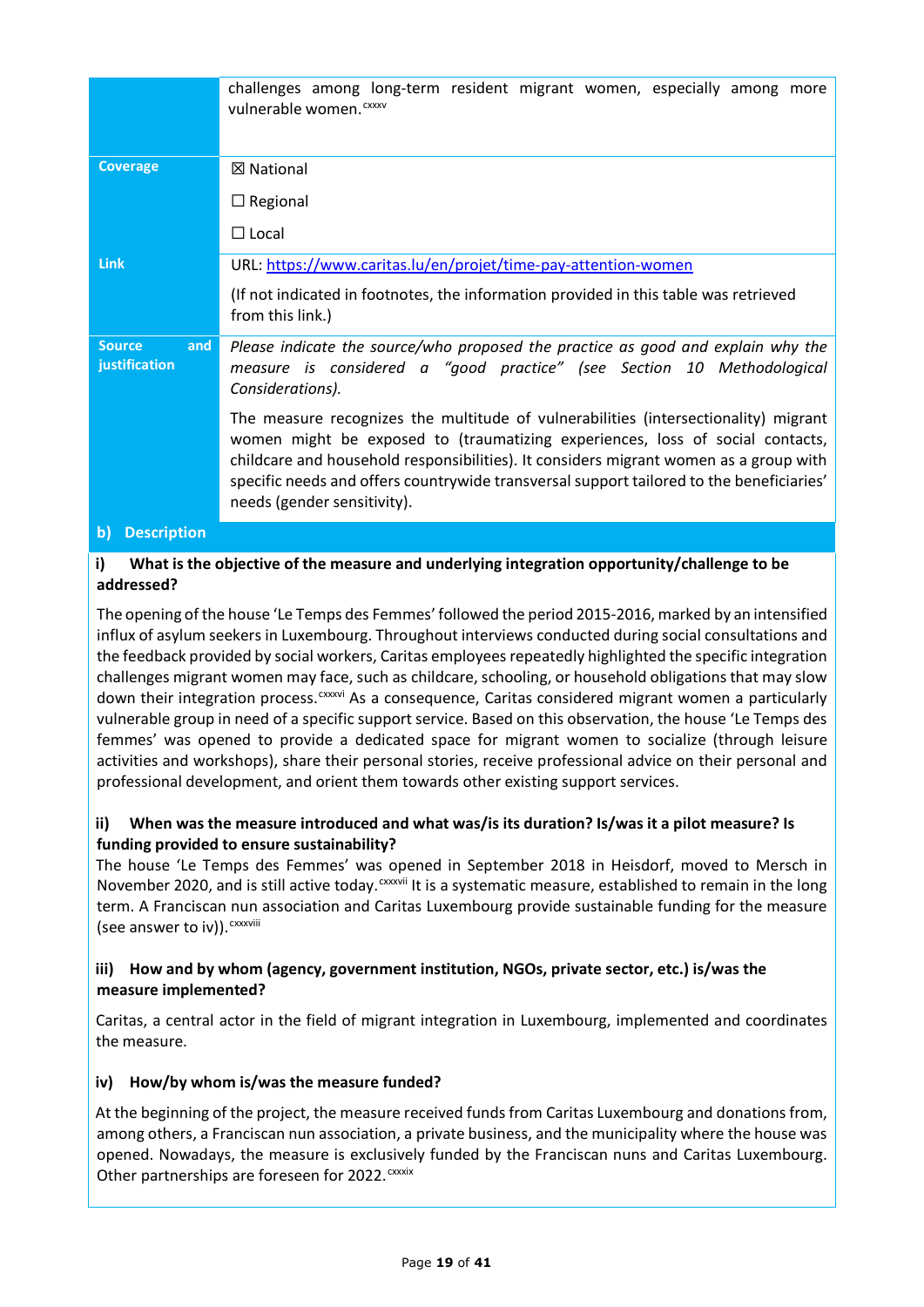#### **v) What strategies have been adopted to reach migrant women?**

<span id="page-20-1"></span><span id="page-20-0"></span>At the beginning of the project, migrant women and volunteers spread information about the project to recruit new beneficiaries within their networks. Over time, 'Le Temps des Femmes' created partnerships with various institutions, such as the reception centres for applicants and beneficiaries of international protection, the Regional Social Inclusion Officers ('*Agents régionaux d'inclusion sociale*') of the National Social Inclusion Office, or women's shelters, who may orient migrant women towards 'Le Temps des Femmes'. Information about activities is also communicated via the project's Facebook page. Lacking the necessary budget and workforce, other communication channels are less used.<sup>[cxl](#page-26-17)</sup>

## <span id="page-20-5"></span><span id="page-20-4"></span><span id="page-20-3"></span><span id="page-20-2"></span>**vi) Are evaluations of the measure available? If yes, did the measure meet the anticipated objectives in relation to migrant women? What are the main outcomes?**

<span id="page-20-7"></span><span id="page-20-6"></span>The house 'Le Temps des Femmes' offers workshops and activities divided into two phases. The first phase usually includes migrant women who do not speak one of the national languages at all or very little and focuses on basic language training encouraging women to connect and exchange with others and regain self-confidence. The second phase consists of activities that require a more elaborate knowledge of (one of) the national administrative languages. While there are no systematic procedures of evaluation (e.g., tests etc.), professionals of 'Le Temps des Femmes' personally monitor the advance of their beneficiaries. The majority of women migrants' transit from phase one to phase two within three to five months. However, progress is individual, and workshops remain open and adapted to the specific needs of single women. Beyond migrant women's linguistic integration, 'Le Temps des Femmes' also monitors women's increasing self-confidence and motivation. Finally, professionals of 'Le Temps des Femmes' may provide social counselling and monitor individual migrant women who do not benefit from social counselling elsewhere <sup>[cxli](#page-26-18)</sup>

## **vii) Were there any obstacles during implementation and if yes, how were they overcome (i.e. what are the lessons learnt)?**

<span id="page-20-8"></span>One of the main challenges for 'Le Temps des Femmes' remains to acquire the necessary financial means to carry out their activities. The project employs a very small team of professionals (one employee on a 30h/week contract and a second employee on a 20h/week contract). As a consequence, employees might lack time to carry out communication or evaluation activities. To overcome budgetary challenges, 'Le Temps des Femmes' works closely together with their network of donors and [C](#page-26-19)aritas Luxembourg and pursues the creation of new partnerships with other institutions in the future. $\alpha$ lii

<span id="page-20-14"></span><span id="page-20-13"></span><span id="page-20-12"></span><span id="page-20-11"></span><span id="page-20-10"></span><span id="page-20-9"></span>Moreover, the provision of a service dedicated exclusively to migrant women entails an ideological debate. While certain migrant women have specific needs that should be taken into account, measures targeting only women may contribute to isolating them from other groups. The overall objective of 'Le Temps des Femmes' remains to strengthen migrant women´s integration by increasing their self-confidence and motivation and encouraging beneficiaries to engage with others. Currently, 'Le Temps des Femmes' also conducts negotiations with relevant stakeholders to extend their services to male beneficiaries in the future.<sup>cxliii</sup>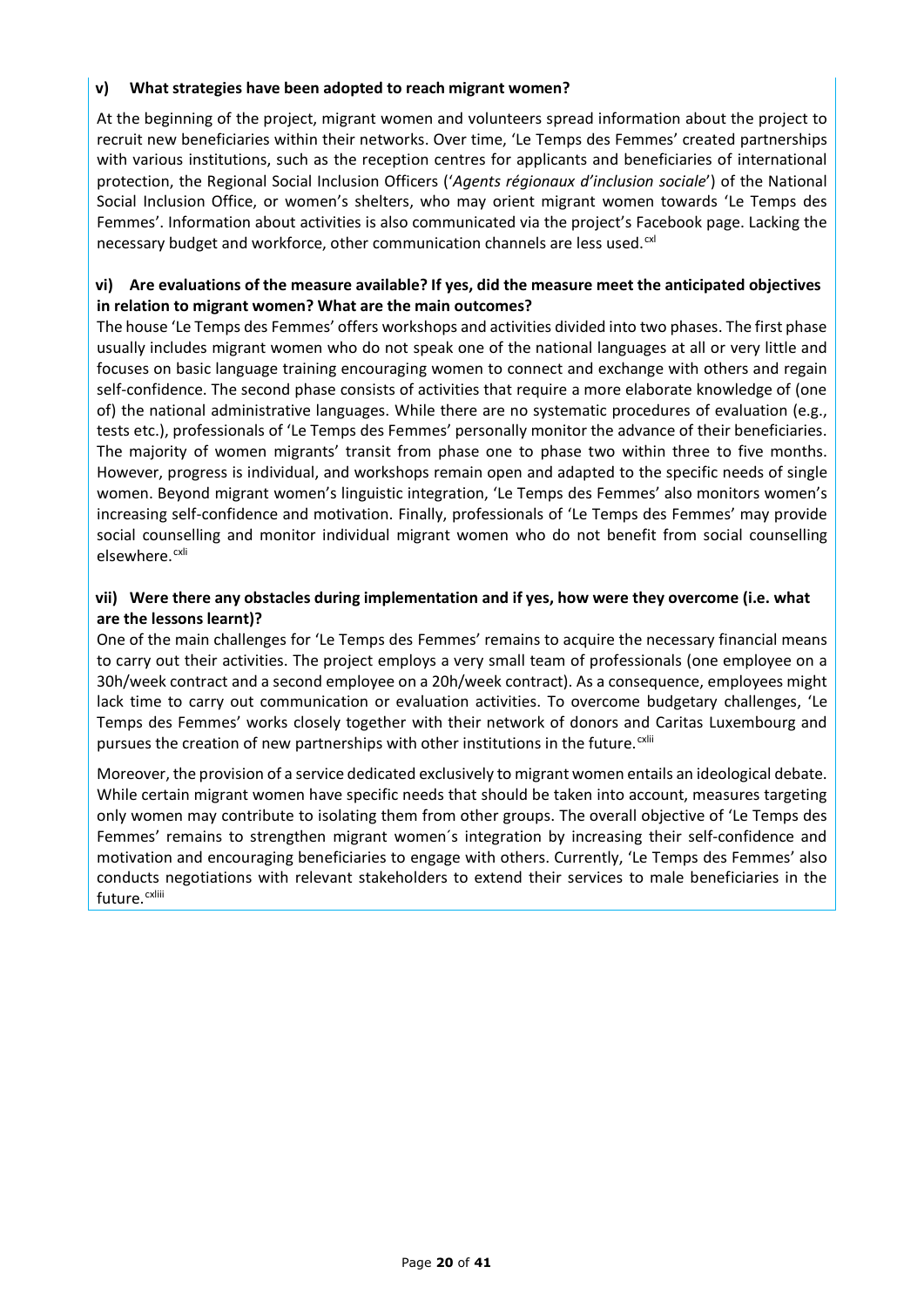<span id="page-21-13"></span><span id="page-21-12"></span><span id="page-21-11"></span><span id="page-21-10"></span><span id="page-21-9"></span><span id="page-21-8"></span><span id="page-21-7"></span><span id="page-21-6"></span><span id="page-21-5"></span><span id="page-21-4"></span><span id="page-21-3"></span><span id="page-21-2"></span><span id="page-21-1"></span><span id="page-21-0"></span>

| <b>Measure 2</b>                                                                                     |                                                                                                                                                                                                                                                                                                                                                                                                                                                                                           |
|------------------------------------------------------------------------------------------------------|-------------------------------------------------------------------------------------------------------------------------------------------------------------------------------------------------------------------------------------------------------------------------------------------------------------------------------------------------------------------------------------------------------------------------------------------------------------------------------------------|
| a) Overview                                                                                          |                                                                                                                                                                                                                                                                                                                                                                                                                                                                                           |
| <b>Name</b>                                                                                          | 'Concept d'Intégration, d'Accompagnement et d'Orientation (CIAO!)' ('Integration,<br>Support and Guidance Concept' (CIAO!))                                                                                                                                                                                                                                                                                                                                                               |
| <b>Type</b>                                                                                          | $\Box$ Systematic initiatives (multi-year / long term)                                                                                                                                                                                                                                                                                                                                                                                                                                    |
|                                                                                                      | ⊠ Projects (ad-hoc)                                                                                                                                                                                                                                                                                                                                                                                                                                                                       |
|                                                                                                      | $\Box$ Legislative (structural) measure                                                                                                                                                                                                                                                                                                                                                                                                                                                   |
| <b>Area</b>                                                                                          | $\Box$ Labour market                                                                                                                                                                                                                                                                                                                                                                                                                                                                      |
|                                                                                                      | $\Box$ Entrepreneurship                                                                                                                                                                                                                                                                                                                                                                                                                                                                   |
|                                                                                                      | $\Box$ Education and vocational training                                                                                                                                                                                                                                                                                                                                                                                                                                                  |
|                                                                                                      | ⊠ Language training                                                                                                                                                                                                                                                                                                                                                                                                                                                                       |
|                                                                                                      | $\Box$ Housing                                                                                                                                                                                                                                                                                                                                                                                                                                                                            |
|                                                                                                      | $\Box$ Health                                                                                                                                                                                                                                                                                                                                                                                                                                                                             |
|                                                                                                      | $\boxtimes$ Civic integration                                                                                                                                                                                                                                                                                                                                                                                                                                                             |
|                                                                                                      | $\boxtimes$ Other (please specify):                                                                                                                                                                                                                                                                                                                                                                                                                                                       |
|                                                                                                      | Psychosocial integration. The project provides information and support to migrant<br>women by offering workshops on a large range of topics, including language training,<br>civic integration, information on the educational system in Luxembourg (in view of their<br>children's integration in school) and psychosocial well-being (fostering feelings of<br>acceptance and integration into Luxembourgish society). CXIIV                                                            |
| <b>Access</b>                                                                                        | $\Box$ Third-country nationals                                                                                                                                                                                                                                                                                                                                                                                                                                                            |
|                                                                                                      | $\boxtimes$ Migrants in general (not only third-country nationals, but also EU nationals)                                                                                                                                                                                                                                                                                                                                                                                                 |
| <b>Target group</b>                                                                                  | $\boxtimes$ Tailor-made measure (only migrant women). Please specify the category if<br>possible.                                                                                                                                                                                                                                                                                                                                                                                         |
|                                                                                                      | The measure addresses migrant women, specifically female applicants and<br>beneficiaries of international protection, but is also open to other women for whose<br>integration it might be beneficial (including EU nationals or migrant women who have<br>recently acquired Luxembourgish citizenship). Cxlv                                                                                                                                                                             |
|                                                                                                      | $\Box$ Mainstream measure (migrant women are taken into account while the measure<br>has a wider target group). Please describe how migrant women are specifically<br>targeted in the measure.                                                                                                                                                                                                                                                                                            |
| <b>Stage of the</b><br>integration<br>process (e.g.<br>recently arrived<br>or no<br>differentiation) | No differentiation. The measure benefits migrant women at various stages of their<br>integration trajectory in Luxembourg, ranging from applicants for international<br>applicants who have arrived in Luxembourg recently to women who have lived in<br>Luxembourg for many years. <sup>cxlvi</sup> As mentioned above, the measure is open to any<br>woman who would benefit from one or several workshops offered in the project to<br>improve their integration in Luxembourg. CXIVII |
| <b>Coverage</b>                                                                                      | ⊠ National                                                                                                                                                                                                                                                                                                                                                                                                                                                                                |
|                                                                                                      | $\Box$ Regional                                                                                                                                                                                                                                                                                                                                                                                                                                                                           |
|                                                                                                      | $\Box$ Local                                                                                                                                                                                                                                                                                                                                                                                                                                                                              |
| <b>Link</b>                                                                                          | URL: https://fed.lu/wp/wp-content/uploads/2021/02/brochure-Kopplabunz-CIAO.pdf                                                                                                                                                                                                                                                                                                                                                                                                            |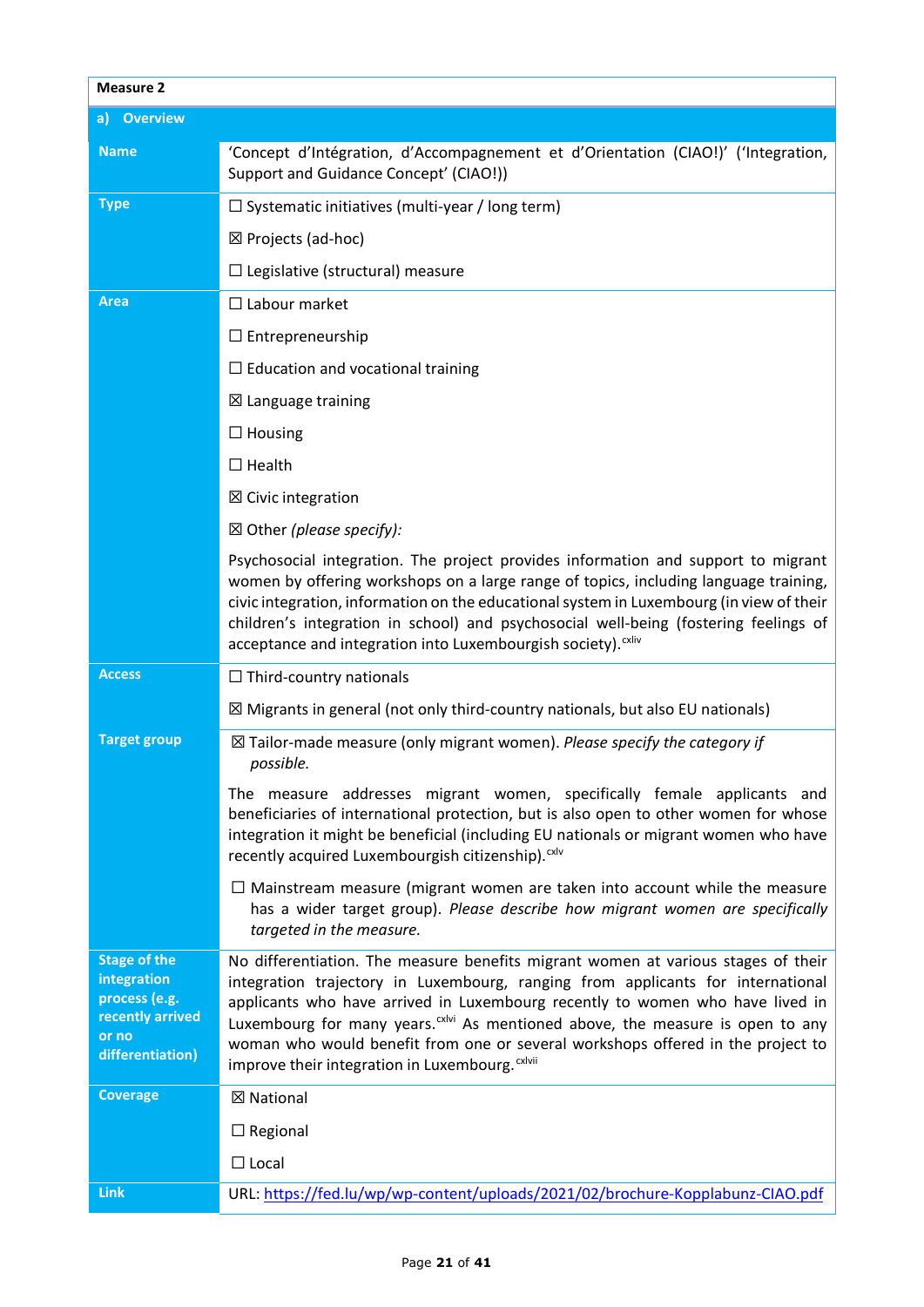<span id="page-22-1"></span><span id="page-22-0"></span>

|                                       | (If not indicated in footnotes, the information provided in this table was retrieved from<br>this link.)                                                                                                                                 |
|---------------------------------------|------------------------------------------------------------------------------------------------------------------------------------------------------------------------------------------------------------------------------------------|
| <b>Source</b><br>and<br>justification | Please indicate the source/who proposed the practice as good and explain why the<br>measure is considered a "good practice" (see Section 10 Methodological<br>Considerations).                                                           |
|                                       | CIAO! offers transversal support across a wide range of areas while, at the same time,<br>addressing the individual needs of migrant women, focusing specifically on female<br>applicants and beneficiaries of international protection. |

#### **b) Description**

## **i) What is the objective of the measure and underlying integration opportunity/challenge to be addressed?**

The objective of CIAO! is to enhance its beneficiaries' autonomy, self-confidence and general well-being by offering workshops on a large range of topics (see 'area' above). The majority of the women are unemployed and beneficiaries of the Social Inclusion Income (*'Revenu d'inclusion sociale'* - REVIS). In the long term, the knowledge, social skills and new competencies acquired in the context of this project shall foster the[i](#page-26-24)r integration into the labour market by enhancing employability.<sup>cxlviii</sup>

## <span id="page-22-3"></span><span id="page-22-2"></span>**ii) When was the measure introduced and what was/is its duration? Is/was it a pilot measure? Is funding provided to ensure sustainability?**

The first version of this measure was introduced in 2018 under the name 'CIAO – Contexte d'Inclusion et d'Accueil Organisé' ('CIAO – Context of Organised Inclusion and Reception') and ran over two years, from 1 January 2018 to 31 December 2019. C[x](#page-26-25)lix

<span id="page-22-4"></span>The current version of the measure, under its current name CIAO! (see above), runs from 1 January 2020 to 31 December 2021.<sup>[cl](#page-26-26)</sup>

<span id="page-22-6"></span><span id="page-22-5"></span>As the project will no longer be financed via the European Social Fund (ESF) in the future, the NGO 'Femmes en Détresse' is currently waiting on an official answer from the national authorities regarding the future financing.<sup>[cli](#page-26-27)</sup>

## <span id="page-22-8"></span><span id="page-22-7"></span>**iii) How and by whom (agency, government institution, NGOs, private sector, etc.) is/was the measure implemented?**

<span id="page-22-9"></span>The project was implemented by the NGO 'Femmes en Détresse' ('Women in Distress') and is located in their meeting centre 'Kopplabunz', a reception, information and guidance centre exclusively dedicated to women, located in Luxembourg-City. [clii](#page-26-28)

## <span id="page-22-10"></span>**iv) How/by whom is/was the measure funded?**

<span id="page-22-12"></span><span id="page-22-11"></span>The first version of the project, which ran from 2018 to 2019 as CIAO (see answer to question ii) above), was financed by an agreement between 'Femmes en Détresse' and, on the one hand, the Ministry of Equality between Women and Men (MEGA) and, on the other hand, the European Social Fund (ESF).<sup>cliii</sup>

<span id="page-22-13"></span>The current version of the measure (CIAO!) is financed by an agreement between 'Femmes en Détresse' and, on the one hand, the MEGA and the National Social Inclusion Office (*'Office national de l'inclusion sociale'* – ONIS) of the Ministry of Family Affairs, Integration and the Greater Region and, on the other hand, the European Social Fund (ESF).

## **v) What strategies have been adopted to reach migrant women?**

<span id="page-22-15"></span><span id="page-22-14"></span>In addition to the internal referral of clients by other services of 'Femmes en Détresse'[cliv](#page-26-29), the responsible person of the 'Kopplabunz' centre reached out to various stakeholders and professionals working in the social sector in order to present the project. This included, for example, the Regional Social Inclusion Officers *('Agents régionaux d'inclusion sociale'* - ARIS) of the ONIS, the Luxembourg Centre for Integration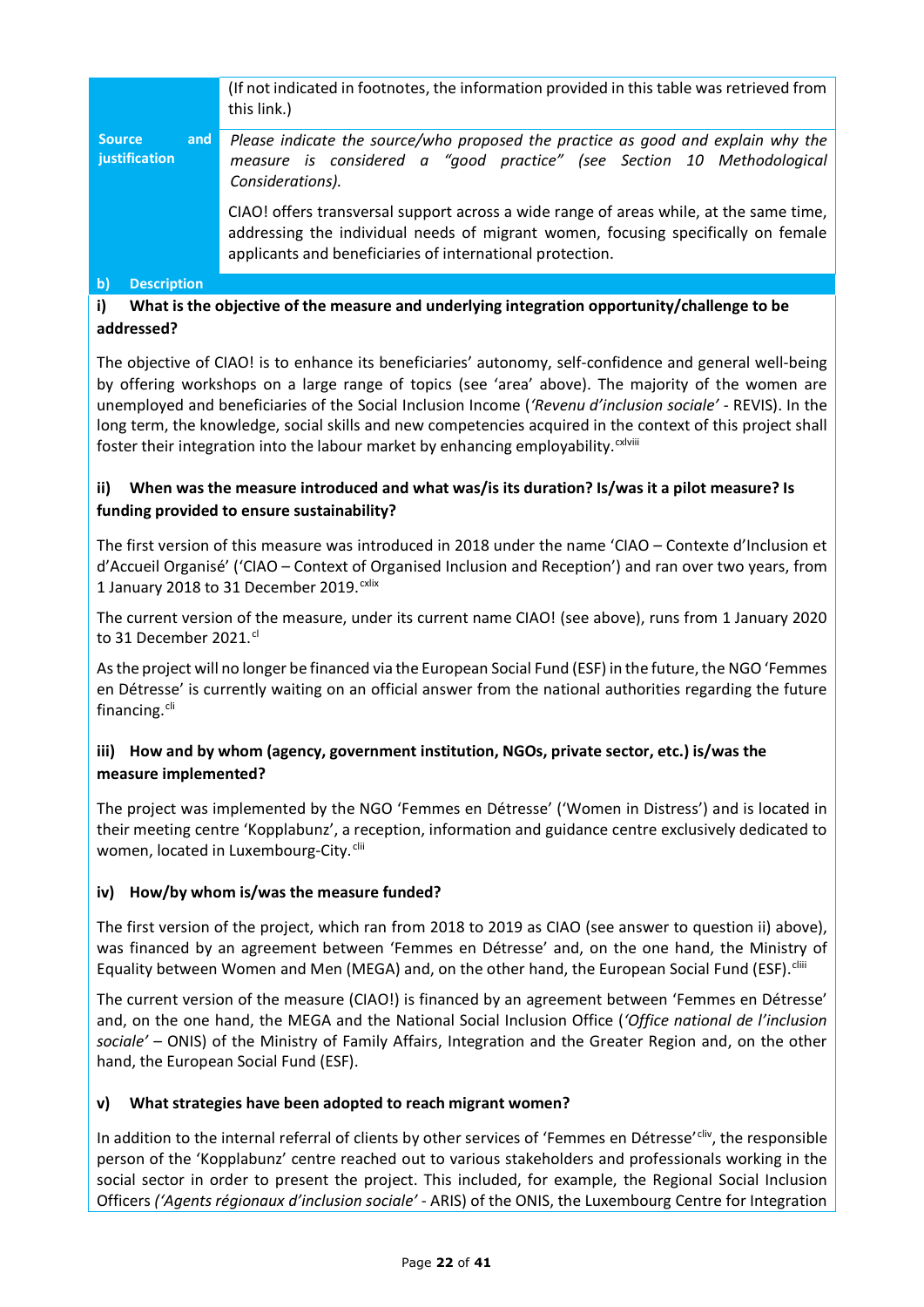<span id="page-23-1"></span><span id="page-23-0"></span>and Social Cohesion (LISKO) of the Luxembourgish Red Cross<sup>[clv](#page-27-0)</sup>, the Local Initiative and Management Centre (CIGL) of the municipality of Esch-sur-Alzette or reception centres for applicants for international protection. In the case of the latter, the project was also presented directly to migrant women on several occasions. Additionally, in some cases women participating in the workshops recommended the project to their friends.<sup>[clvi](#page-27-1)</sup>

## <span id="page-23-5"></span><span id="page-23-4"></span><span id="page-23-3"></span><span id="page-23-2"></span>**vi) Are evaluations of the measure available? If yes, did the measure meet the anticipated objectives in relation to migrant women? What are the main outcomes?**

<span id="page-23-7"></span><span id="page-23-6"></span>No systematic evaluation of the project is available. However, 'Femmes en Détresse' is able to assess the outcomes for the beneficiaries of the measure via the positive feedback on the observed progress made by the women, received from the various stakeholders and professionals with whom they are in contact (see answer to question v) above), in particular from the regional social inclusion officers of the ONIS. 'Femmes en Détresse' also observes the progress of its beneficiaries, for example, an improvement of language proficiency or an increase of the women's self-confidence and general well-being. Moreover, the beneficiaries themselves provide positive feedback on the project and its offer of workshops, often directly dur[i](#page-27-2)ng or after the workshops.<sup>clvii</sup>

## <span id="page-23-9"></span><span id="page-23-8"></span>**vii) Where there any obstacles during implementation and if yes, how were they overcome (i.e. what are the lessons learnt)?**

'Femmes en Détresse' reported several obstacles and challenges concerning the implementation of the measure.<sup>clviii</sup>

<span id="page-23-11"></span><span id="page-23-10"></span>When the project first started in 2018, it was challenging to attract enough beneficiaries to fill the slots of the various offered workshops. For this reason, the contacts with stakeholders and professionals working in the social sector were increased in order to increase the visibility of the project.

<span id="page-23-14"></span><span id="page-23-13"></span><span id="page-23-12"></span>Other reported challenges relate to the setting of the project. For example, at the very beginning of the first edition of the project in 2018, the initial flexible approach towards the length of the sessions led to some confusion and miscommunication with some of the beneficiaries, as well as some external stakeholders and professionals. More specifically, some sessions were 2h30 long, while others were 3h long. This was overcome by adjusting all sessions to 3h sessions after the first semester of workshops in 2018 in order to ensure more coherence and structure.

<span id="page-23-17"></span><span id="page-23-16"></span><span id="page-23-15"></span>Moreover, one important challenge is a result of the COVID-19 pandemic and the sanitary measures in force to combat the pandemic. Before the pandemic, the beneficiaries were able to sign up for several workshops at a time over the course of a trimester. However, due to the sanitary measures, 'Kopplabunz' was no longer able to host as many beneficiaries in workshops as before the pandemic. Thus, beneficiaries were only allowed to attend one workshop per trimester, with only few exceptions if somebody would really benefit from more than one workshop at once (subject to available places). As some workshops were planned for 8 sessions and others for 30 sessions, it became necessary to adjust the workshops with regard to their length in order for all workshops to run over the course the entire trimester (two sessions per week of three hours each). Overall, this resulted in a more systematic timetable of the workshops and increased the attendance of the beneficiaries.

<span id="page-23-20"></span><span id="page-23-19"></span><span id="page-23-18"></span>Lastly, an important challenge remains the fact that a number of beneficiaries cannot fully participate in the various workshops because of the lack of accessible and available childcare facilities in Luxembourg, especially for afterschool care of children who fall under the school obligation. The internal childcare facility of 'Femmes en Détresse', namely the 'Kannerhaus' ('Children's home') in Luxembourg-City, takes care of children aged from 0-4 of clients of the NGO. In most cases, beneficiaries of CIAO! are able to leave their children aged from 0-4 at the 'Kannerhaus' while attending the workshops. However, for mothers of children who are integrated in the school system, the lack of available places in the afterschool care (i.e., crèches, day-care centres, or drop-in centres ('maisons relais')) is a significant challenge. On many occasions, they have to leave the workshops early in order to be home when their children return from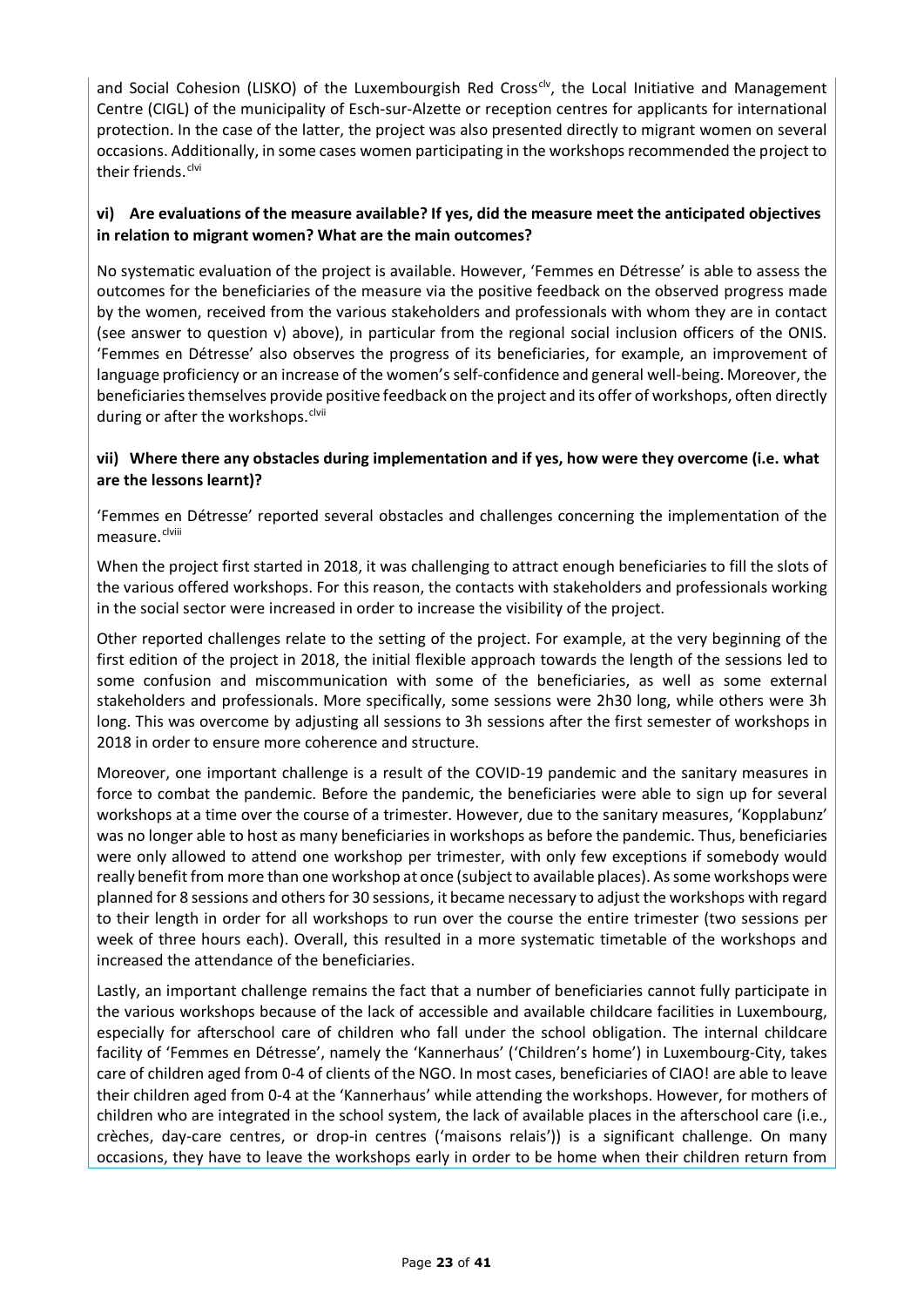school. This last challenge cannot be overcome by the organisation itself, but concerns a more general challenge in Luxembourg (see also answer to Q4 above and Q16 a) below).

<span id="page-24-16"></span><span id="page-24-15"></span><span id="page-24-14"></span><span id="page-24-13"></span><span id="page-24-12"></span><span id="page-24-11"></span><span id="page-24-10"></span><span id="page-24-9"></span><span id="page-24-8"></span><span id="page-24-7"></span><span id="page-24-6"></span><span id="page-24-5"></span><span id="page-24-4"></span><span id="page-24-3"></span><span id="page-24-2"></span><span id="page-24-1"></span><span id="page-24-0"></span>

| <b>Measure 3</b>                                                                                     |                                                                                                                                                                                                     |
|------------------------------------------------------------------------------------------------------|-----------------------------------------------------------------------------------------------------------------------------------------------------------------------------------------------------|
| <b>Overview</b><br>a)                                                                                |                                                                                                                                                                                                     |
| <b>Name</b>                                                                                          | 'Intégration par le Sport' ('Integration through sports')                                                                                                                                           |
| <b>Type</b>                                                                                          | $\boxtimes$ Systematic initiatives (multi-year / long term)                                                                                                                                         |
|                                                                                                      | $\Box$ Projects (ad-hoc)                                                                                                                                                                            |
|                                                                                                      | $\Box$ Legislative (structural) measure                                                                                                                                                             |
| Area                                                                                                 | $\Box$ Labour market                                                                                                                                                                                |
|                                                                                                      | $\Box$ Entrepreneurship                                                                                                                                                                             |
|                                                                                                      | $\Box$ Education and vocational training                                                                                                                                                            |
|                                                                                                      | $\Box$ Language training                                                                                                                                                                            |
|                                                                                                      | $\Box$ Housing                                                                                                                                                                                      |
|                                                                                                      | $\square$ Health                                                                                                                                                                                    |
|                                                                                                      | $\Box$ Civic integration                                                                                                                                                                            |
|                                                                                                      | $\boxtimes$ Other (please specify):                                                                                                                                                                 |
|                                                                                                      | Social integration through sports                                                                                                                                                                   |
| <b>Access</b>                                                                                        | $\Box$ Third-country nationals                                                                                                                                                                      |
|                                                                                                      | $\boxtimes$ Migrants in general (not only third-country nationals, but also EU nationals)                                                                                                           |
| <b>Target group</b>                                                                                  | $\Box$ Tailor-made measure (only migrant women). Please specify the category if<br>possible.                                                                                                        |
|                                                                                                      | $\boxtimes$ Mainstream measure (migrant women are taken into account while the measure<br>has a wider target group). Please describe how migrant women are specifically<br>targeted in the measure: |
|                                                                                                      | The project initially focused on women from West Africa but widened its target group<br>and is now open to all interested women independent of age and nationality.                                 |
| <b>Stage of the</b><br>integration<br>process (e.g.<br>recently arrived<br>or no<br>differentiation) | No differentiation.                                                                                                                                                                                 |
| <b>Coverage</b>                                                                                      | $\Box$ National                                                                                                                                                                                     |
|                                                                                                      | $\Box$ Regional                                                                                                                                                                                     |
|                                                                                                      | ⊠ Local                                                                                                                                                                                             |
| Link                                                                                                 | Municipality of Esch-sur-Alzette:                                                                                                                                                                   |
|                                                                                                      | URL: https://administration.esch.lu/integration-par-le-<br>sport/#:~:text=Int%C3%A9gration%20par%20le%20Sport%20-                                                                                   |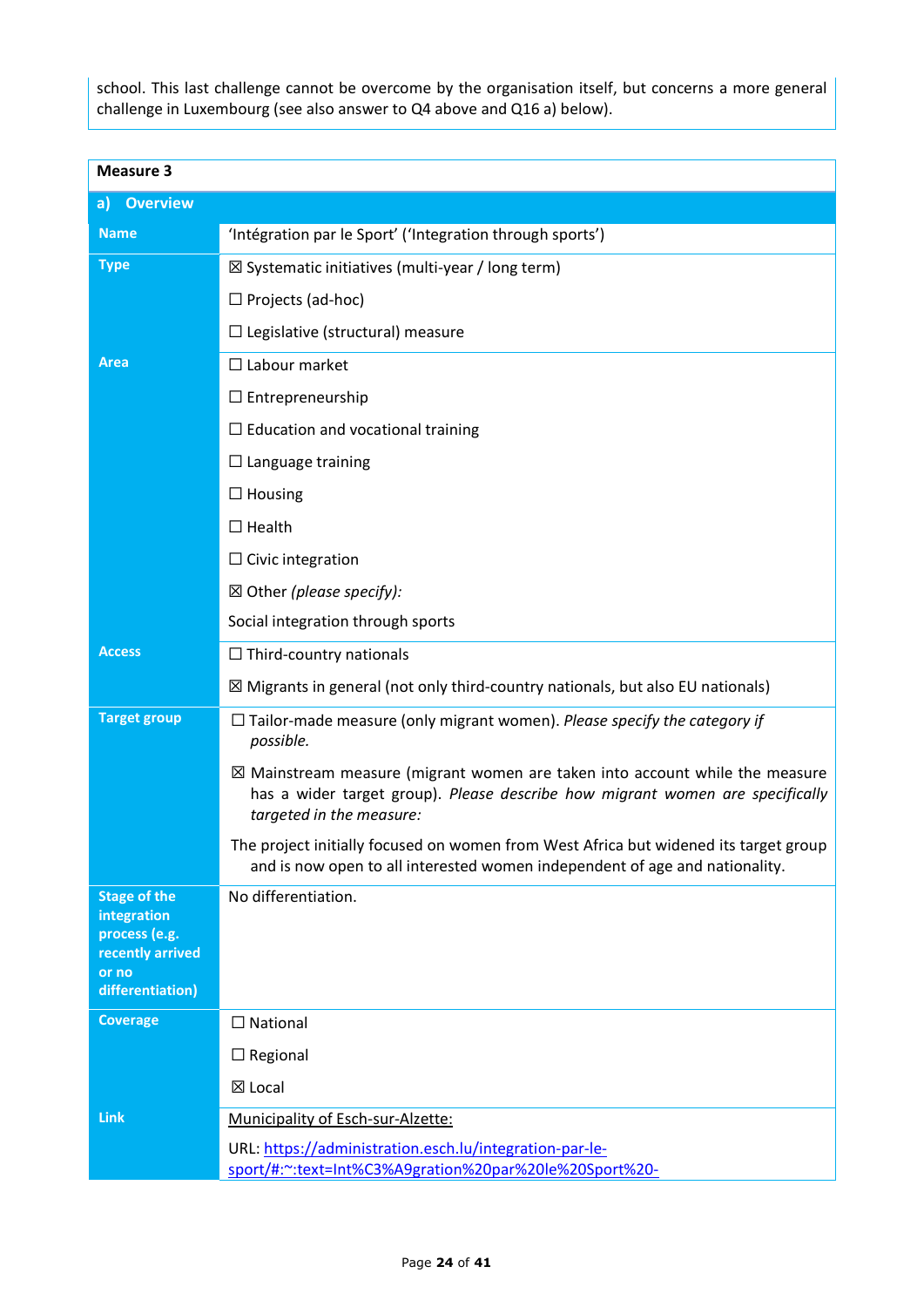<span id="page-25-4"></span><span id="page-25-3"></span><span id="page-25-2"></span><span id="page-25-1"></span><span id="page-25-0"></span>

|                                       | %20Esch%20Administration%20Int%C3%A9gration,et%20jeunes%20filles%20issues%<br>20de%20toutes%20les%20cultures<br>Other links:<br>URL: https://integratioun.lu/project/le-projet-integration-par-le-sport-de-la-ville-<br>desch-sur-alzette/<br>URL: https://communes.cnfl.lu/files/97377.pdf#page=55                                                                                                                                                                                                              |
|---------------------------------------|------------------------------------------------------------------------------------------------------------------------------------------------------------------------------------------------------------------------------------------------------------------------------------------------------------------------------------------------------------------------------------------------------------------------------------------------------------------------------------------------------------------|
|                                       | The information provided in this table was retrieved from these links.                                                                                                                                                                                                                                                                                                                                                                                                                                           |
| <b>Source</b><br>and<br>justification | Please indicate the source/who proposed the practice as good and explain why the<br>measure is considered a "good practice" (see Section 10 Methodological<br>Considerations).                                                                                                                                                                                                                                                                                                                                   |
|                                       | The measure was listed in a report published by the non-profit association National<br>Women's Council in Luxembourg ('Conseil national des femmes au Luxembourg<br>a.s.b.l.'). The report lists good practices related to the promotion of gender equality<br>and was introduced with a foreword by Taina Bofferding, the Luxembourgish Minister<br>of Equality between Women and Men. <sup>clix</sup> Statistics also indicate a positive evaluation of<br>the measure (see the answer to question vi) below). |
| $\mathbf{b}$<br><b>Description</b>    |                                                                                                                                                                                                                                                                                                                                                                                                                                                                                                                  |

## <span id="page-25-10"></span><span id="page-25-9"></span><span id="page-25-8"></span><span id="page-25-7"></span><span id="page-25-6"></span><span id="page-25-5"></span>**i) What is the objective of the measure and underlying integration opportunity/challenge to be addressed?**

<span id="page-25-12"></span><span id="page-25-11"></span>At the request of the municipality of Esch-sur-Alzette's Department for Equal Opportunities (*'Service Egalité des chances'*) and the Department of Sports (*'Service des Sports'*), sports associations in Esch-sur-Alzette indicated that their members were primarily Luxembourgish males. Especially women with African origins were underrepresented in sports clubs. As a result of these findings, the municipality decided to set up an intercultural sports project for women, initially targeting women of African origin, including Cape Verdean women.

<span id="page-25-15"></span><span id="page-25-14"></span><span id="page-25-13"></span>The objective of the project was to offer sports activities for women, taking into account the cultural diversity of the population in Esch, as well as women's specific needs and interests. Moreover, the project aimed at promoting the social integration of women, supporting cultural diversity, and combatting discrimination through sports.

## <span id="page-25-17"></span><span id="page-25-16"></span>**ii) When was the measure introduced and what was/is its duration? Is/was it a pilot measure? Is funding provided to ensure sustainability?**

<span id="page-25-18"></span>The measure is a durable practice. It has been organized every year (from October to July) since 2011 and receives continuous funding from the municipality of Esch-sur-Alzette.

#### **iii) How and by whom (agency, government institution, NGOs, private sector, etc.) is/was the measure implemented?**

<span id="page-25-19"></span>The measure was implemented by the municipality of Esch-sur-Alzette following the observation that women, especially of African origin, are underrepresented in local sports clubs (see answer to i) above).

<span id="page-25-21"></span><span id="page-25-20"></span>The project was set up by the municipality of Esch-sur-Alzette as part of the municipality's integration plan (PCI – for more details, see the answer to Q7). OLAI supported the plan financially (up to 50% of the costs listed in the budget plan), and ASTI provided resources and know-how for the implementation of the project. The PCI had a duration of three years, and the planned measures were approved by the local council on 18 March 2011.

## <span id="page-25-23"></span><span id="page-25-22"></span>**iv) How/by whom is/was the measure funded?**

<span id="page-25-24"></span>The measure is funded by the municipality of Esch-sur-Alzette.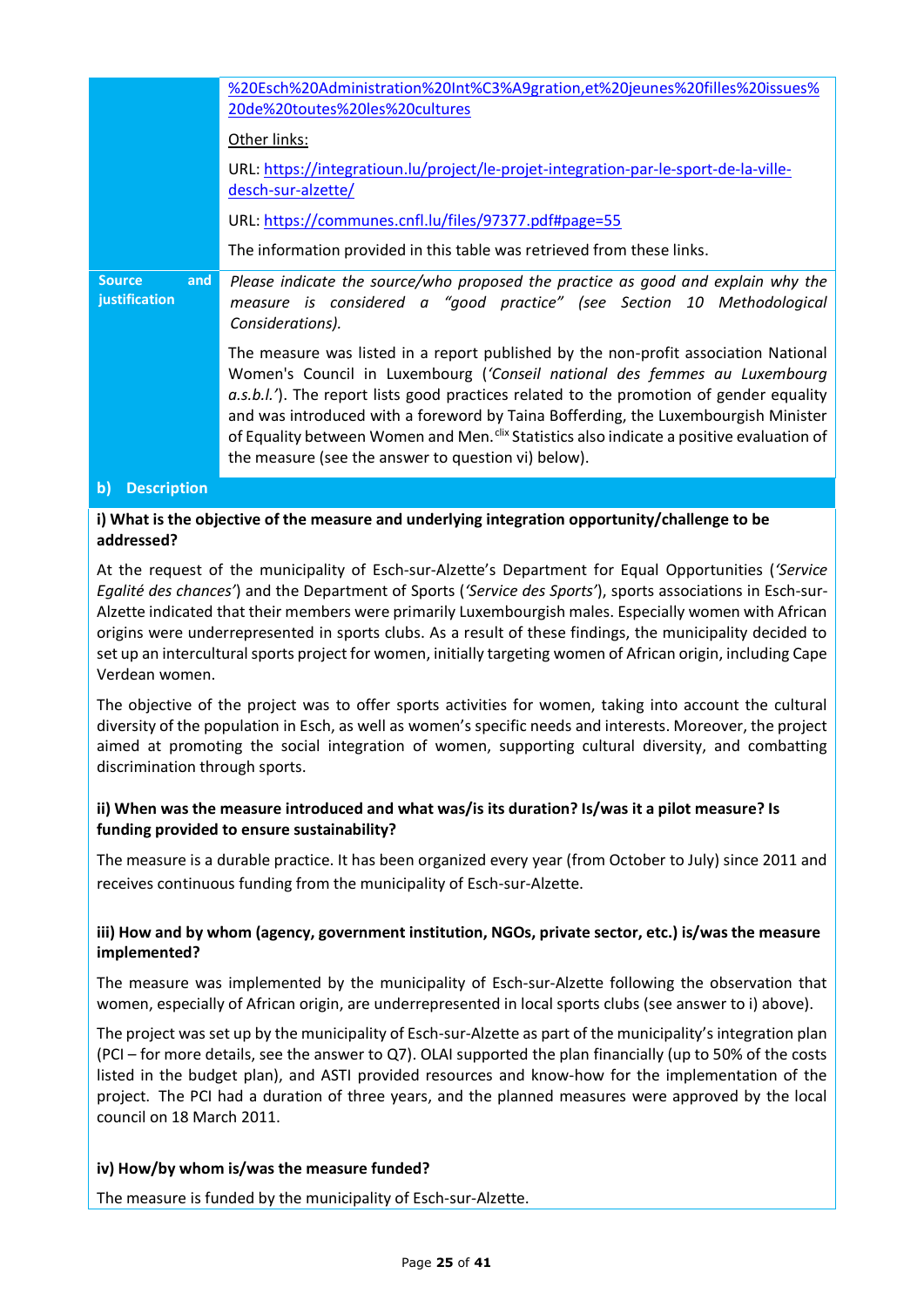## <span id="page-26-0"></span>**v) What strategies have been adopted to reach migrant women?**

<span id="page-26-2"></span><span id="page-26-1"></span>In order to facilitate communication and reach out, the municipality hired an intercultural sports coordinator speaking Portuguese and French. She sought direct contact with schools and high schools in Esch-sur-Alzette during various public and popular festivals (through stands, leaflets, etc.). Female residents of Esch-sur-Alzette in the target group received a letter with details about the project. The municipality also communicated information on the project via the municipality's annual brochure, website, and Facebook page. Women's interests were considered when creating the offer of sportive activities.

## <span id="page-26-7"></span><span id="page-26-6"></span><span id="page-26-5"></span><span id="page-26-4"></span><span id="page-26-3"></span>**vi) Are evaluations of the measure available? If yes, did the measure meet the anticipated objectives in relation to migrant women? What are the main outcomes?**

The number of participants grew every year, reaching 120 women and girls in the 2018-2019 season. Beneficiaries of the project were diverse: one-third of the registered women were Luxembourgish, and two-thirds were foreigners, of which approximately 50% had Portuguese nationality. In the 2020-2021 season, at least 10% of the beneficiaries were third-country nationals.<sup>ck</sup> Approximately half of all the beneficiaries were aged between 30 and 50 years.<sup>[clxi](#page-27-6)</sup>

## <span id="page-26-9"></span><span id="page-26-8"></span>**vii) Where there any obstacles during implementation and if yes, how were they overcome (i.e. what are the lessons learnt)?**

<span id="page-26-10"></span>One of the challenges was to reach out to women potentially interested in the project. The municipality decided to hire an intercultural sports coordinator who speaks Portuguese and French to directly contact the target group (see answer to v) above).

<span id="page-26-13"></span><span id="page-26-12"></span><span id="page-26-11"></span>It proved useful to explore the women's interests in different sports activities and to adapt to the women's requests regarding the times and days of the activities. It was useful to provide childcare during some courses. As with many activities, one can expect attendance to decline over the course of the year**.** 

## <span id="page-26-16"></span><span id="page-26-15"></span><span id="page-26-14"></span>**Section 4: Responses to COVID-19**

#### <span id="page-26-18"></span><span id="page-26-17"></span>**Q14 Were integration policies or measures developed to counteract the negative consequences of COVID-19 specifically for migrant women's integration?**

#### <span id="page-26-20"></span><span id="page-26-19"></span>**a) Integration (or sector specific) policies**

<span id="page-26-22"></span><span id="page-26-21"></span>The Luxembourgish government did not develop policies to counteract the negative consequences of the COVID-19 pandemic on the integration of migrant women specifically. However, general COVID-19 related pol[i](#page-27-7)cies also addressed migrant women.clxii

#### <span id="page-26-23"></span>**b) Integration measures**

<span id="page-26-25"></span><span id="page-26-24"></span>In 2020, the budget of the Department of Integrat[i](#page-27-8)on increased by 20,6%<sup>clxiii</sup> but was hampered due to the COVID-19 crisis. Clxiv [M](#page-27-9)unicipalities' requests for subsidies were lower than normal in 2020, mainly due started [i](#page-27-11)n March 2020, while others were delayed until September 2020. Clxvi to the impact of the COVID-19 pandemic on the municipalities' activities.<sup>[clxv](#page-27-10)</sup> Moreover, the start of some of the projects funded through the NAP Integration was delayed due to the pandemic. Some projects

<span id="page-26-26"></span>There were no COVID-19-related measures a[i](#page-27-12)ming at the integration of migrant women specifically.<sup>clxvii</sup> However, general COVID-19-related measures also addressed migrant women.

<span id="page-26-29"></span><span id="page-26-28"></span><span id="page-26-27"></span>For instance, the Luxembourgish government developed a communication strategy to raise awareness and provide information to the entire population, including foreigners, vulnerable groups, and cross-border workers.<sup>clxviii</sup> [A](#page-27-13) media campaign entitled "We are all part of the solution" was launched in multiple languages and runs on TV commercials, the radio, and other media outlets such as YouTube and social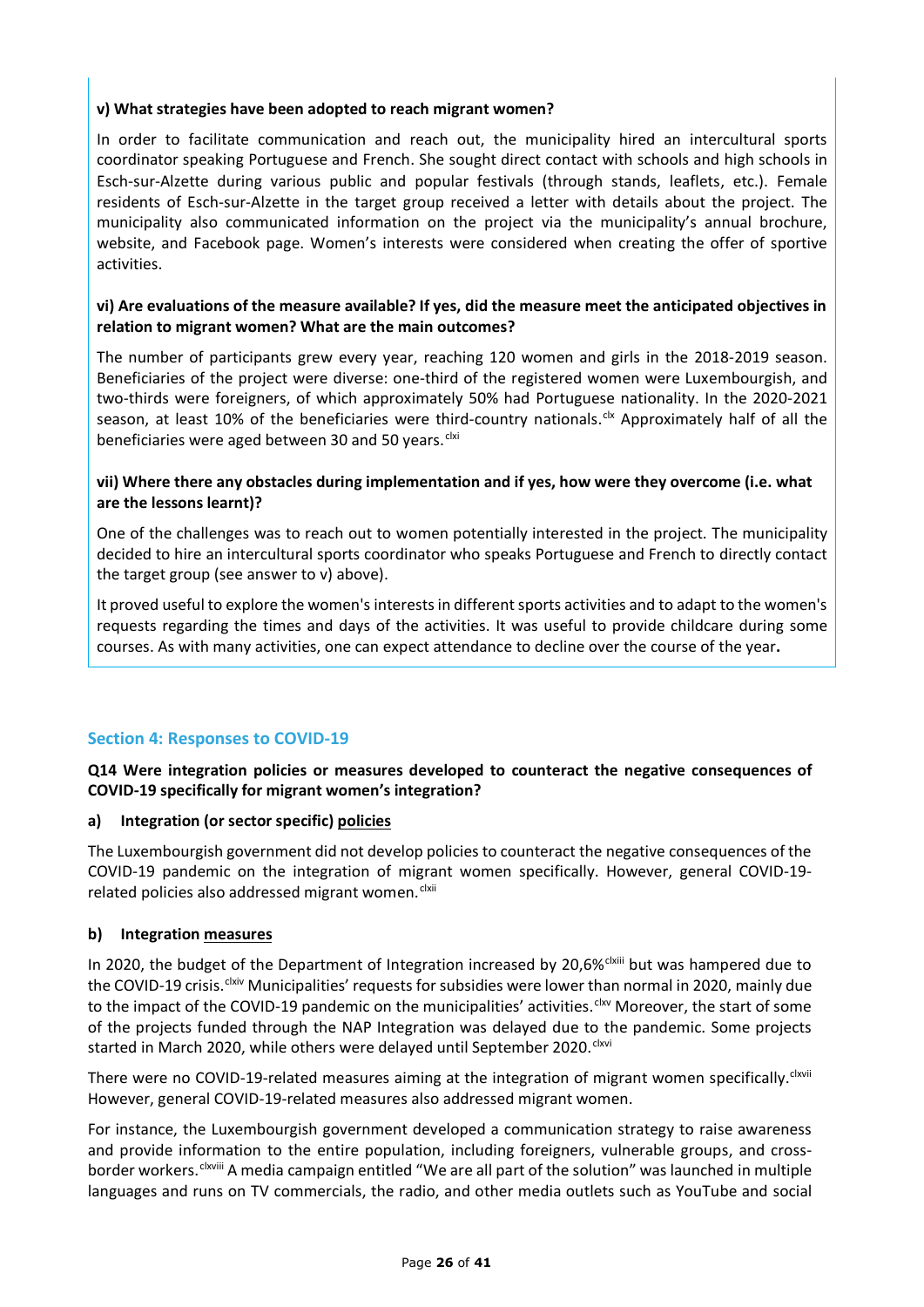<span id="page-27-0"></span>networks.<sup>ckix</sup> A website dedicated to COVID-19 was created, <sup>ckx</sup> which is available in four languages and prov[i](#page-27-15)des reliable information on health measures and other relevant aspects related to the pandemic.<sup>clxxi</sup> Engl[i](#page-27-16)sh and Portuguese, clxxii as well as in other languages such as Romanian, Bulgarian and Polish. Clxxiii The Moreover, a toolbox containing informational material is available in French, Luxembourgish, German, toolbox supported NGOs and associations working in the field, e.g., ASTI, Caritas, and CLAE, to disseminate information to their beneficiaries.

<span id="page-27-4"></span><span id="page-27-3"></span><span id="page-27-2"></span><span id="page-27-1"></span>In cooperation with NGOs, the Luxembourgish government also ran a campaign to raise awareness, spread information, prevent, and combat domestic violence<sup>clxxiv</sup> while promoting equality between women and men. A hotline was set up to provide anonymous support and guidance to victims.<sup>clxxv</sup>

<span id="page-27-5"></span>Moreover, COVID-19 measures more specifically related to integration, anti-discrimination, inclusion, and diversity addressed third-country national migrant women. Clxxvi

<span id="page-27-7"></span><span id="page-27-6"></span>For example, in the field of education, the Luxembourgish government provided information concerning schooling during the p[a](#page-27-17)ndemic on a dedicated website<sup>clxxvii</sup> and created helplines to offer pedagogical aid protect[i](#page-27-18)on, beneficiaries of international protection and other newcomers. Clxxviii and advice to vulnerable households. Moreover, the Government created resources and methods for distance learning to ensure the advance of the linguistic integration of applicants for international

<span id="page-27-12"></span><span id="page-27-11"></span><span id="page-27-10"></span><span id="page-27-9"></span><span id="page-27-8"></span>Finally, the Government digitalized the procedures concerning the Welcome and Integration Contract (CAI). Instead of attending information sessions in person, people interested in the CAI could attend them online. Beneficiaries can now also register online for the CAI and do not have to sign up in person anymore.<sup>cl[x](#page-27-19)xix</sup> Moreover, individual meetings for the CAI have been taking place online since September rate.<sup>clxxx</sup> Finally, the last two editions of the Orientation Day, organised 2-3 times per year, took place online and gathered more than 500 signatories of the CAI in October 2020<sup>clxxxi</sup>, more than 400 in May  $2021$  $2021$ <sup>clxxxii</sup>, and more than 500 in November 2021. Clxxxiii 2020, the first online civic courses were provided in December 2020, and an online form was made available to process requests, set up appointments, and issue vouchers for language courses at a reduced

## <span id="page-27-14"></span><span id="page-27-13"></span>**Section 5: Plans and future outlook**

<span id="page-27-15"></span>**Q15 Please provide information on planned policy developments as well as plans to introduce new measures, also in light of the impact of COVID-19:**

#### <span id="page-27-16"></span>**a) Does your Member State plan to develop new or revise existing national integration policies that address challenges faced by migrant women?**

<span id="page-27-18"></span><span id="page-27-17"></span>Independent from the impact of the COVID-19 pandemic, the Luxembourgish Government started a reform process to adapt the Integration Law to the current and future challenges the Luxembourgish society faces<sup>clxxxi[v](#page-28-1)</sup>, as foreseen in the Government's Coalition Agreement 2018[-2](#page-28-0)023.<sup>clxxxv</sup> Starting in Luxembourg. Clxxxvi Four focus groups with contributing actors were conducted, and municipalities were for Fam[i](#page-28-3)ly Affairs, Integration and the Greater Region. Clxxxvii To acquire an external perspective on the eff[i](#page-28-4)ciency of the Luxembourgish integration system. The study was published in October 2021<sup>clxxxviii</sup> and presentedto the national public on 25 November 2021. Clxxxix October 2020, the Ministry of Family Affairs, Integration and the Greater Region launched a large consultation phase inviting 125 associations active in the field of integration, municipalities, social partners and c[r](#page-28-2)oss-border organisations to provide their opinion on integration policies in invited to collect feedback from their CCCIs. The opinions were published on the website of the Ministry topic, the Department of Integration commissioned the OECD to conduct a study on the functioning and

<span id="page-27-20"></span><span id="page-27-19"></span>Based on the results and stakeholders' contributions throughout the consultation process, the Ministry of Family Affairs, Integration and the Greater Region is currently working on a draft bill to revise the Integration Law. Once the bill is drafted, it will be circulated among national stakeholders for further revision before being submitted to the Council of Government and subsequently to Parliament in 2022.<sup>[cxc](#page-28-6)</sup>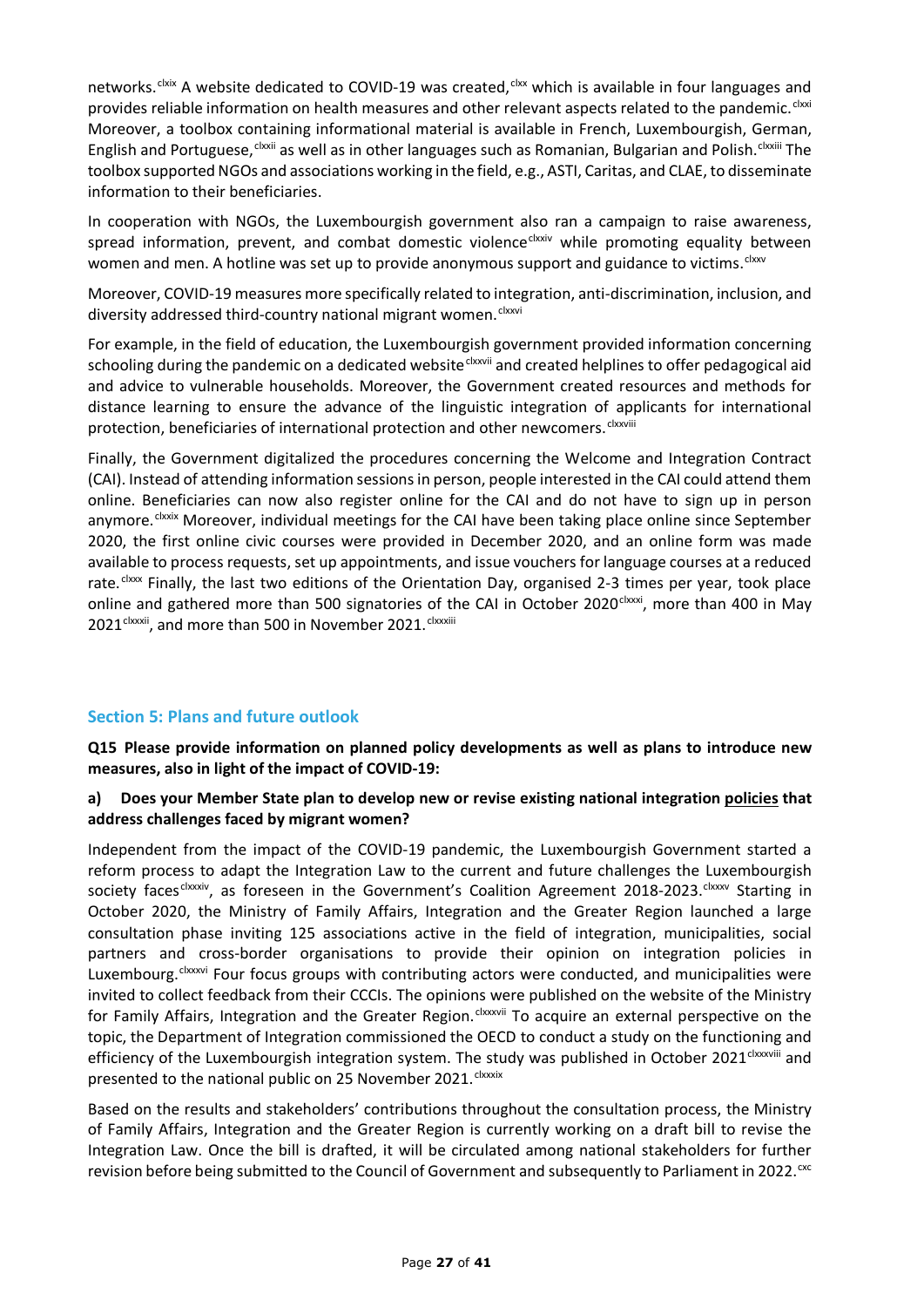While the Department of Integration recognizes the necessity to support specific target groups according to their needs, the overall mainstream approach towards integration policy will remain.<sup>[cxci](#page-28-7)</sup> However, competenc[i](#page-28-8)es in the entire population, including both foreigners and nationals.<sup>cxcii</sup> based on stakeholders' opinions and contributions throughout the consultation phase, the Government observed the need for new terminology. The term 'integration' suffers from a negative connotation because it usually refers to a situation in which one group has to integrate another group. The consultation of stakeholders resulted in the idea that the term 'living together' (in French: '*vivre ensemble*') is more adapted to the Luxembourgish context. The overall objective of integration policy in Luxembourg remains to encourage social diversity, thereby promoting linguistic and intercultural

<span id="page-28-1"></span><span id="page-28-0"></span>As part of the reform of the Integration Law, the Department of Integration also envisions revising the National Action Plan on Integration (NAP Integration). The current action plan is divided into reception on the one hand and integration on the other. While reception mostly focuses on asylum seekers and refugees, the new action plan should reflect that reception concerns other newly arrived migrants as well. The new action plan is likely to insist on two aspects in particular:

- <span id="page-28-2"></span>a) The provision, dissemination and communication of information
- b) The incentive to participate in the existing integration programmes.

<span id="page-28-5"></span><span id="page-28-4"></span><span id="page-28-3"></span>While foreigners should receive accessible information on the available integration programmes, the Department of Integration also aims to create ways for all foreigners, [i](#page-28-9)ncluding more vulnerable groups, to participate and engage in the existing integration programmes.<sup>cxciii</sup> The OECD indeed highlighted the participation in existing integration programmes as a challenge in Luxembourg.<sup>cxciv</sup>

<span id="page-28-9"></span><span id="page-28-8"></span><span id="page-28-7"></span><span id="page-28-6"></span>In the future, another focus of the Department of Integration will be the evaluation of integration policies and measures. The publication of the OECD report was a first step in terms of policy evaluations. The Department of Integration also requested the OECD to evaluate the availability and accessibility of integration-related data, a summary of which is presented in the report.<sup>[cxcv](#page-28-10)</sup> The report highlights that the data protection that are particularly relevant in a small country like Luxembourg. CXCVi The Department of future.<sup>CXCVII</sup> [O](#page-28-12)ne idea is to conduct studies using data from ADEM and IGSS to comprehend the integration measures to support the[i](#page-28-13)r particular integration needs. CXCVIII statistical evaluation of integration policies remains a challenge for Luxembourg, a[ls](#page-28-11)o due to issues of Integration aims at improving the statistical evaluation of integration policies and measures in the trajectory, challenges, and opportunities of specific target groups and, consequently, design policies and

## <span id="page-28-11"></span><span id="page-28-10"></span>**b) Does your Member State plan to develop any new integration measures that address challenges faced by migrant women?**

<span id="page-28-12"></span>The Luxembourgish government is not planning to develop new integration measures specifically targeting the challenges of migrant women. However, t[h](#page-28-14)e measures to be implemented in the future will also address third-country national migrant women.<sup>cxcix</sup> Below, we list several relevant future measures.

<span id="page-28-15"></span><span id="page-28-14"></span><span id="page-28-13"></span>The Department of Integration contracted the LISER to conduct a study on the services provided by the different stakeholders involved in the A[cc](#page-28-15)ompanied Integration Path (PIA)<sup>cc</sup>. The study may also contribute to a better analysis of the needs of specific groups, including migrant women (but not only), and potentially reveal necessary measures to target them. The study results will also lay the basis for a large AMIF-funded project in 2022 with the objective of harmonizing the provision of integration services, measures, and methodologies.<sup>[cci](#page-28-16)</sup>

<span id="page-28-17"></span><span id="page-28-16"></span>The call for projects funded by the NAP Integration in 2022 focuses on encouraging political and civic participation (see also answer to Q12 above).<sup>[ccii](#page-28-17)</sup> The Department of Integration also aims at increasing communicationactivities on the municipal level.<sup>cciii</sup> participation in the existing integration programmes and measures by simplifying and digitalizing the available information and improving communication activities. For instance, the Department of Integration plans to publish one video per project funded by the NAP Integration and to encourage further

<span id="page-28-20"></span><span id="page-28-19"></span><span id="page-28-18"></span>For future NAP Integration project calls, cooperation between different actors will be another criterion to determine which projects receive funding. While the focus has been on providing financial support, the Department of Integration strives to offer closer supervision and accompaniment to stakeholders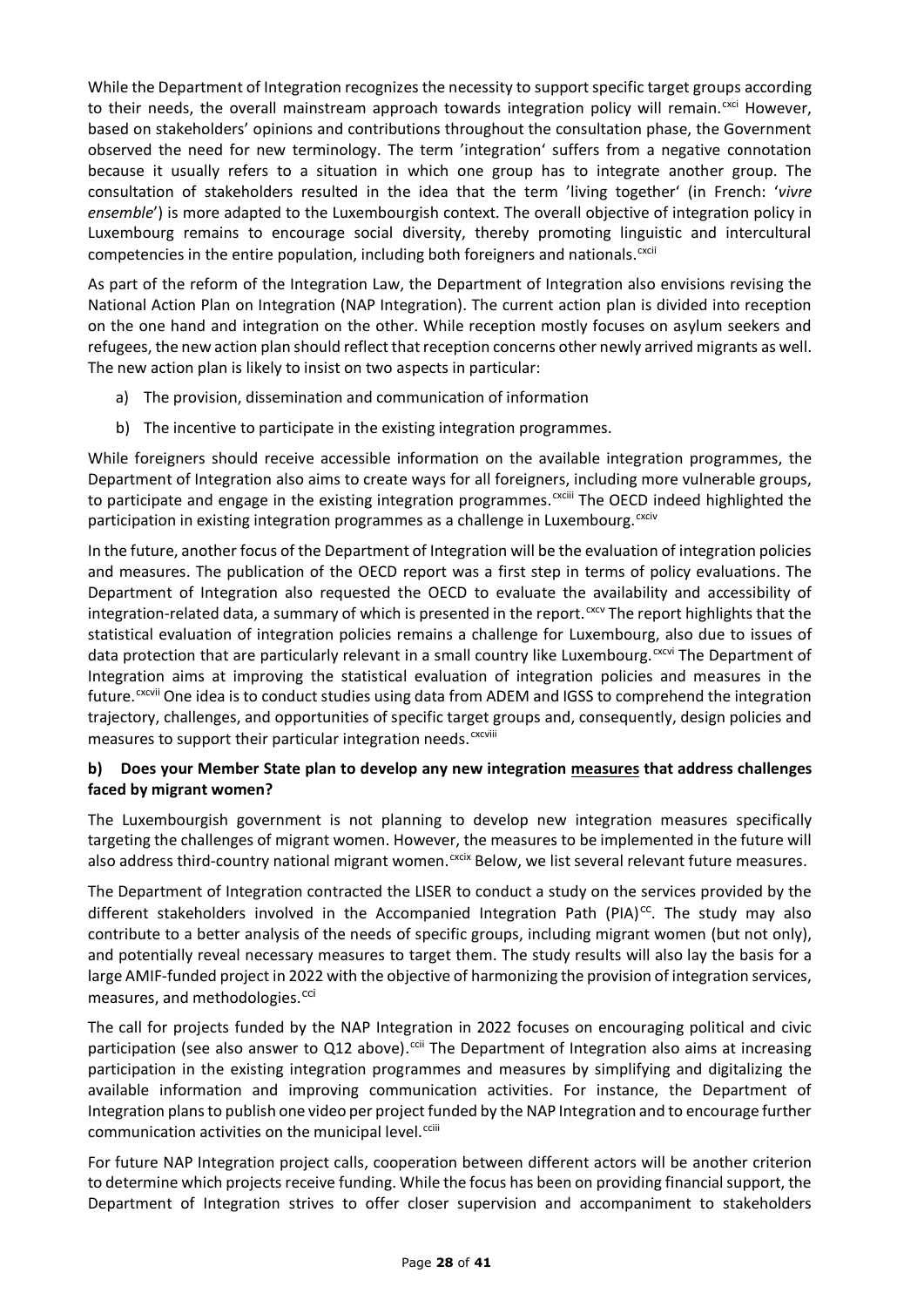implementing projects on the ground. Since close assistance cannot be provided to each project and stakeholder, cooperation with other ministries and governmental agencies will play an important role.<sup>[cciv](#page-28-19)</sup>

<span id="page-29-3"></span><span id="page-29-2"></span><span id="page-29-1"></span><span id="page-29-0"></span>Finally, municipalities will continue to play an important role in the implementation of integration policies and measures. Given the small size of many Luxembourgish municipalities, the regionalization of competencies and resources will constitute an important aspect in the future. Most signatories of the CAI live in Luxembourg City.<sup>[ccv](#page-28-20)</sup> Regionalization will have the effect of bringing integration programmes closer learn[i](#page-29-1)ng' centres ('Université populaire').<sup>ccvii</sup> to people.<sup>[ccvi](#page-29-0)</sup> In the long term, the Government strives to expand its offer of integration programmes to include courses on a range of topics, which, along with the CAI, will be offered in three regional 'Lifelong

#### **Section 6: Conclusions**

**Q16 Please synthesise the findings of your national report by drawing conclusions from your responses to Q1–Q15:**

## **a) What are the main integration opportunities and challenges for migrant women identified in your country (Section 1)?**

#### *High educational levels: An opportunity*

While third-country national women have lower educational levels than third-country national men, they have significantly more often graduated from tertiary education than Luxembourgish women (see answer to Q3). However, this finding hints at the socio-demographically diverse population of third-country nationals in Luxembourg and should be interpreted with caution. In fact, third-country nationals in Luxembourg occupy both prestigious high-skilled jobs and less privileged low-skilled employment (see answer to Q4). Eurostat statistics seem to confirm this diversity of educational attainment (see answer to Q3). While third-country national women often graduated from tertiary education, they more often had less than primary, primary or lower secondary education than Luxembourgish women from 2016 to 2018.

## *Mastering national languages, accessing childcare facilities, and integrating the labour market: Three major challenges*

The integration of third-country national women in the Luxembourgish labour market seems to be an important challenge. Eurostat statistics confirm that third-country national women are subject to significantly higher unemployment rates and lower activity rates than third-country national men and Luxembourgish women (see answer to Q3). While third-country national men often receive a first residence to pursue remunerated activities, third-country national women are mostly issued a first residence title based on family reasons (see answer to Q1). Beyond the barriers other migrant groups face when trying to integrate the Luxembourgish labour market, such as mastering the national administrative languages or having diplomas recognized, third-country national women may also have difficulties to access affordable childcare facilities, suffer from the prepondering authority of their male partners, or lack self-confidence (see answer to Q4). The Department of Integration confirmed that labour market integration, access to childcare facilities and learning and practice of an administrative language of the country are three major challenges for third-country national women regularly highlighted by national stakeholders.<sup>ccv[i](#page-29-2)ii</sup>

#### *Lacking data and targeted services*

According to the OECD, the collection and availability of integration-related data in Luxembourg constitute a hurdle for effective policymaking. The data protection guidelines and the demographic diversity in a small country like Luxembourg may additionally hinder the collection of data on specific target groups.<sup>[ccix](#page-29-3)</sup> The lack of centrally available integration-related data may impede the evaluation of existing integration policies and measures, as well as the creation of measures tailored to the needs of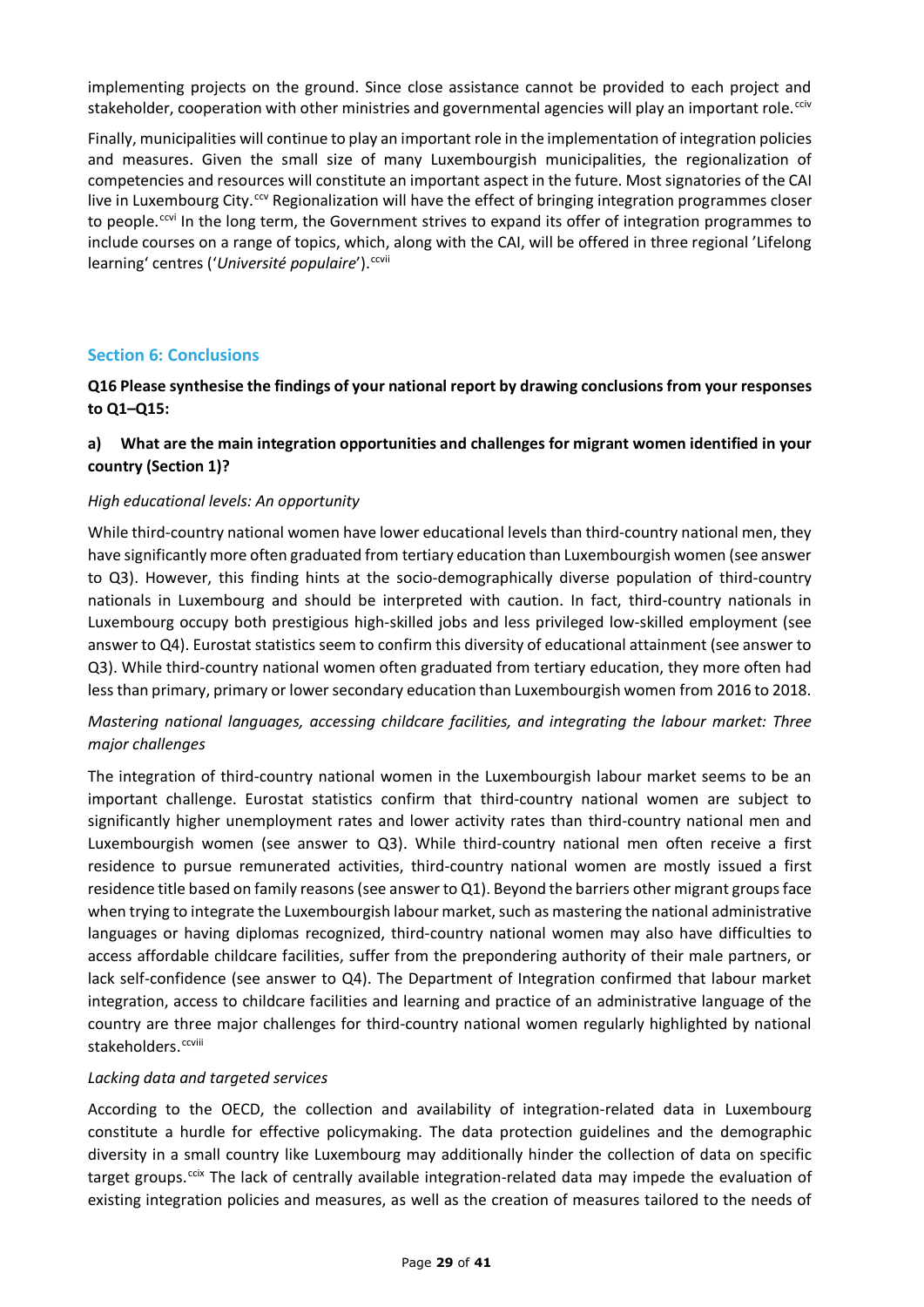specific migrant groups. Certain national stakeholders highlighted the necessity of implementing measures targeting specific groups (see answer to Q6).

## *Political participation*

Although varying according to their country of origin, third-country national women are generally less often registered on the electoral lists than female EU citizens. Thus, third-national women probably vote less in municipal elections than female EU citizens (see answer to Q4).

## *Discrimination*

The discrimination of people of African descent, especially women, has been an issue that generated widely mediatized debates in Luxembourg in recent years, particularly after the publication of the results of the 'Second European Union Minorities and Discrimination Survey – Being Black in the EU' conducted by the European Union Agency for Fundamental Rights (FRA) in 2018. Currently, a large mixed-method study on the topic of discrimination and racism is being finalized by CEFIS and LISER (see answer to Q6).

## **b) What are the key characteristics of the national integration policies (Section 2) and measures (Section 3) presented in terms of categories, focus area, stage of the integration process, etc.?**

National integration policies in Luxembourg are characterized by their mainstream approach, meaning that they aim at all non-Luxembourgish nationals (EU citizens and third-country nationals alike), independent of the person's gender (gender mainstreaming). More specifically, article 2 of the Integration Law defines integration as a two-way process whereby a foreigner expresses his or her willingness to participate on a long-term basis in the life of the host society, which, in turn, takes all the necessary measures at the social, economic, political and cultural levels to encourage and facilitate this process. From an institutional point of view, the Integration Law stipulates that integration is a task that the state, the municipalities and civil society accomplish together. In sum, integration is viewed as a transversal task that includes various levels of governance and society, including the host society, which does not differentiate between EU citizens and third-country nationals, nor between men and women.

Despite Luxembourg's mainstream approach towards integration, specific measures to support the integration of third-country national migrant women may be funded through national or EU funds. On the national level, such measures may receive funding within the framework of the NAP, through subsidies provided by the Ministry for Family Affairs, Integration and the Greater Region, or from the Ministry of Equality between Women and Men, municipalities, or non-profit organizations. On the EU level, the AMIF (Asylum, Migration and Integration Fund) funds projects targeting third-country nationals, and the ESF (European Social Fund) may finance gender-specific measures (see answer to Q12). Among recent projects targeting third-country national women and the selected good practices, many seem to address female applicants and beneficiaries of international protection and focus particularly on psychosocial well-being and labour market integration (see answer to Q13).

## **c) How do special integration policies or measures developed to counteract the negative consequences of COVID-19 (Section 4) differ from those previously in place (Sections 2 and 3)?**

The Luxembourgish government did not develop specific integration policies or measures to counteract the negative consequences of the COVID-19 pandemic on the integration of migrant women. Consequently, no differentiation from policies currently in place can be reported in this context.

However, general COVID-19-related policies and measures in the area of integration, anti-discrimination, inclusion, and diversity also addressed migrant women. These included, for example, the provision of information concerning schooling during the pandemic (with a particular focus on vulnerable households) and the provision of resources and methods for distance learning regarding the linguistic integration of applicants and beneficiaries of international protection, as well as other newly arrived migrants. Moreover, the procedures regarding the Welcome and Integration Contract (CAI) were digitalized, which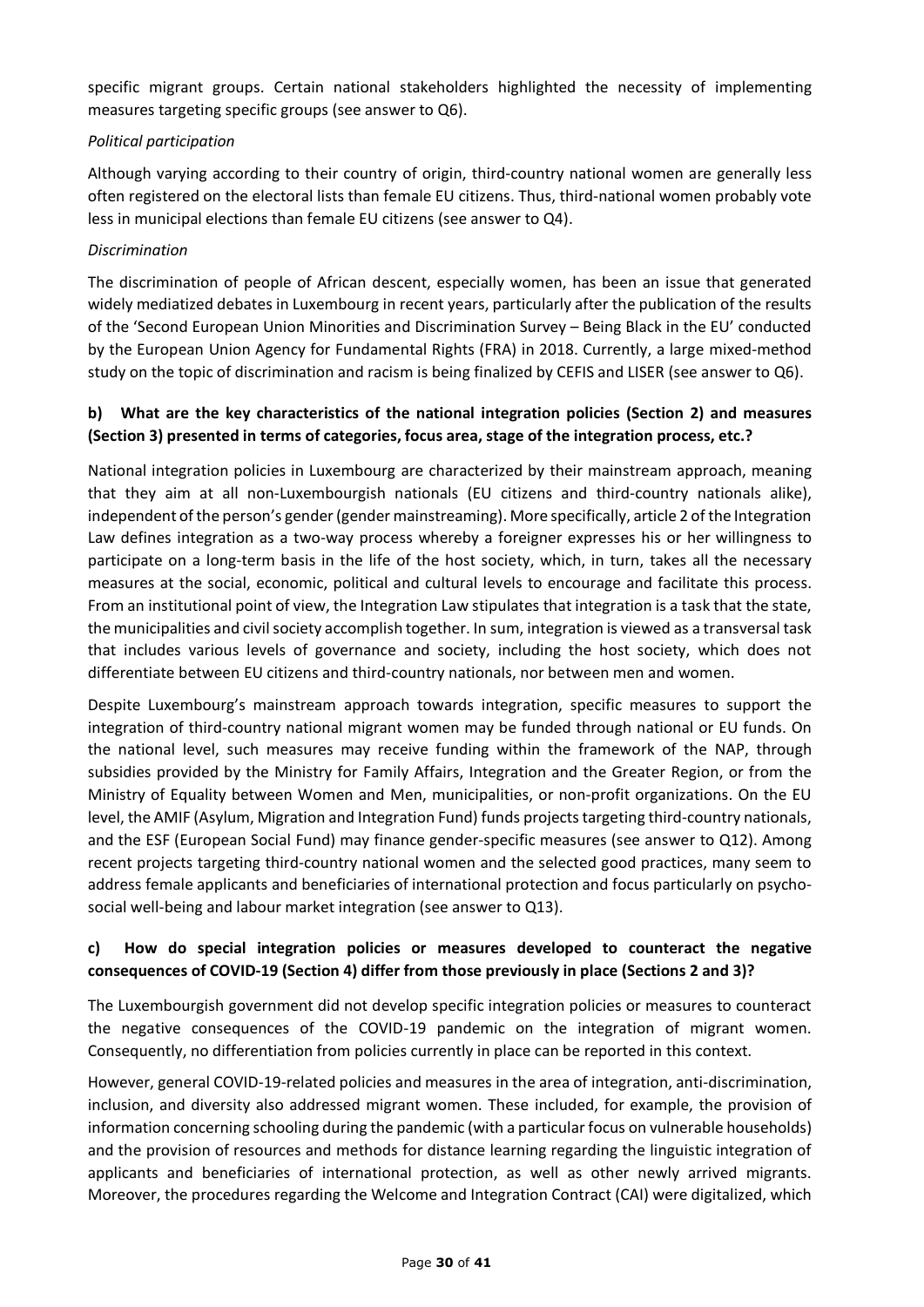included, among others, the online attendance of information sessions and the signature of the contract online, the online attendance of individual meetings and civic courses, and an online form to process requests, set up appointments, and issue vouchers for language courses at a reduced rate. Finally, the last three editions of the orientation day foreseen by the CAI took place online in 2020 and 2021 and gathered more than 1400 signatories.

## **d) How do planned new integration policies and measures (Section 5) link to the main opportunities and challenges identified (Section 1 / Q16a) and/or responses to COVID-19 (Section 4)?**

The Luxembourgish Government is currently revising the Integration Law, which has been in force since 2009. While the Department of Integration of the Ministry of Family Affairs, Integration and the Greater Region, as the responsible authority of the reform, recognizes the necessity to support specific target groups according to their needs, the overall mainstream approach towards integration policy will remain. The Department of Integration will continue to support specific target groups by financing projects through the various existing funding schemes, such as the National Action Plan on Integration (NAP Integration), the financial subsidies for municipalities or associations and federations, as well as European funding opportunities (e.g., AMIF and ESF).

The reform of the Integration Law will entail a revision of the NAP Integration to incorporate both reception and integration needs of all foreigners, focus more on the cooperation between stakeholders involved in integration, and incentivize migrants' participation in the existing integration programmes. Moreover, the current terminology will be reviewed because many stakeholders deem the term 'living together' (in French: '*vivre ensemble*') more adapted to the Luxembourgish demographic and legal context than 'integration'. Additionally, the Department of Integration is committed to improving the integration-related data collection and statistical evaluation of existing policies and measures. Based on a study on the activities of stakeholders involved in the Accompanied Integration Path (PIA), which will be conducted by LISER, the Department of Integration plans a large AMIF-funded project in 2022 to harmonise the provision of integration services, measures, and methodologies targeting applicants and beneficiaries of international protection. In the long term, the Department of Integration also aims at extending and regionalizing the provision of integration services (see answers to Q15 a) and b)).

As reported in the answer to the previous question, no specific integration policies and measures were developed to counteract the negative consequences of the COVID-19 pandemic on the integration of migrant women.

#### **Annex: Eurostat statistics**

The Statistical Annex consists of the following:

- **Annex 1.1:** Eurostat data on first residence titles issued to third-country nationals disaggregated by sex and reason [\[migr\\_resfas\]](https://ec.europa.eu/eurostat/web/products-datasets/-/migr_resfas) and first permits issued for other reasons by reason, length of validity and citizenship, [\[migr\\_resoth\]](https://ec.europa.eu/eurostat/web/products-datasets/-/migr_resoth).
- Annex 1.2: Eurostat data on population disaggregated by sex and age group [\[migr\\_pop1ctz\]](https://ec.europa.eu/eurostat/en/web/products-datasets/-/MIGR_POP1CTZ).
- **Annex 1.3:** Eurostat data on labour market, entrepreneurship, education, housing and health indicators disaggregated by country of citizenship and sex [Ifsa\_urgan], [Ifsq\_argan], [Ifsa\_esgan]. [\[edat\\_lfs\\_9911\]](https://ec.europa.eu/eurostat/web/products-datasets/-/edat_lfs_9911), [\[ilc\\_lvho15\]](https://ec.europa.eu/eurostat/web/products-datasets/-/ilc_lvho15), [\[hlth\\_silc\\_30\]](https://ec.europa.eu/eurostat/web/products-datasets/-/hlth_silc_30)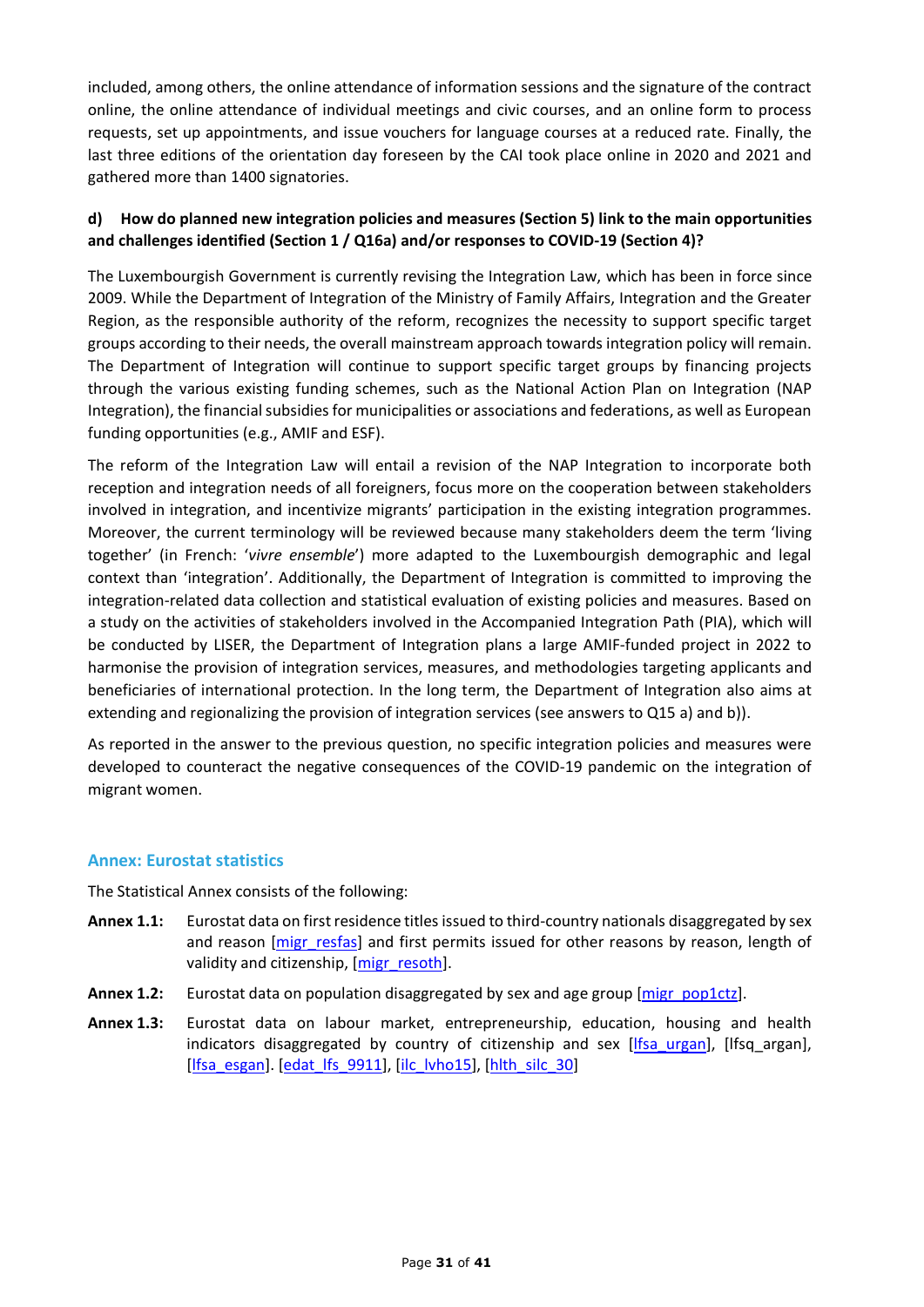## **Endnotes**

- i Includes international protection status, refugee status and subsidiary protection, humanitarian reasons, residence only, other reasons not specified, unaccompanied minors, victims of trafficking of human beings.
- ii Hereafter referred to as 'Integration Law'.
- iii See endnote i above.
- iv More than half of all first residence titles issued to women each year were based on family reasons.
- <sup>v</sup> Men received approximately the same number of first residence titles based on family reasons as on remunerated activities.
- vi The data presented under this subheading was provided by the General Inspectorate of Social Security ('*Inspection générale de la sécurité sociale*' – IGSS) of the Ministry of Social Security on 17 November 2021. The data only concerns employees in the private sector, excluding interim workers.
- vii The highly qualified sectors of employment include: 'Information and communication', 'Finance and insurance activities', 'Real estate activities', 'Specialised, scientific, and technical activities', 'Public administration', 'Education', 'Human health and social work activities', 'Arts, spectacles and recreative activities', and 'Extraterritorial activities'.
- viii The less qualified sectors of employment include: 'Manufacturing industry', 'Production and supply of electricity, gas, steam and air conditioning', 'Construction', 'Retail, repair of motor vehicles and motorbikes', 'Transport and storage', 'Accommodation and food services', and 'Administrative and support services'.
- For calculating the overall proportions of third-country national women employed in highly and less qualified sectors, the following sectors of employment were excluded as they might include both high-skilled and lowskilled workers: 'Other service activities' (employs 190 third-country national women), 'Household activities as employers, undifferentiated household activities as producers of goods and services for own use' (640), 'Not determined' (250).
- The classification of activities in Luxembourg follows INSEE's nomenclature in France, available for download here URL[: https://www.insee.fr/fr/information/2120875](https://www.insee.fr/fr/information/2120875)
- <sup>ix</sup> The data provided under this subheading was provided by the National Institute for Statistics and Economic Studies of the Grand Duchy of Luxembourg ('*Institut national de la statistique et des études économiques du Grand-Duché de Luxembourg*' - STATEC)
- x "The equivalised disposable income is the total income of a household, after tax and other deductions, that is available for spending or saving, divided by the number of household members converted into equalised adults; household members are equalised or made equivalent by weighting each according to their age, using the so-called modified OECD equivalence scale". Source URL: [https://ec.europa.eu/eurostat/statistics](https://ec.europa.eu/eurostat/statistics-explained/index.php?title=Glossary:Equivalised_disposable_income)[explained/index.php?title=Glossary:Equivalised\\_disposable\\_income](https://ec.europa.eu/eurostat/statistics-explained/index.php?title=Glossary:Equivalised_disposable_income)
- xi The data under this subheading was provided by the Centre for Intercultural and Social Studies and Training ('*Centre d'étude et de formation interculturelles et sociales*' - CEFIS) on 13 October 2021.
- xii The Government of the Grand Duchy of Luxembourg, "Official elections website of the Grand Duchy of Luxembourg", Luxembourg, n.d. URL[: https://elections.public.lu/en/systeme-electoral/communales-mode](https://elections.public.lu/en/systeme-electoral/communales-mode-emploi/conditions.html)[emploi/conditions.html](https://elections.public.lu/en/systeme-electoral/communales-mode-emploi/conditions.html)
- The electoral law is currently undergoing a process of reform. On 2 September 2021, a bill was introduced to abolish the five year residence clause, along with other changes to facilitate the registration of foreigners on electoral lists for municipal elections. See Bill n°7877 amending 1) the amended electoral law of 18 February 2003 and 2) the amended law of 27 July 1991 on electronic media. URL: [https://chd.lu/wps/portal/public/Accueil/TravailALaChambre/Recherche/RoleDesAffaires?action=doDocpaDe](https://chd.lu/wps/portal/public/Accueil/TravailALaChambre/Recherche/RoleDesAffaires?action=doDocpaDetails&id=7877) [tails&id=7877](https://chd.lu/wps/portal/public/Accueil/TravailALaChambre/Recherche/RoleDesAffaires?action=doDocpaDetails&id=7877)
- xiii This ranking only considers eligible female populations of more than 100 individuals in absolute terms. In total, 137 Indian women were eligible to vote in Luxembourg and 38 of them were registered on the electoral lists. With 1.147 eligible women, the Montenegrin female population is considerably bigger. Iraqi women recorded the lowest registration rate with 1,8%. However, there were only 55 Iraqi women eligible to vote in total.
- xiv Each of the listed EU nationalities have a female population exceeding 1.000 individuals residing in Luxembourg. Austrian women ranked first with 37,1% but the eligible Austrian female population in Luxembourg consisted of only 294 individuals.
- xv Department of Integration of the Ministry of Family Affairs, Integration and the Greater Region, « Rapport de synthèse de la consultation des Offices sociaux sur l'intégration des résidents dans la société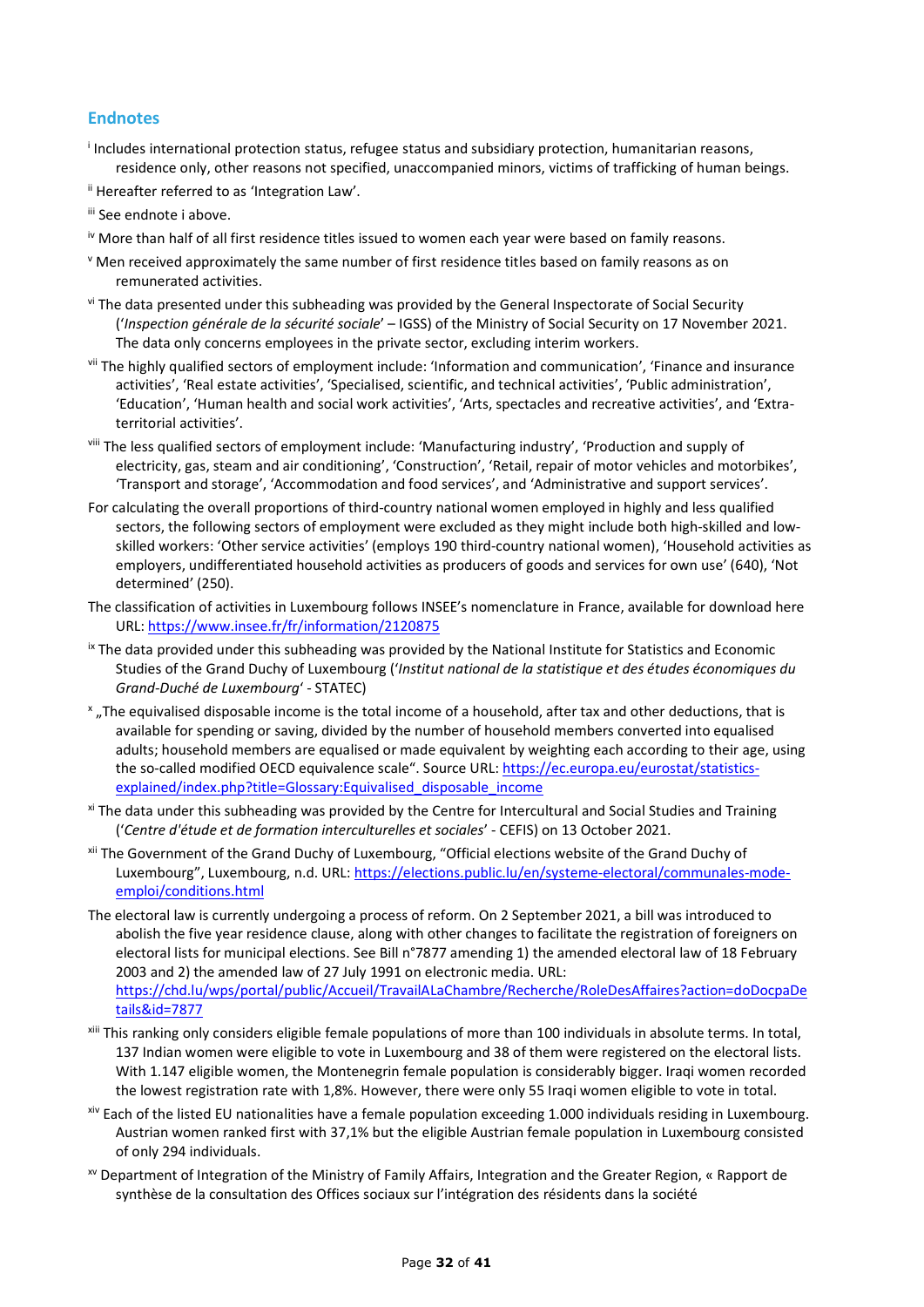luxembourgeoise. », Luxembourg, June 2021, p. 6. URL:

[https://mfamigr.gouvernement.lu/content/dam/gouv\\_mfamigr/le](https://mfamigr.gouvernement.lu/content/dam/gouv_mfamigr/le-minist%C3%A8re/attributions/int%C3%A9gration/r%C3%A9vision-de-la-loi-sur-l)[minist%C3%A8re/attributions/int%C3%A9gration/r%C3%A9vision-de-la-loi-sur-l'int%C3%A9gration/Rapport](https://mfamigr.gouvernement.lu/content/dam/gouv_mfamigr/le-minist%C3%A8re/attributions/int%C3%A9gration/r%C3%A9vision-de-la-loi-sur-l)[de-synthese-Version-finale-Consultation-OS-elargie-18062021-.pdf](https://mfamigr.gouvernement.lu/content/dam/gouv_mfamigr/le-minist%C3%A8re/attributions/int%C3%A9gration/r%C3%A9vision-de-la-loi-sur-l)

- xvi An NGO striving to support migrant women's labour market integration. See URL: <https://luxembourg.dressforsuccess.org/>
- xvii Dress for Success Luxembourg, « Consultation du MIFA sur l'intégration au Luxembourg Révision de la loi de 2008 relative à l'intégration des étrangers », p. 2. URL[: https://mfamigr.gouvernement.lu/dam](https://mfamigr.gouvernement.lu/dam-assets/demarches/integration/revision-loi/Dress-for-Success-contribution.pdf)[assets/demarches/integration/revision-loi/Dress-for-Success-contribution.pdf](https://mfamigr.gouvernement.lu/dam-assets/demarches/integration/revision-loi/Dress-for-Success-contribution.pdf)

- xix Information provided by the Department of Integration of the Ministry of Family Affairs, Integration and the Greater Region on 8 December 2021.
- xx Organisation for Economic Co-operation and Development (OECD), « Vers un parcours d'intégration réussi: Le fonctionnement du système d'intégration et ses acteurs au Grand-Duché de Luxembourg », 2021, p. 53 and 55. URL[: https://mfamigr.gouvernement.lu/content/dam/gouv\\_mfamigr/le](https://mfamigr.gouvernement.lu/content/dam/gouv_mfamigr/le-minist%C3%A8re/attributions/int%C3%A9gration/r%C3%A9vision-de-la-loi-sur-l)[minist%C3%A8re/attributions/int%C3%A9gration/r%C3%A9vision-de-la-loi-sur-l'int%C3%A9gration/OCDE-](https://mfamigr.gouvernement.lu/content/dam/gouv_mfamigr/le-minist%C3%A8re/attributions/int%C3%A9gration/r%C3%A9vision-de-la-loi-sur-l)[Etude.pdf](https://mfamigr.gouvernement.lu/content/dam/gouv_mfamigr/le-minist%C3%A8re/attributions/int%C3%A9gration/r%C3%A9vision-de-la-loi-sur-l)
- <sup>xxi</sup> The data presented under this subheading was provided by CEFIS on 20 October 2021. Original source: Ministry of Justice and National Institute for Statistics and Economic Studies of the Grand Duchy of Luxembourg (STATEC).
- xxii Moreover, 2.939 females residing abroad acquired Luxembourgish citizenship in 2019.
- xxiii Two women were stateless before acquiring Luxembourgish citizenship.
- $x_{xx}$  The statistics indicate '<3' if the number of persons in a certain age group is below three. Since there are less than three Brazilian girls aged 0-17 who acquired Luxembourgish nationality in 2019, the total number indicated in the text may be short of 1 or 2 individuals.
- xxv The acquisition of citizenship by persons living abroad concerns in the majority of cases persons that acquired Luxembourgish citizenship via the reclamation procedure for direct maternal or paternal descendants of an ancestor who held the Luxembourgish nationality on 1 January 1900. For more information, see URL: [https://guichet.public.lu/en/citoyens/citoyennete/nationalite-luxembourgeoise/acquisition](https://guichet.public.lu/en/citoyens/citoyennete/nationalite-luxembourgeoise/acquisition-recouvrement/recouvrement.html)[recouvrement/recouvrement.html](https://guichet.public.lu/en/citoyens/citoyennete/nationalite-luxembourgeoise/acquisition-recouvrement/recouvrement.html)
- See also: EMN, National Contact Point Luxembourg, "Pathways to citizenship for third-country nationals in Luxembourg", Luxembourg, 2019. URL: [https://emnluxembourg.uni.lu/wp](https://emnluxembourg.uni.lu/wp-content/uploads/sites/225/2019/12/Pathways-to-citizenship-for-third-country-nationals-in-Luxembourg_2019.pdf)[content/uploads/sites/225/2019/12/Pathways-to-citizenship-for-third-country-nationals-in-](https://emnluxembourg.uni.lu/wp-content/uploads/sites/225/2019/12/Pathways-to-citizenship-for-third-country-nationals-in-Luxembourg_2019.pdf)[Luxembourg\\_2019.pdf.](https://emnluxembourg.uni.lu/wp-content/uploads/sites/225/2019/12/Pathways-to-citizenship-for-third-country-nationals-in-Luxembourg_2019.pdf)
- xxvi Moreover, 2.423 females residing abroad acquired Luxembourgish citizenship in 2020.
- xxvii One woman was stateless before acquiring Luxembourgish citizenship.
- xxviii The number might be short of 1 or 2 individuals. See endnote xxiv above.

xxix *Idem.*

- xxx Directorate of Immigration, Ministry of Foreign and European Affairs, « Bilan de l'année 2020 en matière d'asile, d'immigration et d'accueil », Luxembourg 2021, p. 33. URL: [https://maee.gouvernement.lu/content/dam/gouv\\_maee/directions/d8/publications/statistiques-en](https://maee.gouvernement.lu/content/dam/gouv_maee/directions/d8/publications/statistiques-en-mati%C3%A8re-d-asyle/20210301-Bilan-2020-Asile,-immigration-et-accueil.pdf)[mati%C3%A8re-d-asyle/20210301-Bilan-2020-Asile,-immigration-et-accueil.pdf](https://maee.gouvernement.lu/content/dam/gouv_maee/directions/d8/publications/statistiques-en-mati%C3%A8re-d-asyle/20210301-Bilan-2020-Asile,-immigration-et-accueil.pdf)
- xxxi Information provided by the Department of Integration of the Ministry of Family Affairs, Integration and the Greater Region on 8 December 2021.
- xxxii The stakeholders' contributions were published online. See URL: [https://gouvernement.lu/fr/dossiers.gouv\\_mfamigr%2Bfr%2Bdossiers%2Bfaq%2Bavis.html](https://gouvernement.lu/fr/dossiers.gouv_mfamigr%2Bfr%2Bdossiers%2Bfaq%2Bavis.html)
- xxxiii Association for the Support of Immigrant Workers ('*Association de Soutien aux Travailleurs Immigrés*' ASTI), « Consultation dans le cadre de la révision de la loi sur l'intégration », December 2020, p. 6 and p. 14. URL : [https://mfamigr.gouvernement.lu/dam-assets/dossiers/revision-loi/ASTI-reponse-asti-consultation-mifa](https://mfamigr.gouvernement.lu/dam-assets/dossiers/revision-loi/ASTI-reponse-asti-consultation-mifa-integration-version-envoi.pdf)[integration-version-envoi.pdf](https://mfamigr.gouvernement.lu/dam-assets/dossiers/revision-loi/ASTI-reponse-asti-consultation-mifa-integration-version-envoi.pdf)
- xxxiv Centre d'étude et de formation interculturelles et sociales (CEFIS), « Contribution du CEFIS asbl à la demande de consultation du Ministre de la Famille et de l'Intégration dans le cadre de la révision de la loi sur l'intégration », November 2020, p. 7. URL: [https://mfamigr.gouvernement.lu/dam](https://mfamigr.gouvernement.lu/dam-assets/demarches/integration/revision-loi/CEFIS-Contribution-ConsultationIntegration-1-.pdf)[assets/demarches/integration/revision-loi/CEFIS-Contribution-ConsultationIntegration-1-.pdf](https://mfamigr.gouvernement.lu/dam-assets/demarches/integration/revision-loi/CEFIS-Contribution-ConsultationIntegration-1-.pdf)

xviii *Ibid*, p. 3.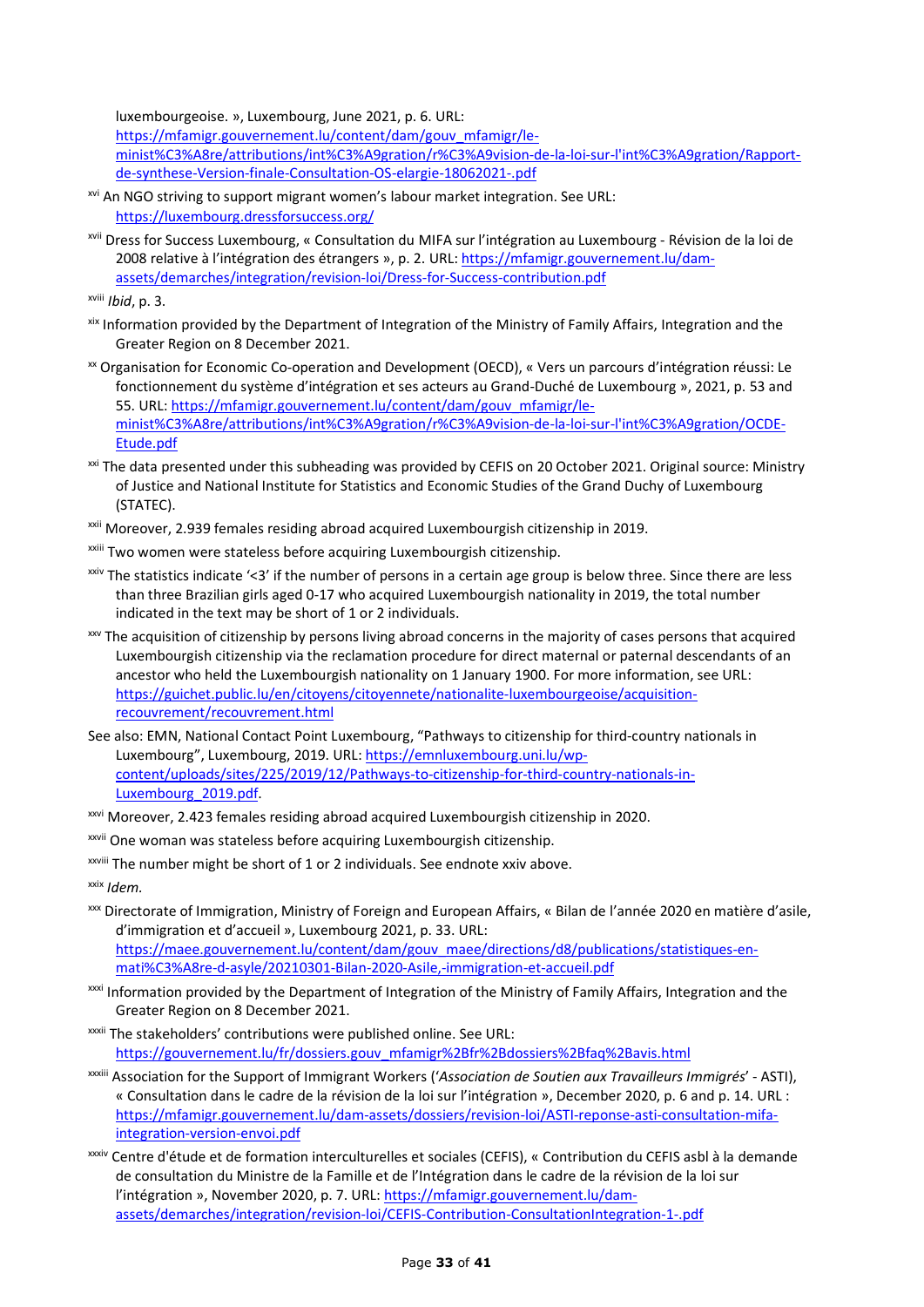- xxxv Information provided by the Department of Integration of the Ministry of Family Affairs, Integration and the Greater Region on 29 October 2021.
- xxxvi European Union Agency for Fundamental Rights (FRA), "Being Black in the EU Second European Union Minorities and Discrimination Survey - Summary", p. 3. URL: https://fra.europa.eu/sites/default/files/fra\_uploads/fra-2019-being-black-in-the-eu-summary\_en.pdf
- xxxvii European Migration Network (EMN), National Contact Point Luxembourg, "Annual Report on Migration and Asylum 2019", Luxembourg, 2020, p. 65. URL: [https://emnluxembourg.uni.lu/wp](https://emnluxembourg.uni.lu/wp-content/uploads/sites/225/2020/07/Annual-Report-on-Migration-and-Asylum-2019_EN.pdf)[content/uploads/sites/225/2020/07/Annual-Report-on-Migration-and-Asylum-2019\\_EN.pdf](https://emnluxembourg.uni.lu/wp-content/uploads/sites/225/2020/07/Annual-Report-on-Migration-and-Asylum-2019_EN.pdf)
- On the 2019 conference see also URL: [https://www.asti.lu/wp-content/uploads/2019/10/Being-Black-in-](https://www.asti.lu/wp-content/uploads/2019/10/Being-Black-in-Luxembourg-flyer-ok.pdf)[Luxembourg-flyer-ok.pdf](https://www.asti.lu/wp-content/uploads/2019/10/Being-Black-in-Luxembourg-flyer-ok.pdf)
- See also: Association de Soutien aux Travailleurs Immigrés (ASTI), « Où sont les instruments de lutte contre les phénomènes racistes et xénophobes ? », Press Release, 21 March 2019. URL[: https://www.asti.lu/ou-sont-les](https://www.asti.lu/ou-sont-les-instruments-de-lutte-contre-les-phenomenes-racistes-et-xenophobes/)[instruments-de-lutte-contre-les-phenomenes-racistes-et-xenophobes/](https://www.asti.lu/ou-sont-les-instruments-de-lutte-contre-les-phenomenes-racistes-et-xenophobes/)
- See also: Land, « Une voix pour les afro-descendantes », 14 February 2020. URL: <https://www.land.lu/page/Article/406/336406/FRE/index.html>
- xxxviii European Migration Network (EMN), National Contact Point Luxembourg, "Annual Report on Migration and Asylum 2020", Luxembourg, 2021, p. 62. URL: [https://emnluxembourg.uni.lu/wp](https://emnluxembourg.uni.lu/wp-content/uploads/sites/225/2021/06/Annual-Report-on-Migration-and-Asylum-2020_EN-3.pdf)[content/uploads/sites/225/2021/06/Annual-Report-on-Migration-and-Asylum-2020\\_EN-3.pdf](https://emnluxembourg.uni.lu/wp-content/uploads/sites/225/2021/06/Annual-Report-on-Migration-and-Asylum-2020_EN-3.pdf)
- xxxix An anti-racist, afro-feminist and decolonial association. See URL: https://www.finkape.lu/
- xl European Migration Network (EMN), National Contact Point Luxembourg, "Annual Report on Migration and Asylum 2020", Luxembourg, 2021, p. 64.
- See also: Land, « Racisme et sexisme poursuivis », 4 December 2020. URL: <https://www.land.lu/page/Article/534/337534/DEU/index.html>
- xli Tageblatt, « Son agresseur condamné à 1.500 euros d'amende / Une victoire en demi-teinte pour Antónia Ganeto », 27 January 2021. URL: [https://www.tageblatt.lu/headlines/une-victoire-en-demi-teinte-pour](https://www.tageblatt.lu/headlines/une-victoire-en-demi-teinte-pour-antonia-ganeto/)[antonia-ganeto/](https://www.tageblatt.lu/headlines/une-victoire-en-demi-teinte-pour-antonia-ganeto/)
- xlii European Migration Network (EMN), National Contact Point Luxembourg, "Annual Report on Migration and Asylum 2020", Luxembourg, 2021, p. 62-64.
- xliii *Ibid*, p. 62.
- xliv *Idem.*
- xlv *Ibid*, p. 63.
- CEFIS gathered qualitative data and LISER gathered quantitative data. The data collected will be matched with the data available on the National Register and Identification of Natural Persons (RNPP), and the General Inspectorate of Social Security (IGSS) to guarantee representativity of Luxembourg's population.
- xlvi Information provided by the Department of Integration of the Ministry of Family Affairs, Integration and the Greater Region on 8 December 2021.
- xlvii European Migration Network (EMN), National Contact Point Luxembourg, "Annual Report on Migration and Asylum 2020", Luxembourg, 2021, p. 62.

xlviii *Ibid*, p. 62-63.

xlix Information provided by CEFIS on 21 November 2021.

See also:<https://www.letzriseup.com/>

See also:<https://www.finkape.lu/>

- Law of 16 December 2008 on the integration of foreigners in the Grand Duchy of Luxembourg, published in Memorial A 209 of 24 December 2008, as amended. URL: <https://legilux.public.lu/eli/etat/leg/loi/2008/12/16/n5/jo>
- Before the legislative change introduced by the Law of 4 December 2019 establishing the National Reception Office (ONA), the Integration Law was known as the Law of 16 December 2008 on the reception and integration of foreigners in the Grand-Duchy of Luxembourg. For more information on this legislative change, please refer to the point 'Competent authorities – national level' in Q7.
- See also: European Migration Network (EMN), National Contact Point Luxembourg, "Annual Report on Migration and Asylum 2019", Luxembourg, 2020, p. 49.

 $\frac{1}{1}$  Article 2 (1) of the Law of 16 December 2008 on the integration of foreigners in the Grand Duchy of Luxembourg.

lii Article 2 (3) of the Law of 16 December 2008 on the integration of foreigners in the Grand Duchy of Luxembourg.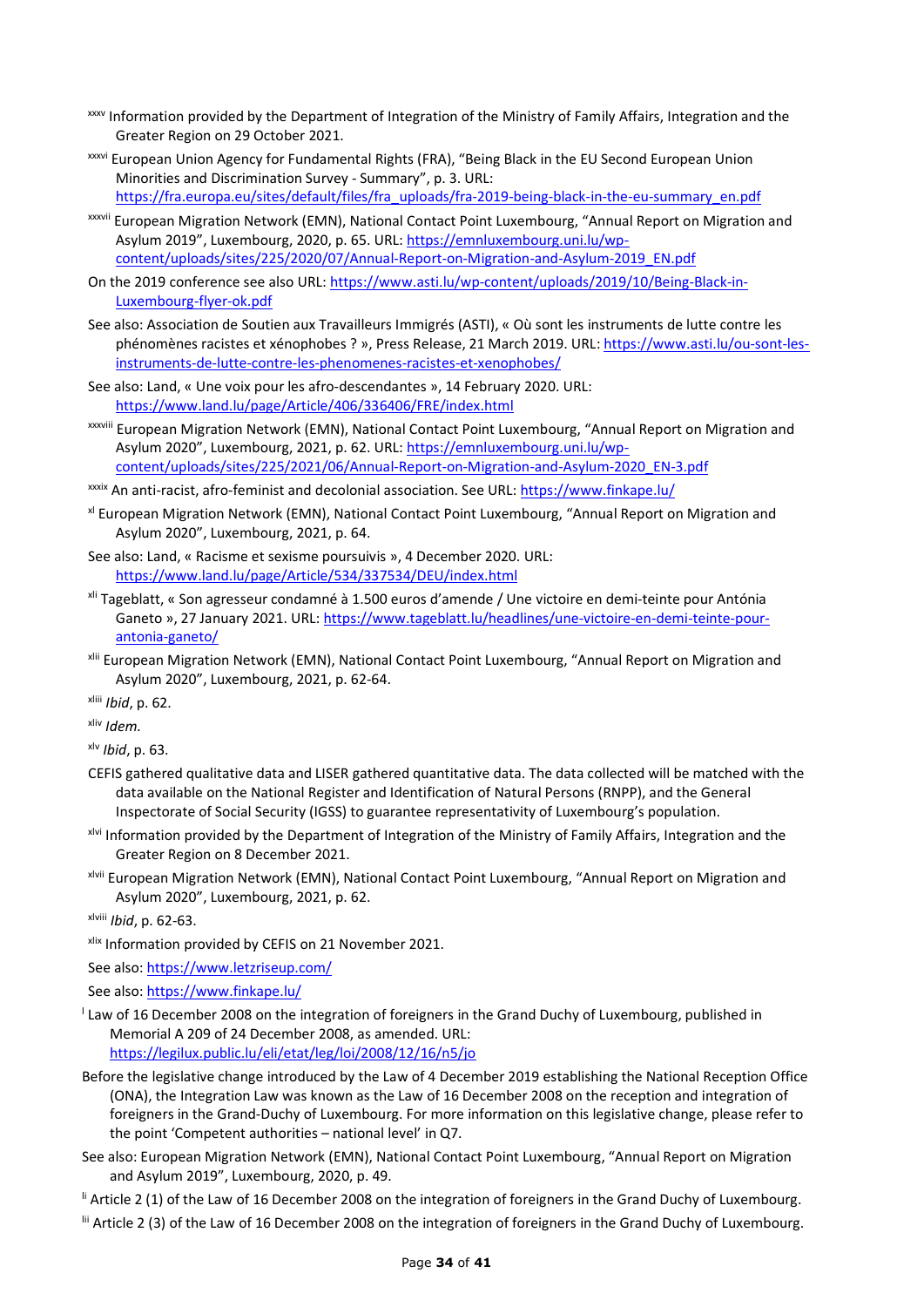- liii Article 6 (1) of the Law of 16 December 2008 on the integration of foreigners in the Grand Duchy of Luxembourg.
- liv Chapter 2 of the Law of 16 December 2008 on the integration of foreigners in the Grand Duchy of Luxembourg.
- lv Chapter 3 of the Law of 16 December 2008 on the integration of foreigners in the Grand Duchy of Luxembourg.
- lvi Article 7 (1) of the Law of 16 December 2008 on the integration of foreigners in the Grand Duchy of Luxembourg.
- lvii Article 7 (2) of the Law of 16 December 2008 on the integration of foreigners in the Grand Duchy of Luxembourg.
- lviii Chapter 4 section 1 of the Law of 16 December 2008 on the integration of foreigners in the Grand Duchy of Luxembourg.
- lix Chapter 4 section 2 of the Law of 16 December 2008 on the integration of foreigners in the Grand Duchy of Luxembourg.
- <sup>1x</sup> The Government of the Grand Duchy of Luxembourg, "Accord de coalition 2018-2023", Luxembourg, 2018, p. 53. URL: [https://gouvernement.lu/dam-assets/fr/publications/accord-coalition/2018-2023/Accord-de-coalition-](https://gouvernement.lu/dam-assets/fr/publications/accord-coalition/2018-2023/Accord-de-coalition-2018-2023.pdf)[2018-2023.pdf](https://gouvernement.lu/dam-assets/fr/publications/accord-coalition/2018-2023/Accord-de-coalition-2018-2023.pdf)
- <sup>Ixi</sup> European Migration Network (EMN), National Contact Point Luxembourg, "Annual Report on Migration and Asylum 2020", Luxembourg, 2021, p. 49.

- See also: Ministry of Family Affairs, Integration and the Greater Region, « Rapport d'activité 2020 », Luxembourg 2021, p. 257-58. URL: [https://gouvernement.lu/dam-assets/fr/publications/rapport-activite/minist-famille](https://gouvernement.lu/dam-assets/fr/publications/rapport-activite/minist-famille-integration-grande-region/2020-rapport-activite-mfamigr/2020-rapport-activite-mfamigr.pdf)[integration-grande-region/2020-rapport-activite-mfamigr/2020-rapport-activite-mfamigr.pdf](https://gouvernement.lu/dam-assets/fr/publications/rapport-activite/minist-famille-integration-grande-region/2020-rapport-activite-mfamigr/2020-rapport-activite-mfamigr.pdf)
- For more information on the consultation process, see also URL: <https://mfamigr.gouvernement.lu/fr/dossiers/faq/avis.html>
- lxiii European Migration Network (EMN), National Contact Point Luxembourg, "Annual Report on Migration and Asylum 2020", Luxembourg, 2021, p. 50.
- lxiv Organisation for Economic Co-operation and Development (OECD), « Vers un parcours d'intégration réussi: Le fonctionnement du système d'intégration et ses acteurs au Grand-Duché de Luxembourg », 2021.
- $\frac{1}{x}$  Article 2 (2) of the Law of 16 December 2008 on the integration of foreigners in the Grand Duchy of Luxembourg.
- lxvi Article 3 of the Law of 16 December 2008 on the integration of foreigners in the Grand Duchy of Luxembourg.
- lxvii Article 6 (1) of the Law of 16 December 2008 on the integration of foreigners in the Grand Duchy of Luxembourg.
- lxviii Article 3 of the Law of 16 December 2008 on the integration of foreigners in the Grand Duchy of Luxembourg.
- For more information on the EU bodies that the Department of Integration of the Ministry of Family Affairs, Integration and the Greater Region collaborates with in this context, see URL: <https://mfamigr.gouvernement.lu/en/le-ministere/attributions/integration/Dossiers/politique.html>
- <sup>Ixix</sup> European Migration Network (EMN), National Contact Point Luxembourg, "Annual Report on Migration and Asylum 2020", Luxembourg, 2021, p. 49.
- lxx Ministry of Family Affairs, Integration and the Greater Region, « Rapport d'activité 2020 », Luxembourg, 2021, p. 248.
- lxxi *Ibid*, p. 248-249.
- The inter-ministerial committee on integration is composed of the following ministries and administrations: Ministry of Family Affairs, Integration and the Greater Region; National Employment Agency (ADEM); Ministry of Economy; Ministry of National Education, Children and the Youth; Ministry of Equality between Women and Men; Ministry of Higher Education and Research; Ministry of Home Affairs; Ministry of Culture; Ministry of the Civil Service; Ministry of Justice; Ministry of Health; Ministry of Foreign and European Affairs (Directorate of Immigration and National Reception Office); Ministry of Housing; and Ministry of Labour, Employment and the Social and Solidarity Economy.
- On the inter-ministerial committee see also URL: [https://mfamigr.gouvernement.lu/en/le](https://mfamigr.gouvernement.lu/en/le-ministere/attributions/integration/comite.html)[ministere/attributions/integration/comite.html.](https://mfamigr.gouvernement.lu/en/le-ministere/attributions/integration/comite.html)
- See also: European Migration Network (EMN), National Contact Point Luxembourg, "Annual Report on Migration and Asylum 2020", Luxembourg, 2021, p. 50.
- lxxiii Ministry of Family Affairs, Integration and the Greater Region, « Rapport d'activité 2020 », Luxembourg, 2021, p. 248.
- lxxiv Organisation for Economic Co-operation and Development (OECD), « Vers un parcours d'intégration réussi: Le fonctionnement du système d'intégration et ses acteurs au Grand-Duché de Luxembourg », 2021, p. 20.

lxxv *Idem*.

lxii *Ibid*, p. 49-50.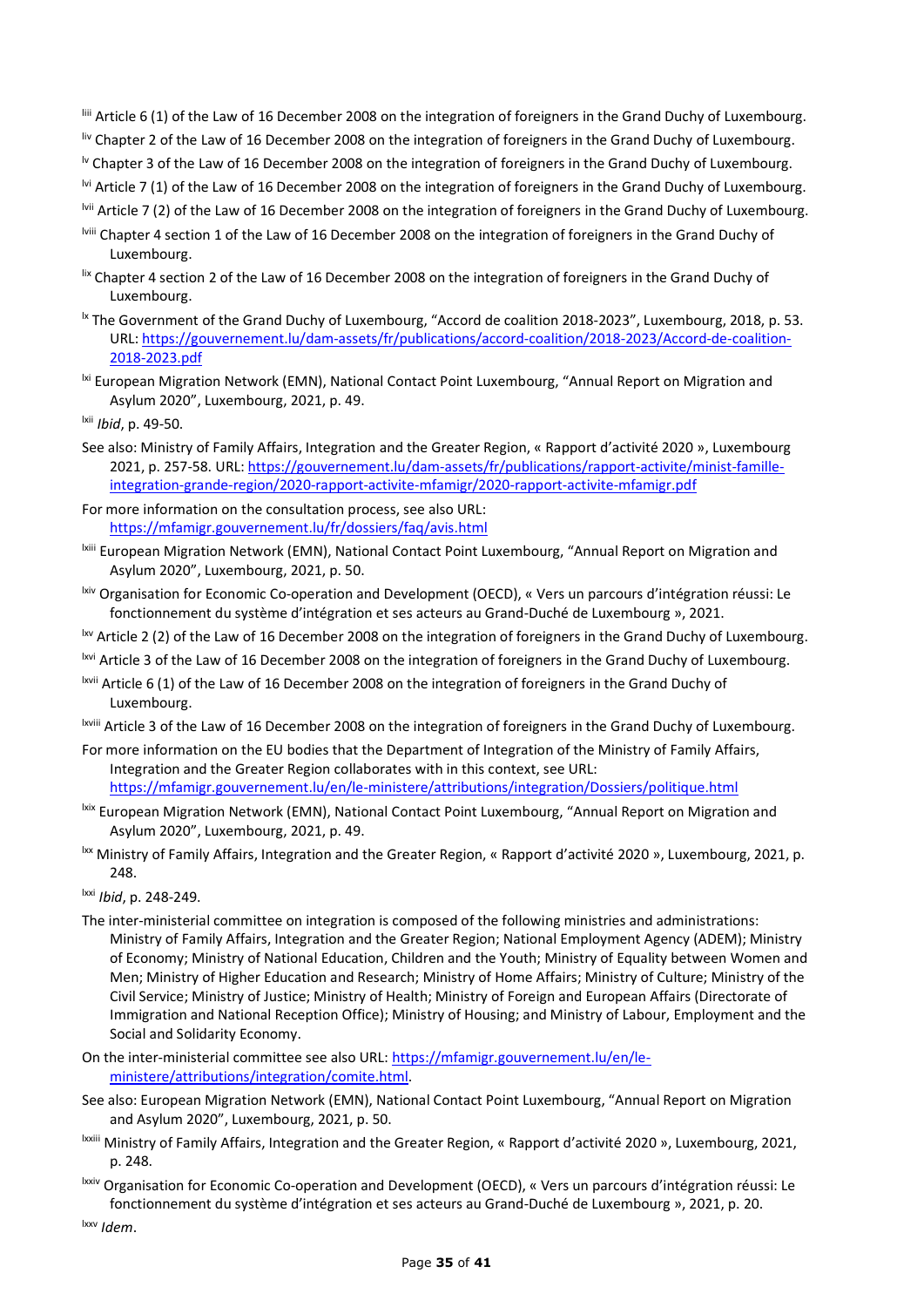- lxxvi European Migration Network (EMN), National Contact Point Luxembourg, "Annual Report on Migration and Asylum 2017", Luxembourg, 2018, p. 62. UR: [https://www.emnluxembourg.lu/wp](https://www.emnluxembourg.lu/wp-content/uploads/2018/10/Annual-Report-on-Migration-and-Asylum_EN_final.pdf)[content/uploads/2018/10/Annual-Report-on-Migration-and-Asylum\\_EN\\_final.pdf](https://www.emnluxembourg.lu/wp-content/uploads/2018/10/Annual-Report-on-Migration-and-Asylum_EN_final.pdf)
- <sup>Ixxvii</sup> The appointment of representatives of foreigners to the CNE is regulated by the amended Grand Ducal Regulation of 15 November 2011 laying down detailed rules for the appointment of representatives of foreigners to the National Council for Foreigners. Published in Memorial A 236 of 22 November 2011. URL: <https://legilux.public.lu/eli/etat/leg/rgd/2011/11/15/n1/jo>
- For more information on the National Council for Foreigners, see URL: https://www.cne-luxembourg.lu/
- Ixxviii Article 19 of the Law of 16 December 2008 on the integration of foreigners in the Grand Duchy of Luxembourg.
- For more detailed information on the representatives of foreigners to the CNE see also: The amended Grand Ducal Regulation of 15 November 2011 laying down detailed rules for the appointment of representatives of foreigners to the National Council for Foreigners.
- lxxix European Migration Network (EMN), National Contact Point Luxembourg, "Annual Report on Migration and Asylum 2019", Luxembourg, 2020, p. 52.
- lxxx The organisation and functioning of the CCCIs are regulated by the amended Grand Ducal Regulation 15 November 2011 on the organisation and functioning of the municipal consultative commissions on integration.
- Grand Ducal Regulation of 15 November 2011 on the organization and functioning of the consultative communal commissions on integration. Published in Memorial A 237 on 22 November 2011. URL: <https://legilux.public.lu/eli/etat/leg/rgd/2011/11/15/n2/jo>
- Ixxxi Information provided by the Department of Integration of the Ministry of Family Affairs, Integration and the Greater Region on 6 December 2021.
- lxxxii Article 23 of the Law of 16 December 2008 on the integration of foreigners in the Grand Duchy of Luxembourg.
- lxxxiii For more information, see URL[: https://mfamigr.gouvernement.lu/en/le](https://mfamigr.gouvernement.lu/en/le-ministere/attributions/integration/niveau-communal/plan-communal.html)[ministere/attributions/integration/niveau-communal/plan-communal.html](https://mfamigr.gouvernement.lu/en/le-ministere/attributions/integration/niveau-communal/plan-communal.html)
- lxxxiv Syndicat des Villes et Communes Luxembourgeoises (SYVICOL), "Plan communal intégration: guide pratique", Luxembourg, 2018, p. 21. URL: [https://mfamigr.gouvernement.lu/dam-assets/le](https://mfamigr.gouvernement.lu/dam-assets/le-minist%C3%A8re/attributions/int%C3%A9gration/pci/PCI-guide-pratique-FR.pdf)[minist%C3%A8re/attributions/int%C3%A9gration/pci/PCI-guide-pratique-FR.pdf.](https://mfamigr.gouvernement.lu/dam-assets/le-minist%C3%A8re/attributions/int%C3%A9gration/pci/PCI-guide-pratique-FR.pdf)
- lxxxv These evaluations of local integration in the municipalities are financially subsidised by the Ministry of Family Affairs, Integration and the Greater Region.
- Source: Ministry of Family Affairs, Integration and the Greater Region, « Rapport d'activité 2020 », Luxembourg, 2021, p. 251.
- For more information, see also URL:<http://www.cefis.lu/page6/page31/page31.html>
- Ixxxvi Syndicat des Villes et Communes Luxembourgeoises (SYVICOL), "Plan communal intégration: guide pratique", Luxembourg, 2018, p. 14.
- lxxxvii *Idem*.
- Ixxxviii Ministry of Family Affairs, Integration and the Greater Region, « Rapport d'activité 2020 », Luxembourg, 2021, p. 254.
- lxxxix *Idem*.
- xc See URL[: https://mfamigr.gouvernement.lu/en/le-ministere/attributions/integration/niveau-communal/plan](https://mfamigr.gouvernement.lu/en/le-ministere/attributions/integration/niveau-communal/plan-communal.html)[communal.html](https://mfamigr.gouvernement.lu/en/le-ministere/attributions/integration/niveau-communal/plan-communal.html)
- xci Ministry of Family Affairs, Integration and the Greater Region, « Rapport d'activité 2020 », Luxembourg, 2021, p. 254.
- <sup>xcii</sup> Information provided by the Department of Integration of the Ministry of Family Affairs, Integration and the Greater Region on 29 October 2021.

xciii *Idem*.

- See also URL: [https://mfamigr.gouvernement.lu/en/le-ministere/attributions/integration/niveau-communal/plan](https://mfamigr.gouvernement.lu/en/le-ministere/attributions/integration/niveau-communal/plan-communal.html)[communal.html](https://mfamigr.gouvernement.lu/en/le-ministere/attributions/integration/niveau-communal/plan-communal.html)
- See also: The Government of the Grand Duchy of Luxembourg, « Lancement du nouveau "Plan communal intégration": signature du "Pakt vum Zesummeliewen" dans les communes de Wiltz, Mertzig et le "Réidener Kanton" », Press Release, 23 April 2014. URL:

[https://gouvernement.lu/fr/actualites/toutes\\_actualites/communiques/2021/04-avril/23-plan-integration](https://gouvernement.lu/fr/actualites/toutes_actualites/communiques/2021/04-avril/23-plan-integration-cahen.html)[cahen.html](https://gouvernement.lu/fr/actualites/toutes_actualites/communiques/2021/04-avril/23-plan-integration-cahen.html)

xciv See URL: [https://mfamigr.gouvernement.lu/en/le-ministere/attributions/integration/niveau](https://mfamigr.gouvernement.lu/en/le-ministere/attributions/integration/niveau-communal/gresil.html)[communal/gresil.html](https://mfamigr.gouvernement.lu/en/le-ministere/attributions/integration/niveau-communal/gresil.html)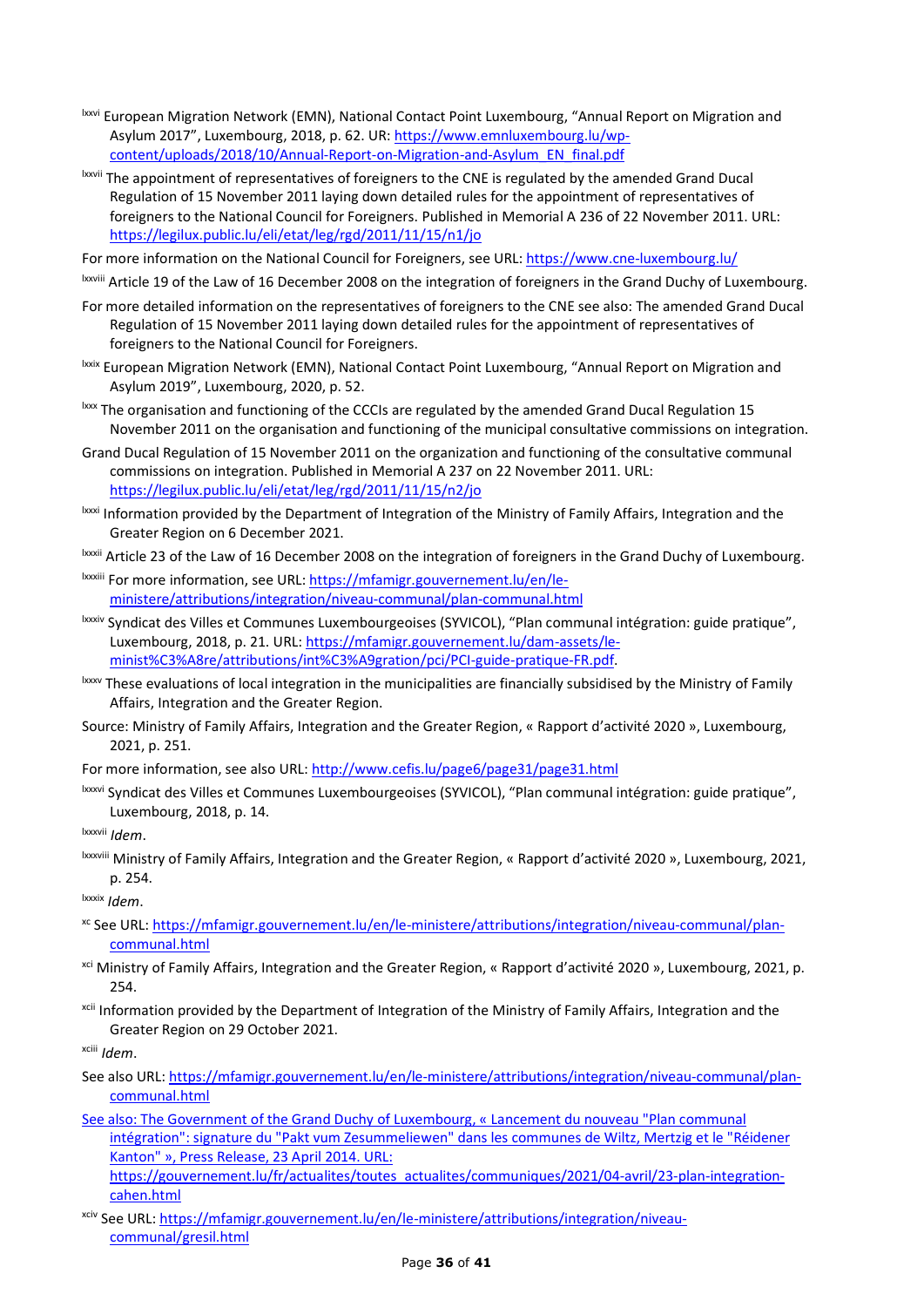xcv *Idem.*

See also URL:<https://integratioun.lu/gresil/>

<sup>xcvi</sup> Chapter 3 of the Law of 16 December 2008 on the integration of foreigners in the Grand Duchy of Luxembourg. xcvii See URL[: https://mfamigr.gouvernement.lu/en/le-ministere/attributions/integration/niveau-communal.html](https://mfamigr.gouvernement.lu/en/le-ministere/attributions/integration/niveau-communal.html) 

- xcviii Ministry of Family Affairs, Integration and the Greater Region, « Rapport d'activité 2020 », Luxembourg, 2021, p. 251.
- See also URL:<https://mfamigr.gouvernement.lu/en/le-ministere/attributions/integration/niveau-associatif.html>
- xcix For more information on the activities that were financially supported in 2021, see URL: <https://mfamigr.gouvernement.lu/en/le-ministere/attributions/integration/niveau-associatif.html>
- <sup>c</sup> Ministry of Family Affairs, Integration and the Greater Region, « Rapport d'activité 2020 », Luxembourg, 2021, p. 252.
- ci Chapter 3 of the Law of 16 December 2008 on the integration of foreigners in the Grand Duchy of Luxembourg.

See also URL:<https://mfamigr.gouvernement.lu/en/le-ministere/attributions/integration/niveau-associatif.html>

- cii See URL:<https://mfamigr.gouvernement.lu/en/le-ministere/attributions/integration/entreprise.html>
- ciii For more information on the Diversity Charter Lëtzebuerg, see URL: https://chartediversite.lu/en
- civ Information provided by the Department of Integration of the Ministry of Family Affairs, Integration and the Greater Region on 29 October 2021.
- $\alpha$  Ministry of Equality between Women and Men, « Plan d'action national pour une égalité entre les femmes et les hommes », Luxembourg, 2020, p. 9. URL:

[https://mega.public.lu/content/dam/mega/fr/publications/publications-ministere/2020/MEGA-plan-action](https://mega.public.lu/content/dam/mega/fr/publications/publications-ministere/2020/MEGA-plan-action-nation-egalite-WEB.pdf)[nation-egalite-WEB.pdf](https://mega.public.lu/content/dam/mega/fr/publications/publications-ministere/2020/MEGA-plan-action-nation-egalite-WEB.pdf) 

- cvii Syndicat des Villes et Communes Luxembourgeoises (SYVICOL), « Charte européenne pour l'égalité des femmes et des hommes dans la vie locale - guide d'accompagnement pour les communes luxembourgeoises », URL: [https://mega.public.lu/content/dam/mega/fr/communes/charte-europeenne/SYVICOL-Guide-sur-la-Charte](https://mega.public.lu/content/dam/mega/fr/communes/charte-europeenne/SYVICOL-Guide-sur-la-Charte-europeenne.pdf)[europeenne.pdf](https://mega.public.lu/content/dam/mega/fr/communes/charte-europeenne/SYVICOL-Guide-sur-la-Charte-europeenne.pdf)
- cviii Information provided by the Department of Integration of the Ministry of Family Affairs, Integration and the Greater Region on 29 October 2021.
- cix Article 6 of the Law of 16 December 2008 on the integration of foreigners in the Grand Duchy of Luxembourg.
- $\alpha$  Ministry of Family Affairs, Integration and the Greater Region, « Plan d'action national d'intégration 2018 ». URL: <https://mfamigr.gouvernement.lu/fr/publications/plan-strategie/integration.html>
- cxi For more information, see URL:<https://forum-cai.lu/?lang=en>
- <sup>cxii</sup> The orientation day allows signatories to get to know the most important administrative procedures and find answers to questions on their daily life.

For more information, see URL:<https://forum-cai.lu/wp-content/uploads/2018/11/CAI-orientation-day-EN.pdf>

- cxiii The fulfilment of the obligations arising from the CAI are one of the 10 options foreseen by the amended Law of 8 March 2017 on Luxembourgish nationality (Article 29). For more information, see: European Migration Network, National Contact Point Luxembourg, "Pathways to citizenship for third-country nationals in Luxembourg", Luxembourg, 2019, p. 10. URL: [https://emnluxembourg.uni.lu/wp](https://emnluxembourg.uni.lu/wp-content/uploads/sites/225/2019/12/Pathways-to-citizenship-for-third-country-nationals-in-Luxembourg_2019.pdf)[content/uploads/sites/225/2019/12/Pathways-to-citizenship-for-third-country-nationals-in-](https://emnluxembourg.uni.lu/wp-content/uploads/sites/225/2019/12/Pathways-to-citizenship-for-third-country-nationals-in-Luxembourg_2019.pdf)[Luxembourg\\_2019.pdf.](https://emnluxembourg.uni.lu/wp-content/uploads/sites/225/2019/12/Pathways-to-citizenship-for-third-country-nationals-in-Luxembourg_2019.pdf)
- cxiv See URL:<https://mfamigr.gouvernement.lu/en/le-ministere/attributions/integration/programme/contrat.html>
- cxv Ministry of Family Affairs, Integration and the Greater Region, « Rapport d'activité 2020 », Luxembourg 2021, p. 255.
- cxvi See also URL[: https://mfamigr.gouvernement.lu/fr/le](https://mfamigr.gouvernement.lu/fr/le-ministere/attributions/integration/programme/parcours.html)[ministere/attributions/integration/programme/parcours.html](https://mfamigr.gouvernement.lu/fr/le-ministere/attributions/integration/programme/parcours.html)
- cxvii Information provided by the Department of Integration of the Ministry of Family Affairs, Integration and the Greater Region on 29 October 2021 and on 9 December 2021.
- cxviii See URL: [https://mfamigr.gouvernement.lu/en/le](https://mfamigr.gouvernement.lu/en/le-ministere/attributions/integration/integrationsprojekte/projets.html)[ministere/attributions/integration/integrationsprojekte/projets.html](https://mfamigr.gouvernement.lu/en/le-ministere/attributions/integration/integrationsprojekte/projets.html)
- cxix Information provided by the Department of Integration of the Ministry of Family Affairs, Integration and the Greater Region on 29 October 2021.

cvi *Ibid*, p. 6.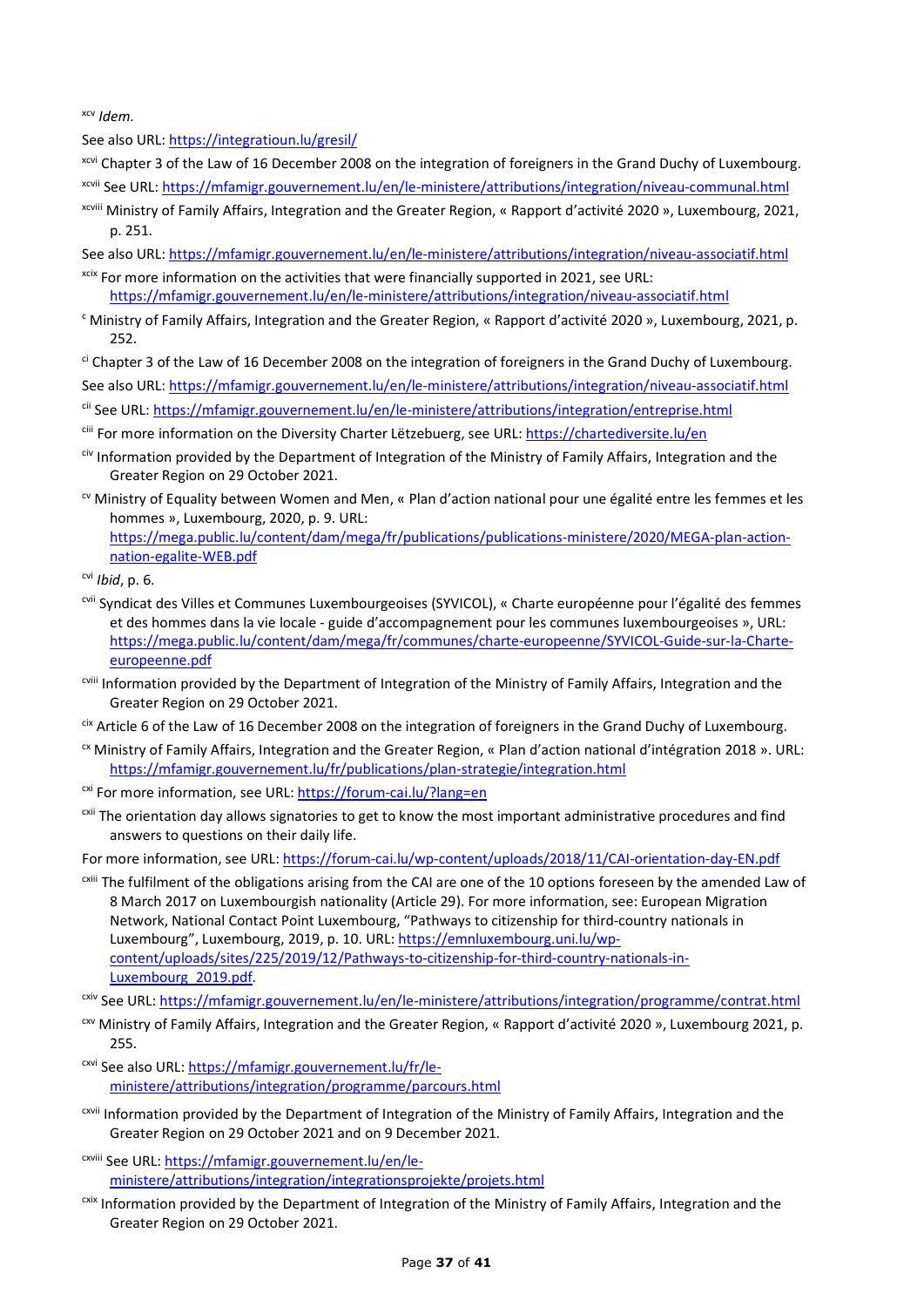$\frac{c}{x}$  For a description of the projects see URL: [https://mfamigr.gouvernement.lu/en/le](https://mfamigr.gouvernement.lu/en/le-ministere/attributions/integration/integrationsprojekte/projets.html)[ministere/attributions/integration/integrationsprojekte/projets.html](https://mfamigr.gouvernement.lu/en/le-ministere/attributions/integration/integrationsprojekte/projets.html) 

cxxi See URL:<https://mfamigr.gouvernement.lu/en/actualites/2021/appelpan.html>

cxxii European Migration Network (EMN), National Contact Point Luxembourg, "Annual Report on Migration and Asylum 2020", Luxembourg, 2021, p. 54.

cxxiii *Idem.*

cxxiv *Ibid*, p. 49.

- cxxv As is the case for the project 'CIAO!' listed under Q13.
- cxxvi Such as the project 'Intégration par le Sport' listed under Q13.
- cxxvii Caritas manages the 'Centre OASIS' in Wiltz, a central actor in the field of integration in northern Luxembourg. The centre proposes multiple activities specifically addressing migrant women. See also URL: <https://www.caritas.lu/service/centre-oasis>
- cxxviii For example, the Ministry of Equality between Women and Men, the ONIS and 'Femmes en Détresse' are cofunding the project 'CIAO!' listed under Q13.
- cxxix See URL[: https://ec.europa.eu/home-affairs/asylum-migration-and-integration-fund-union-actions-field](https://ec.europa.eu/home-affairs/asylum-migration-and-integration-fund-union-actions-field-asylum_en)[asylum\\_en](https://ec.europa.eu/home-affairs/asylum-migration-and-integration-fund-union-actions-field-asylum_en)

cxxx See URL:<https://ec.europa.eu/esf/home.jsp>

cxxxi Information provided by the Department of Integration of the Ministry of Family Affairs, Integration and the Greater Region on 29 October 2021

cxxxii *Idem*.

- See also URL: [https://luxembourg.dressforsuccess.org/.](https://luxembourg.dressforsuccess.org/)
- cxxxiii Information provided by the Department of Integration of the Ministry of Family Affairs, Integration and the Greater Region on 29 October 2021 and on 6 December 2021.

cxxxiv Information provided by 'Le Temps des Femmes' on 18 November 2021.

cxxxv *Idem*.

cxxxvi *Idem*.

cxxxvii Heisdorf and Mersch are two municipalities in the centre of Luxembourg.

cxxxviii Information provided by 'Le Temps des Femmes' on 18 November 2021.

cxxxix *Idem*.

- cxl *Idem*.
- cxli *Idem*.

cxlii *Idem*.

cxliii *Idem*.

cxliv Information provided by 'Kopplabunz' of 'Femmes en Détresse' on 22 November 2021.

cxlv *Idem*.

cxlvi *Idem*.

cxlvii *Idem*.

cxlviii *Idem*.

cxlix *Idem*.

For more information on the first version of the project, see also URL: [https://integratioun.lu/wp](https://integratioun.lu/wp-content/uploads/2018/10/Femmes-en-d%C3%A9tresse-Kopplabunz-CIAO.pdf)[content/uploads/2018/10/Femmes-en-d%C3%A9tresse-Kopplabunz-CIAO.pdf.](https://integratioun.lu/wp-content/uploads/2018/10/Femmes-en-d%C3%A9tresse-Kopplabunz-CIAO.pdf)

See also: Gerstnerova, Andrea, « Kopplabunz, centre de rencontre pour femmes à Luxembourg ». In: IRFAM, Diversités & Citoyennetés, La lettre de l'IRFAM – n°55 juillet 2020, p. 37-40. URL: [https://www.irfam.org/wp](https://www.irfam.org/wp-content/uploads/e-journal/IRFAM%20-%20Lettre%2055%20-%20final.pdf)[content/uploads/e-journal/IRFAM%20-%20Lettre%2055%20-%20final.pdf.](https://www.irfam.org/wp-content/uploads/e-journal/IRFAM%20-%20Lettre%2055%20-%20final.pdf)

 $c<sup>1</sup>$  Information provided by 'Kopplabunz' of 'Femmes en Détresse' on 22 November 2021.

cli *Idem*.

- clii For more information on the 'Kopplabunz', please see URL[: https://fed.lu/wp/services/kopplabunz/](https://fed.lu/wp/services/kopplabunz/)
- cliii Information provided by 'Kopplabunz' of 'Femmes en Détresse' on 22 November 2021.
- cliv For an overview of the services of 'Femmes en Détresse', see URL[: https://fed.lu/wp/.](https://fed.lu/wp/)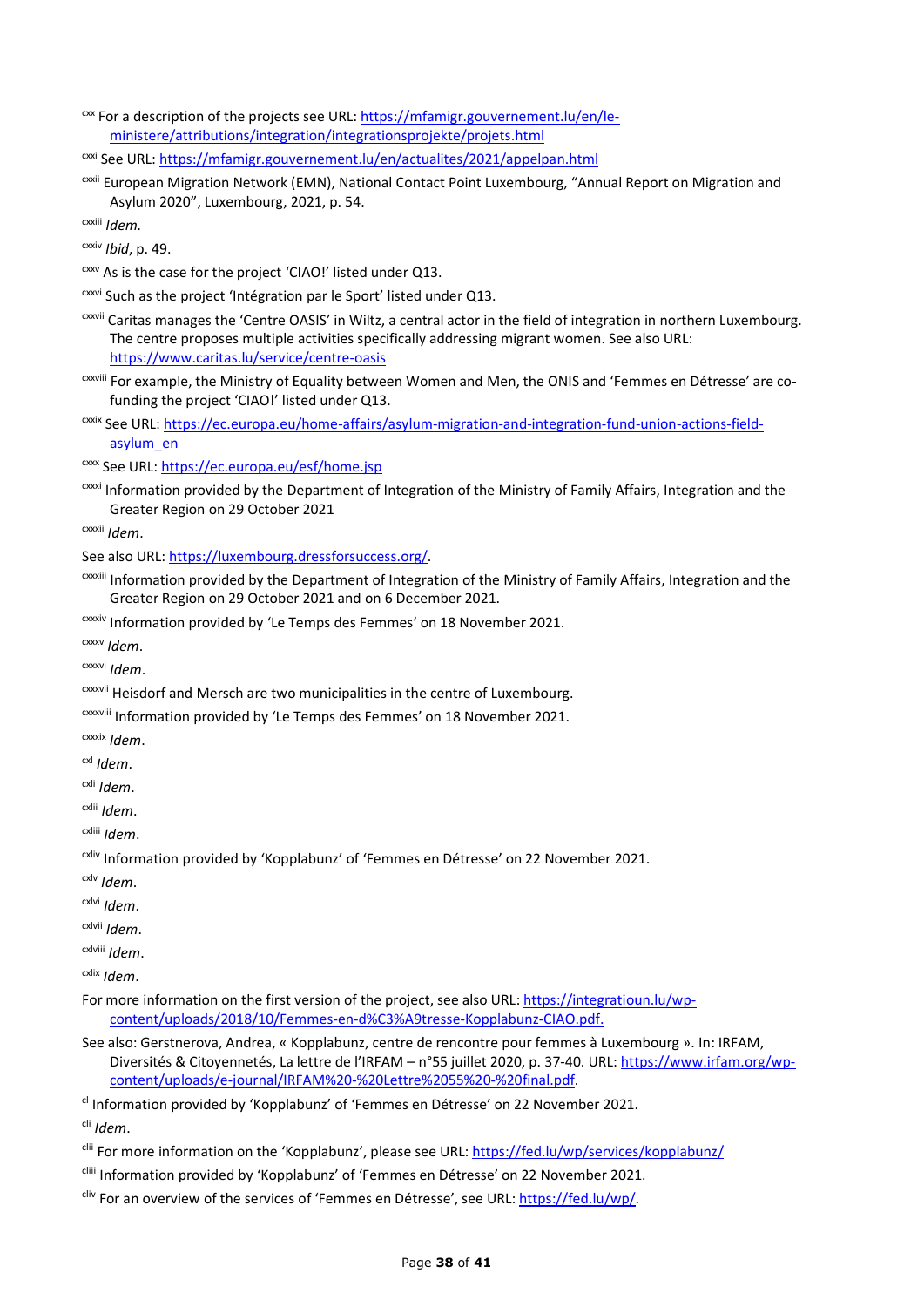- clv For more information on LISKO, please see URL: [https://www.croix-rouge.lu/en/service/lisko-centre-for](https://www.croix-rouge.lu/en/service/lisko-centre-for-integration-and-social-cohesion/)[integration-and-social-cohesion/.](https://www.croix-rouge.lu/en/service/lisko-centre-for-integration-and-social-cohesion/)
- clvi Information provided by 'Kopplabunz' of 'Femmes en Détresse' on 22 November 2021.

clvii *Idem*.

clviii *Idem*.

- clix National Women's Council in Luxembourg, « Pour l'égalité entre femmes et hommes recueil de bonnes pratiques », December 2020, p. 55. URL:<https://communes.cnfl.lu/files/97377.pdf#page=55>
- clx 17,3% of the beneficiaries did not indicate their nationality when registering for the programme. Moreover, according to the municipality of Esch-sur-Alzette, women from Cape Verde may have indicated 'Portuguese' as their nationality.

Information provided by the municipality of Esch-sur-Alzette on 3 December 2021.

- clxi Information provided by the municipality of Esch-sur-Alzette on 3 December 2021.
- clxii Information provided by the Department of Integration of the Ministry of Family Affairs, Integration and the Greater Region on 29 October 2021.
- clxiii European Migration Network (EMN), National Contact Point Luxembourg, "Annual Report on Migration and Asylum 2020", Luxembourg, 2021, p. 49.
- clxiv *Idem*.

clxv *Ibid.*, p. 55.

clxvi *Ibid.*, p. 51.

- See also: Ministry of Family Affairs, Integration and the Greater Region, « Rapport d'activité 2020 », Luxembourg 2021, p. 249.
- clxvii Information provided by the Department of Integration of the Ministry of Family Affairs, Integration and the Greater Region on 29 October 2021.
- clxviii Council of Europe, "Responses to the Covid-19 pandemic in the fields of non-discrimination, diversity and inclusion - Promising and good practice examples", 9 March 2021, p. 5. URL[: https://rm.coe.int/cdadi-2021-](https://rm.coe.int/cdadi-2021-3rev-good-practices-responses-to-the-covid-19-pandemic-in-t/1680a1b72d) [3rev-good-practices-responses-to-the-covid-19-pandemic-in-t/1680a1b72d](https://rm.coe.int/cdadi-2021-3rev-good-practices-responses-to-the-covid-19-pandemic-in-t/1680a1b72d)

clxix *Ibid*., p. 9.

- clxxi Council of Europe, "Responses to the Covid-19 pandemic in the fields of non-discrimination, diversity and inclusion - Promising and good practice examples", 9 March 2021, p.5.
- clxxii See URL: https://covid19.public.lu/en/covidcheck/toolbox.html
- clxxiii Council of Europe, "Responses to the Covid-19 pandemic in the fields of non-discrimination, diversity and inclusion - Promising and good practice examples", 9 March 2021, p. 9.
- clxxiv See URL[: https://mega.public.lu/fr/societe/Lutte-et-prevention-contre-la-violence-domestique.html](https://mega.public.lu/fr/societe/Lutte-et-prevention-contre-la-violence-domestique.html)
- clxxv Council of Europe, "Responses to the Covid-19 pandemic in the fields of non-discrimination, diversity and inclusion - Promising and good practice examples", 9 March 2021, p. 30.
- clxxvi For an overview, see: Council of Europe, "Responses to the Covid-19 pandemic in the fields of nondiscrimination, diversity and inclusion - Promising and good practice examples", 9 March 2021.
- clxxvii See URL:<https://men.public.lu/fr/support/coronavirus.html>
- clxxviii Council of Europe, "Responses to the Covid-19 pandemic in the fields of non-discrimination, diversity and inclusion - Promising and good practice examples", 9 March 2021, p. 17.
- clxxix Information provided by the Department of Integration of the Ministry of Family Affairs, Integration and the Greater Region on 29 October 2021.
- clxxx European Migration Network (EMN), National Contact Point Luxembourg, "Annual Report on Migration and Asylum 2020", Luxembourg, 2021, p. 52.

clxxxi *Idem*.

- See also: The Government of the Grand Duchy of Luxembourg, « 1re édition digitale de la journée d'orientation du Contrat d'accueil et d'intégration », Press Release, 26 October 2020. URL: [https://gouvernement.lu/fr/actualites/toutes\\_actualites/communiques/2020/10-octobre/26-journee](https://gouvernement.lu/fr/actualites/toutes_actualites/communiques/2020/10-octobre/26-journee-orientation.html)[orientation.html](https://gouvernement.lu/fr/actualites/toutes_actualites/communiques/2020/10-octobre/26-journee-orientation.html)
- clxxxii The Government of the Grand Duchy of Luxembourg, « 2e édition digitale de la journée d'orientation du Contrat d'accueil et d'intégration », Press Release, 10 May 2021. URL:

clxx See URL:<https://covid19.public.lu/fr.html>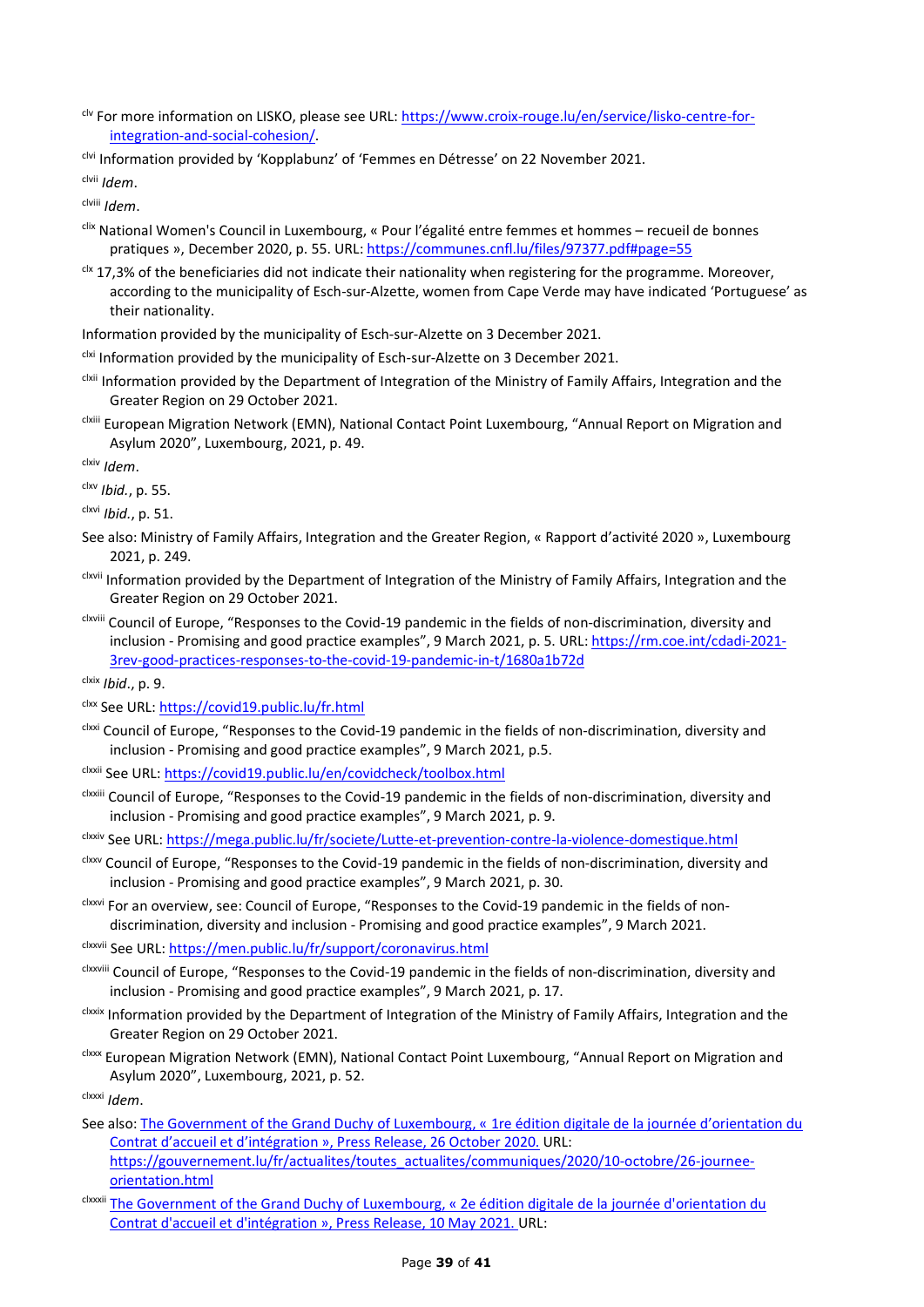[https://gouvernement.lu/fr/actualites/toutes\\_actualites/communiques/2021/05-mai/10-journee](https://gouvernement.lu/fr/actualites/toutes_actualites/communiques/2021/05-mai/10-journee-orientation.html)[orientation.html](https://gouvernement.lu/fr/actualites/toutes_actualites/communiques/2021/05-mai/10-journee-orientation.html) 

- clxxxiii The Government of the Grand Duchy of Luxembourg, « 3e édition digitale de la journée d'orientation du Contrat d'accueil et d'intégration », Press Release, 22 November 2021. URL: [https://gouvernement.lu/fr/actualites/toutes\\_actualites/communiques/2021/11-novembre/22-contrat](https://gouvernement.lu/fr/actualites/toutes_actualites/communiques/2021/11-novembre/22-contrat-accueil.html)[accueil.html](https://gouvernement.lu/fr/actualites/toutes_actualites/communiques/2021/11-novembre/22-contrat-accueil.html)
- clxxxiv Ministry of Family Affairs, Integration and the Greater Region, "Rapport d'activité 2020", Luxembourg 2021, p. 258.
- clxxxv The Government of the Grand Duchy of Luxembourg, "Accord de coalition 2018-2023", Luxembourg, 2018, p. 53.
- See also: European Migration Network (EMN), National Contact Point Luxembourg, "Annual Report on Migration and Asylum 2020", Luxembourg, 2021, p. 49.

clxxxvi *Ibid*, p. 50.

clxxxvii See URL[: https://gouvernement.lu/fr/dossiers.gouv\\_mfamigr%2Bfr%2Bdossiers%2Bfaq%2Bavis.html](https://gouvernement.lu/fr/dossiers.gouv_mfamigr%2Bfr%2Bdossiers%2Bfaq%2Bavis.html) 

- clxxxviii Organisation for Economic Co-Operation and Development (OECD), « Vers un parcours d'intégration réussi: Le fonctionnement du système d'intégration et ses acteurs au Grand-Duché de Luxembourg », 2021.
- clxxxix The Government of the Grand Duchy of Luxembourg, « Présentation d'une étude de l'OCDE sur "Le fonctionnement du système d'intégration et ses acteurs au Grand-Duché de Luxembourg" », Press Release, 26 November 2021. URL: [https://gouvernement.lu/fr/actualites/toutes\\_actualites/communiques/2021/11](https://gouvernement.lu/fr/actualites/toutes_actualites/communiques/2021/11-novembre/26-cahen-ocde.html) [novembre/26-cahen-ocde.html](https://gouvernement.lu/fr/actualites/toutes_actualites/communiques/2021/11-novembre/26-cahen-ocde.html)
- cxc Information provided by the Department of Integration of the Ministry of Family Affairs, Integration and the Greater Region on 29 October 2021.

cxci *Idem*.

cxcii *Idem*.

cxciii *Idem*.

cxciv For example, the CAI attracts comparatively few participants. See: Organisation for Economic Co-operation and Development (OECD), « Vers un parcours d'intégration réussi: Le fonctionnement du système d'intégration et ses acteurs au Grand-Duché de Luxembourg », 2021, p. 24.

cxcv *Ibid.*, p. 47-57.

- cxcvi Information provided by the Department of Integration of the Ministry of Family Affairs, Integration and the Greater Region on 29 October 2021.
- See also: Organisation for Economic Co-operation and Development (OECD), « Vers un parcours d'intégration réussi: Le fonctionnement du système d'intégration et ses acteurs au Grand-Duché de Luxembourg », 2021, p. 55-56.
- cxcvii Information provided by the Department of Integration of the Ministry of Family Affairs, Integration and the Greater Region on 29 October 2021.

cxcviii *Idem*.

cxcix *Idem.*

- $c$ <sup>cc</sup> The Department of Integration (Ministry of Family Affairs, Integration and the Greater Region), the Department for Adult Education and the Department for the Education of Foreign Children (Ministry of National Education, Children and the Youth), the National Reception Office (ONA) (Ministry of Foreign and European Affairs), Caritas, and Red Cross.
- <sup>cci</sup> Information provided by the Department of Integration of the Ministry of Family Affairs, Integration and the Greater Region on 29 October 2021.

ccii See URL:

[https://gouvernement.lu/fr/actualites/toutes\\_actualites.gouv\\_mfamigr%2Bfr%2Bactualites%2B2020%2Bnove](https://gouvernement.lu/fr/actualites/toutes_actualites.gouv_mfamigr%2Bfr%2Bactualites%2B2020%2Bnovembre%2B09-pan-integration.html) [mbre%2B09-pan-integration.html](https://gouvernement.lu/fr/actualites/toutes_actualites.gouv_mfamigr%2Bfr%2Bactualites%2B2020%2Bnovembre%2B09-pan-integration.html) 

cciii Information provided by the Department of Integration of the Ministry of Family Affairs, Integration and the Greater Region on 29 October 2021.

cciv *Idem*.

ccv Organisation for Economic Co-operation and Development (OECD), « Vers un parcours d'intégration réussi: Le fonctionnement du système d'intégration et ses acteurs au Grand-Duché de Luxembourg », 2021, p. 25.